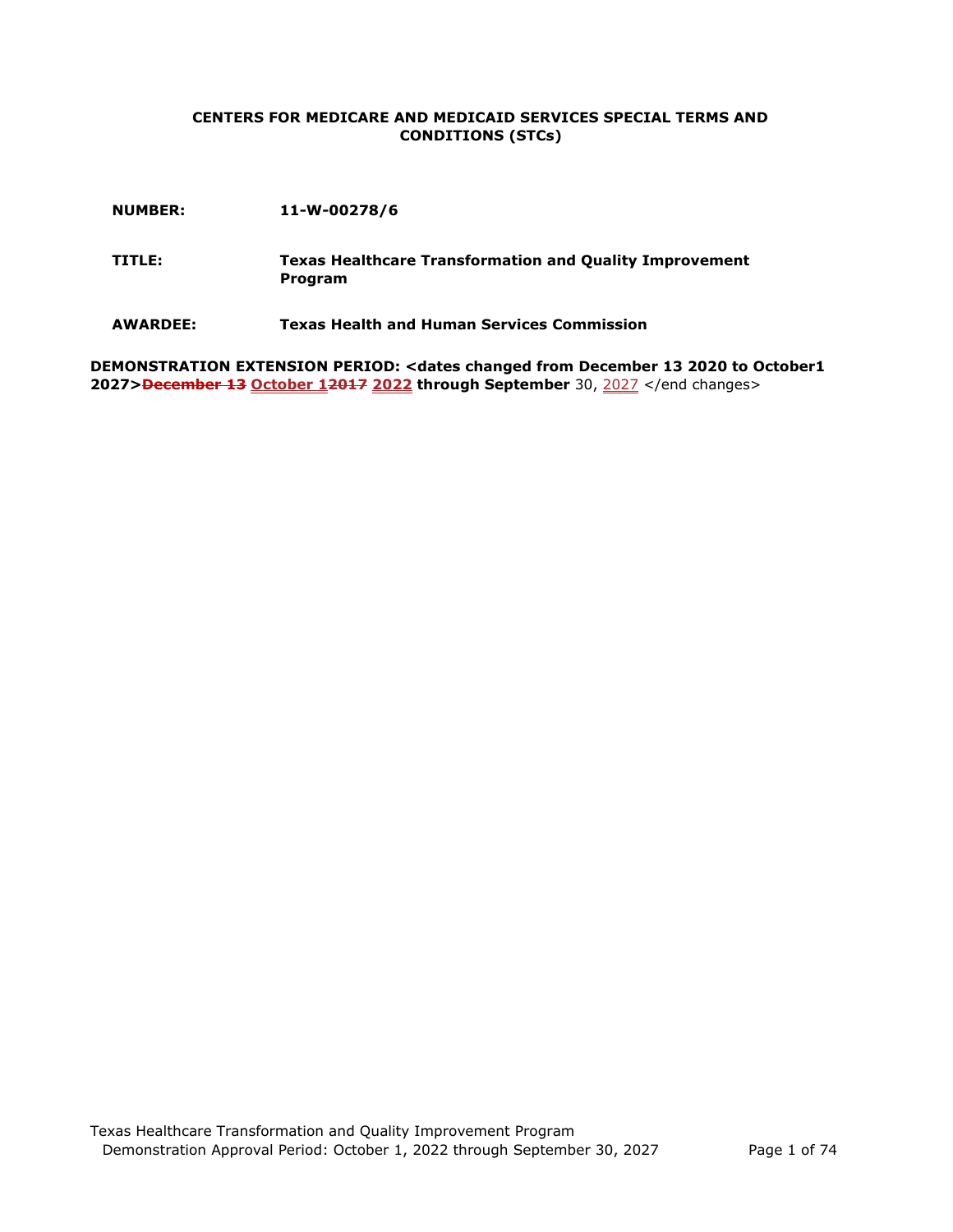#### **CENTERS FOR MEDICARE & MEDICAID SERVICES SPECIAL TERMS AND CONDITIONS**

| <b>NUMBER:</b> | Title XIX No. 11-W-00278/6                                                |
|----------------|---------------------------------------------------------------------------|
| TITLE:         | <b>Texas Healthcare Transformation and Quality Improvement</b><br>Program |
| AWARDEE:       | <b>Texas Health and Human Services Commission</b>                         |

# **I. PREFACE**

The following are the Special Terms and Conditions (STCs) for the Texas Healthcare Transformation and Quality Improvement Program section 1115(a) Medicaid demonstration (hereinafter "demonstration"). The parties to this agreement are the Texas Health and Human Services Commission (HHSC/state) and the Centers for Medicare & Medicaid Services (CMS). The STCs set forth, in detail, the nature, character, and extent of Federal involvement in the Demonstrations, and the state's obligations to CMS during the life of the demonstration. This Demonstration is effective the date of the approval letter through *<changed year to 2027>*September 30, 2027, unless otherwise specified.

The STCs have been arranged into the following subject areas:

- I. Preface
- II. Program Description and Objectives
- III. General Program Requirements
- IV. Demonstration Delivery Systems
	- A. Managed Care Delivery Systems
	- B. Assurances Related to the Ongoing Operation of Managed Care
	- C. Beneficiaries Served Through the Demonstration

D. STAR AND STAR+PLUS (non-HCBS) and STAR Kids Enrollment, Benefits and Reporting Requirements

- E. Children's Dental Program
- F. STAR+PLUS HCBS Enrollment, Benefits and Reporting Requirements
- V. Funding Pools Under the Demonstration
- VI. Health IT
- VII. General Financial Requirements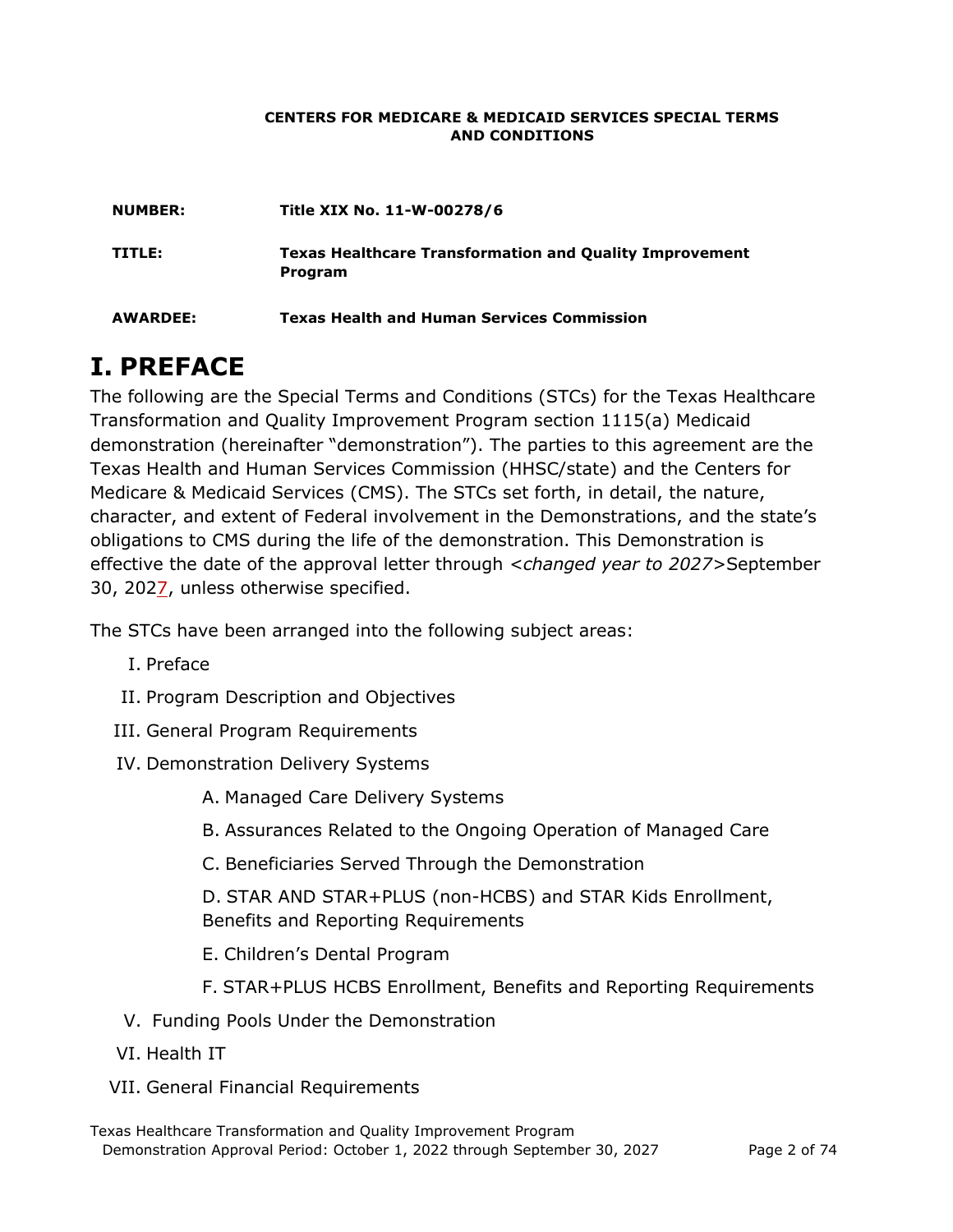VIII. Monitoring Budget Neutrality for the Demonstration

- IX. General Reporting Requirements
- X. Monitoring Calls and Discussion
- XI. Evaluation of the Demonstration

The following attachments have been included to provide supplemental information and guidance for specific STCs. The following attachments are incorporated as part of this agreement.

- Attachment A: Schedule of Deliverables
- Attachment B: Semi-annual and Annual Report Template
- Attachment C: HCBS Service Definitions
- Attachment D: Reserved
- Attachment E: Reserved
- Attachment F: HCBS Fair Hearing Procedures
- Attachment G: HCBS Participant Safeguards
- Attachment H: UC Claiming Protocol and Application
- Attachment I: Regional Healthcare Partnership (RHP) Planning Protocol
- Attachment J: Program and Funding Mechanics Protocol
- Attachment K: Administrative Cost Claiming Protocol
- Attachment L: Consumer Support System Plan
- Attachment M: Historical Demonstration Information
- Attachment N: Reserved
- Attachment O: Preparing the Evaluation Plan
- Attachment P: Preparing the Evaluation Report
- Attachment Q: DSRIP Sustainability Plan
- Attachment R: Measure Bundle Protocol
- Attachment S: Evaluation Design

# **II. OBJECTIVES**

Through this demonstration, the state aims to:

- Expand risk-based managed care to new populations and services;
- Support the development and maintenance of a coordinated care delivery system;
- Improve outcomes while containing cost growth; and
- Transition to quality-based payment systems across managed care and providers.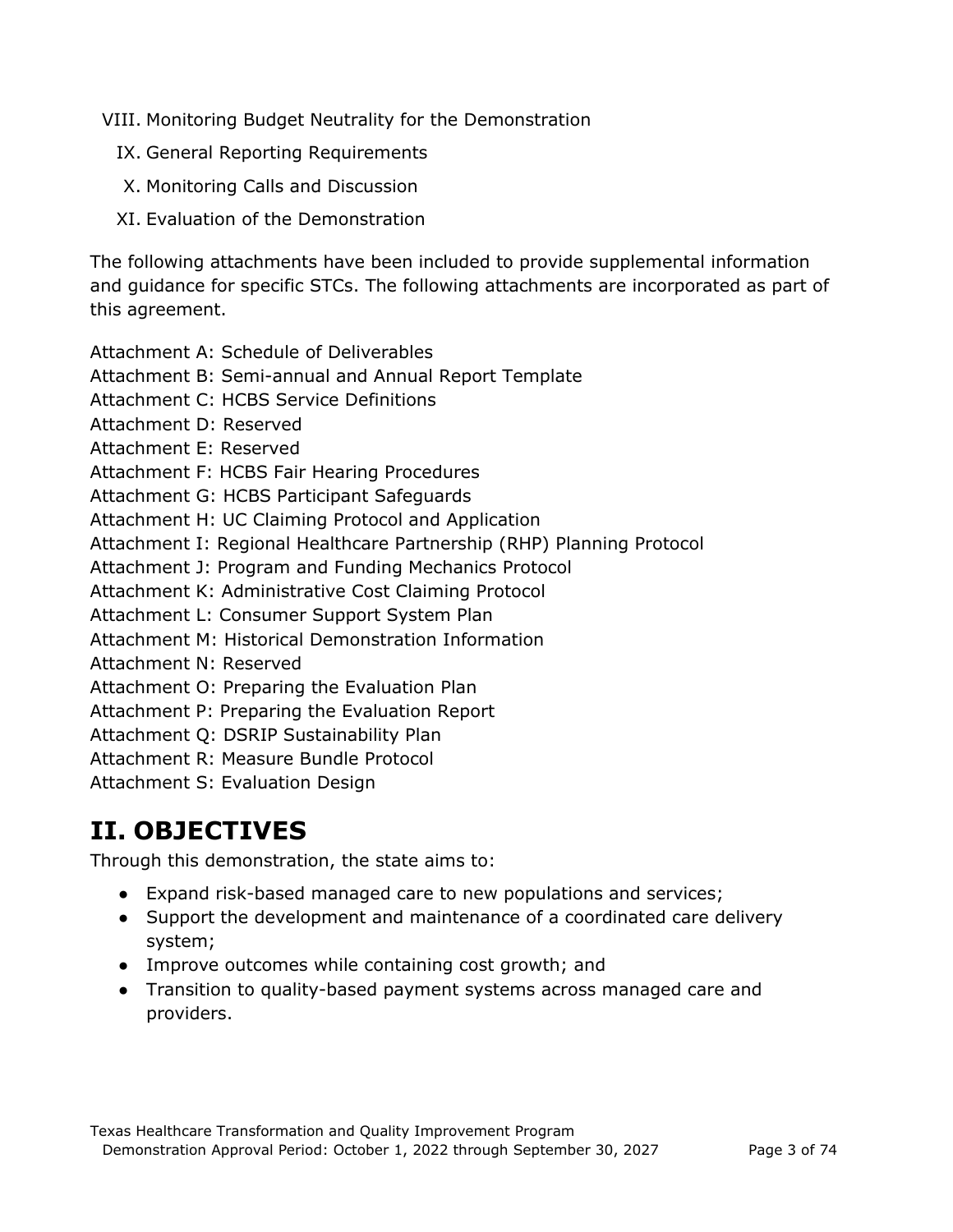# **III. GENERAL PROGRAM REQUIREMENTS**

- 1. **Compliance with Federal Non-Discrimination Statutes.** The state must comply with all applicable Federal statutes relating to non-discrimination. These include, but are not limited to, the Americans with Disabilities Act of 1990, title VI of the Civil Rights Act of 1964, section 504 of the Rehabilitation Act of 1973, and the Age Discrimination Act of 1975.
- 2. **Compliance with Medicaid and Children's Health Insurance Program (CHIP) Law, Regulation, and Policy.** All requirements of the Medicaid program and CHIP expressed in law, regulation, and policy statement, not expressly waived or identified as not applicable in the waiver and expenditure authority documents (of which these terms and conditions are part), must apply to the demonstration.
- 3. **Changes in Medicaid and CHIP Law, Regulation, and Policy.** The state must, within the timeframes specified in law, regulation, or policy statement, come into compliance with any changes in federal law, regulation, or policy affecting the Medicaid program that occur during this demonstration approval period, unless the provision being changed is expressly waived or identified as not applicable. In addition, CMS reserves the right to amend the STCs as needed to reflect such changes and/or changes of an operational nature without requiring the state to submit an amendment to the demonstration under STCs 6 and 7. CMS will notify the state at least 30 days prior to the expected approval date of the amended STCs to allow the state to provide comment. Changes will be considered in force upon issuance of the approval letter by CMS. The state must accept the changes in writing

## 4. **Impact on Demonstration of Changes in Federal Law, Regulation, and Policy Statements.**

- a. To the extent that a change in Federal law, regulation, or policy requires either a reduction or an increase in Federal financial participation (FFP) for expenditures made under this Demonstration, the State must adopt, subject to CMS approval, modified budget neutrality and allotment neutrality agreements for the Demonstration as necessary to comply with such change. The modified agreements will be effective upon the implementation of the change. The trend rates for the budget neutrality agreement are not subject to change under the subparagraph.
- b. If mandated changes in the Federal law require state legislation, the changes must take effect on the day such state legislation becomes effective, or on the last day such legislation was required to be in effect under the law.
- 5. **State Plan Amendments.** The state will not be required to submit a title XIX state plan amendment for changes affecting any populations made eligible solely through the demonstration. If a population eligible through the Medicaid state plan is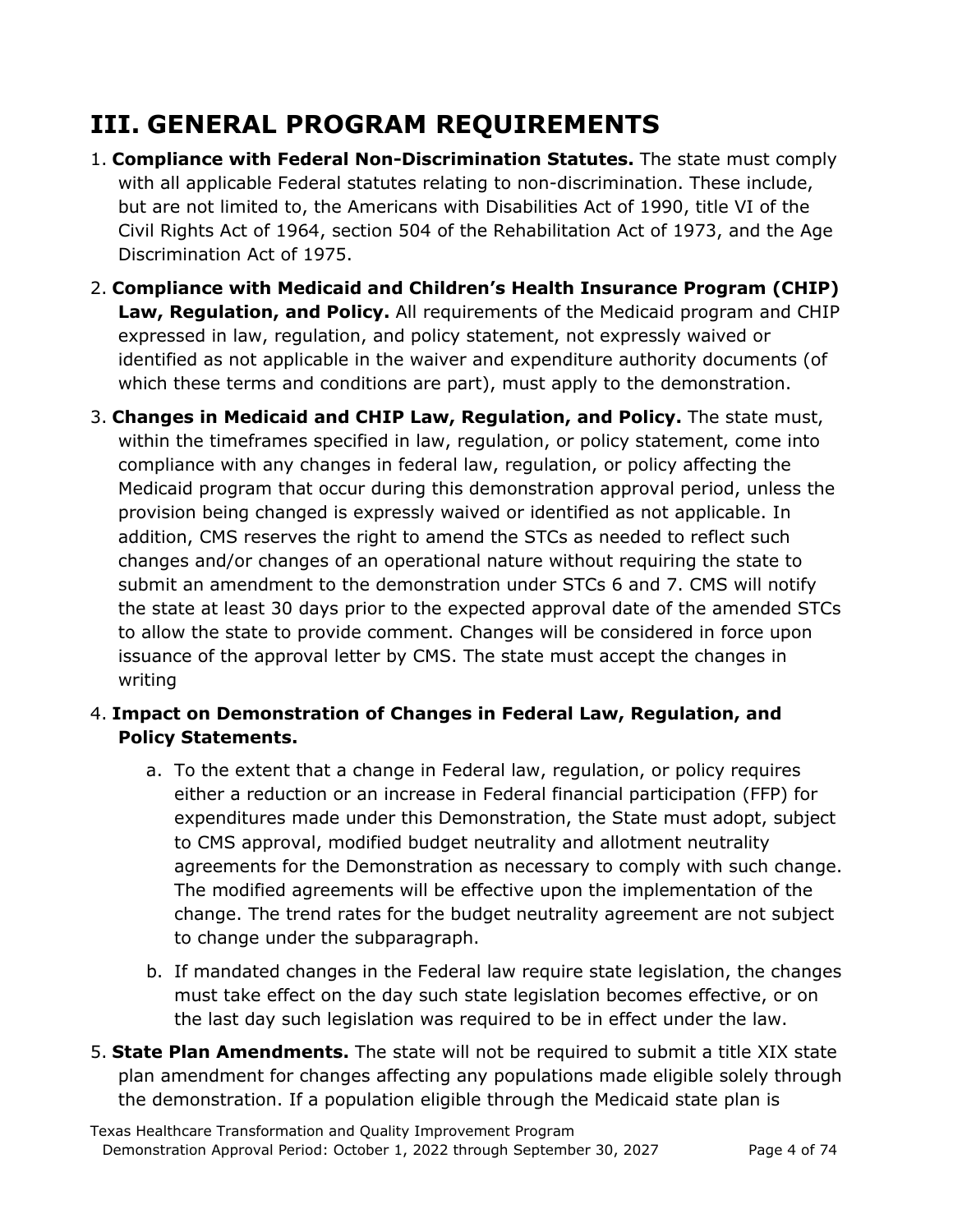affected by a change to the demonstration, a conforming amendment to the state plan may be required, except as otherwise noted in these STCs.

- 6. **Changes Subject to the Amendment Process.** Changes related to eligibility, enrollment, benefits, cost sharing, sources of non-Federal share of funding, budget neutrality, spending limits for funding pools, methodologies for determining amounts paid from pools (to the extent specified in the STCs), deadlines for deliverables, and other comparable program elements must be submitted to CMS as amendments to the demonstration. All amendment requests are subject to approval at the discretion of the Secretary, in accordance with section 1115 of the Act. The state must not implement changes to these elements without prior approval by CMS. Amendments to the demonstration are not retroactive, and FFP will not be available for changes to the demonstration that have not been approved through the amendment process set forth in STC 7 below (*Amendment Process*).
- 7. **Amendment Process.** Requests to amend the demonstration must be submitted to CMS for approval no later than 120 days prior to the planned date of implementation of the change and may not be implemented until approved. CMS reserves the right to deny or delay approval of a demonstration amendment based on non-compliance with the STCs, including but not limited to failure by the state to submit required elements of a viable amendment request as found in these STCs, reports or other deliverables required in the approved STCs in a timely fashion according to the deadlines specified herein. Amendment requests must, at a minimum, include the following information:
	- a. Public Notice: The state must provide documentation of the state's compliance with the public notice process and tribal consultation requirements outlined in STC 14 for demonstration amendments. Such documentation shall include a summary of any public feedback received and identification of how this feedback was addressed by the state in the final amendment request submitted to CMS.
	- b. Demonstration Amendment Summary and Objectives: The state must provide a detailed description of the amendment, including what the state intends to demonstrate via the amendment as well as impact on beneficiaries with sufficient supporting documentation, the objective of the change and desired outcomes including a conforming Title XIX and/or Title XXI state plan amendment, if necessary.
	- c. Waiver and Expenditure Authorities: The state must provide a list, along with a programmatic description, of the waivers and expenditure authorities that are being requested for the amendment.
	- d. The state must provide a data analysis worksheet which identifies the specific "with waiver" impact of the proposed amendment on the current BN agreement. Such analysis shall include current total computable (TC) "With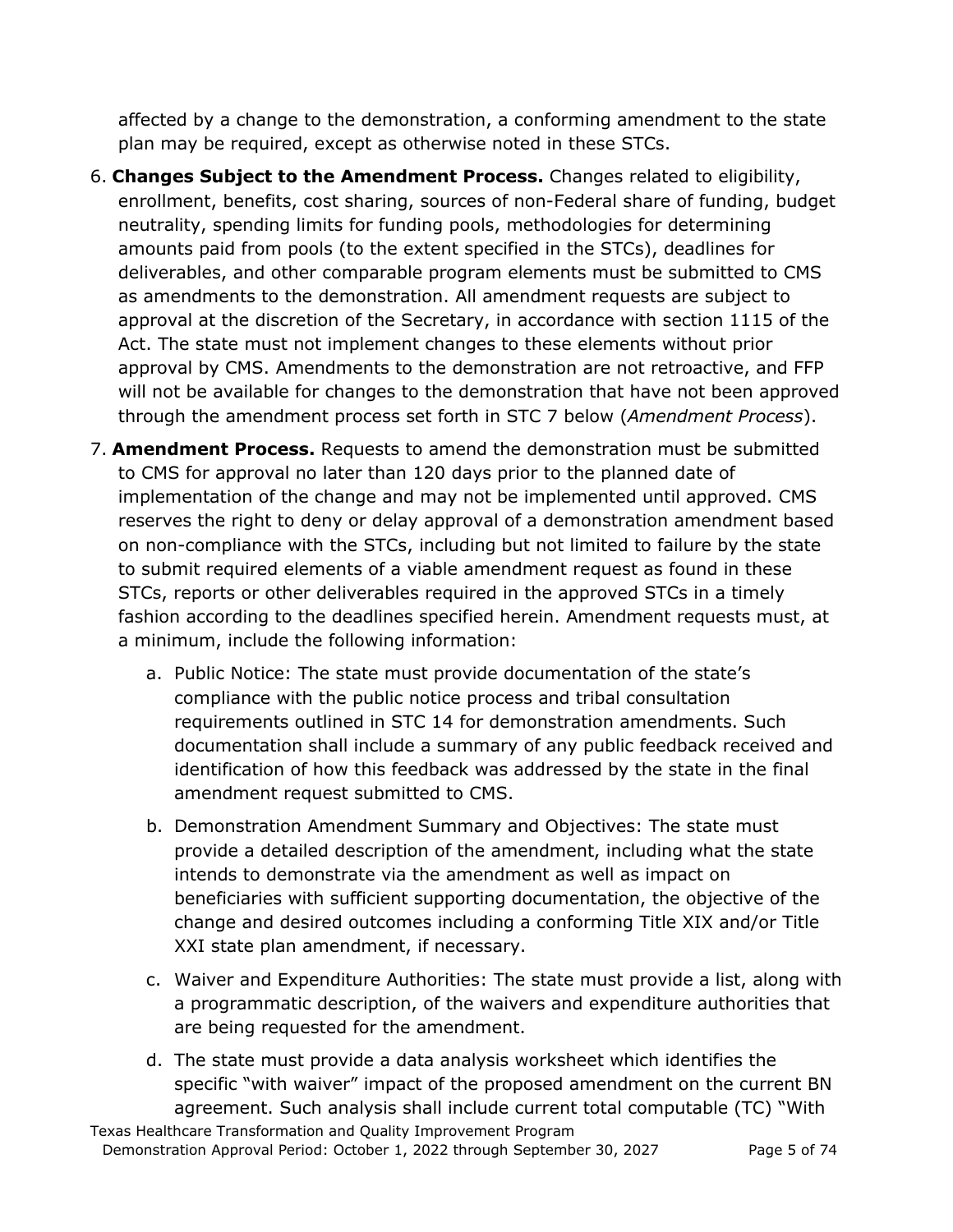Waiver" and "Without Waiver" status on both a summary and detailed level through the current approval period using the most recent actual expenditures, as well as summary and detailed projections of the change in the "with waiver" expenditure total as a result of the proposed amendment, which isolates (by Eligibility Group) the impact of the amendment.

- e. The state must provide an up-to-date CHIP allotment neutrality worksheet, if necessary.
- f. The state must provide updates to existing demonstration reporting and evaluation plans: A description of how the evaluation design, and reports will be modified to incorporate the amendment provisions, as well as the oversight, monitoring and measurement of the provisions.
- 8. **Extension of the Demonstration.** States that intend to request demonstration extensions under sections 1115(e) or 1115(f) of the Act must submit extension applications in accordance with the timelines contained in statute. Otherwise, no later than 12 months prior to the expiration date of the demonstration, the Governor of Texas must submit to CMS either a demonstration extension request that meets federal requirements at 42 CFR section 431.412(c) or a transition and phase-out plan consistent with the requirements of STC 9.
- 9. **Demonstration Transition and Phase-Out.** The state may only suspend or terminate this demonstration in whole, or in part, consistent with the following requirements;
	- a. Notification of Suspension or Termination: The state must promptly notify CMS in writing of the reason(s) for the suspension or termination, together with the effective date and a transition and phase-out plan. The state must submit its notification letter and a draft phase-out plan to CMS no less than 6 months before the effective date of the demonstration's suspension or termination. Prior to submitting the draft transition and phase-out plan to CMS, the state must publish on its website the draft transition and phase-out plan for a 30-day public comment period. In addition, the state must conduct tribal consultation in accordance with its approved tribal consultation state plan amendment. Once the 30-day public comment period has ended, the state must provide a summary of each public comment received, the state's response to the comment and how the state incorporated the received comment into a revised phase-out plan.
	- b. The state must obtain CMS approval of the phase-out plan prior to the implementation of the phase-out activities. Implementation of phase-out activities must be no sooner than 14 days after CMS approval of the phaseout plan.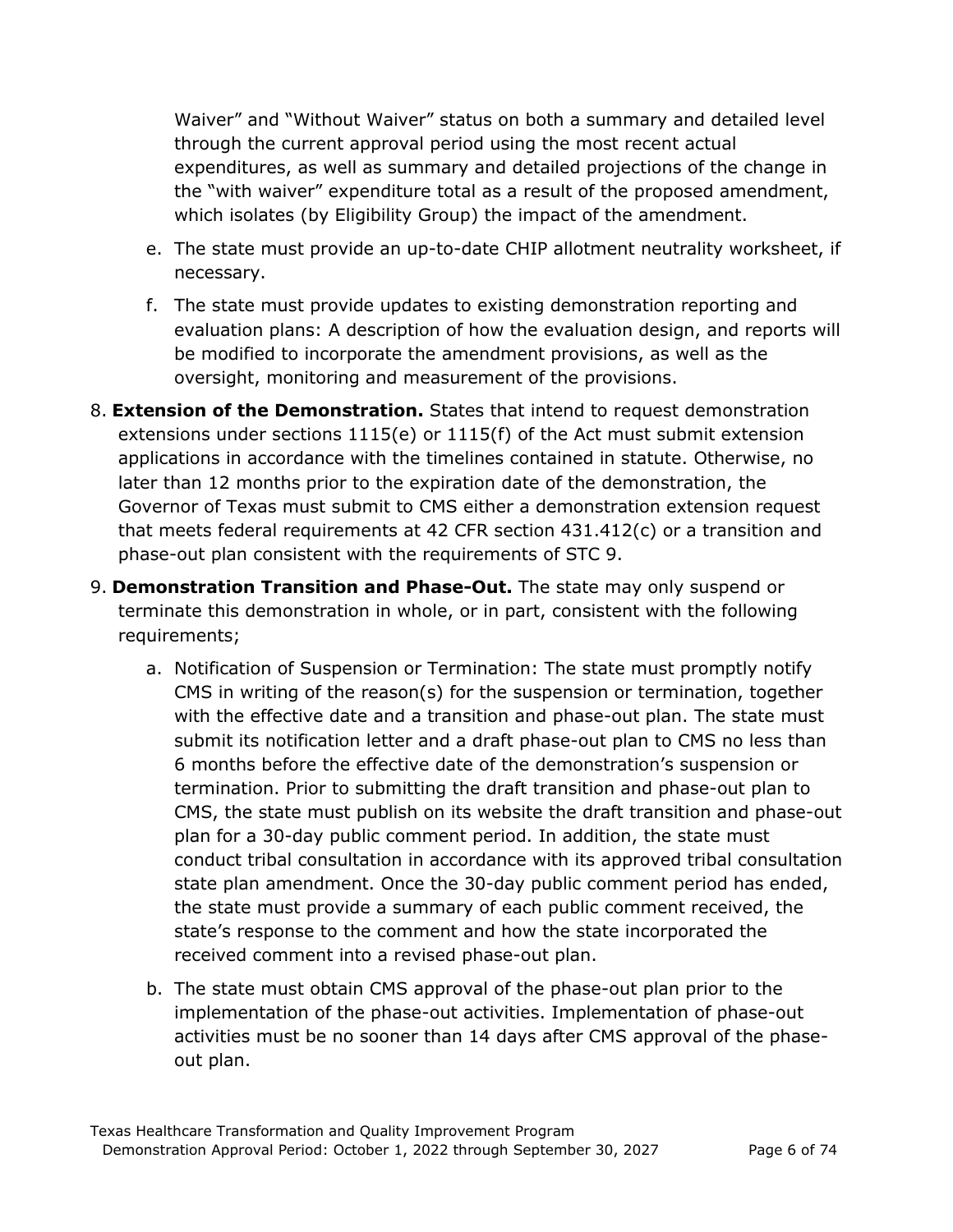- c. Transition and Phase-out Plan Requirements: The state must include, at a minimum, in its phase-out plan, the process by which it will notify affected beneficiaries(including those on any applicable interest lists), the content of said notices (including information on the beneficiary's appeal rights), the process by which the state will conduct administrative reviews of Medicaid eligibility for the affected beneficiaries, and ensure ongoing coverage for those beneficiaries currently enrolled who are eligible.
- d. Phase-out Procedures: The state must comply with all notice requirements found in 42 CFR §431.206, 431.210 and 431.213. In addition, the state must assure all appeal and hearing rights afforded to demonstration participants as outlined in 42 CFR §431.220 and 431.221. If a demonstration participant requests a hearing before the date of action, the state must maintain benefits as required in 42 CFR §431.230. In addition, the state must conduct administrative renewals for all affected beneficiaries in order to determine if they qualify for Medicaid eligibility under a different eligibility category as discussed in October 1, 2010, State Health Official Letter #10- 008.
- e. Exemption from Public Notice Procedures 42 CFR 431.416(g): CMS may expedite or waive the federal and state public notice requirements under circumstances described in 42 CFR §431.416(g).
- f. Federal Financial Participation (FFP): If the project is terminated or any relevant waivers suspended by the state, FFP shall be limited to normal closeout costs associated with terminating the demonstration including services and administrative costs of disenrolling enrollees.
- 10. **Expiring Demonstration Authority.** For demonstration authority that expires prior to the demonstration's expiration date, the state must submit a demonstration expiration plan to CMS no later than 6 months prior to the applicable demonstration authority's expiration date, consistent with the following requirements:
	- a. Expiration Requirements: The state must include, at a minimum, in its demonstration expiration plan the process by which it will notify affected beneficiaries, the content of said notices (including information on the beneficiary's appeal rights), the process by which the state will conduct administrative reviews of Medicaid eligibility for the affected beneficiaries, and ensure ongoing coverage for eligible individuals, as well as any community outreach activities.
	- b. Expiration Procedures: The state must comply with all notice requirements found in 42 CFR § 431.206, 431.210 and 431.213. In addition, the state must assure all appeal and hearing rights afforded to demonstration participants as outlined in 42 CFR § 431.220 and 431.221. If a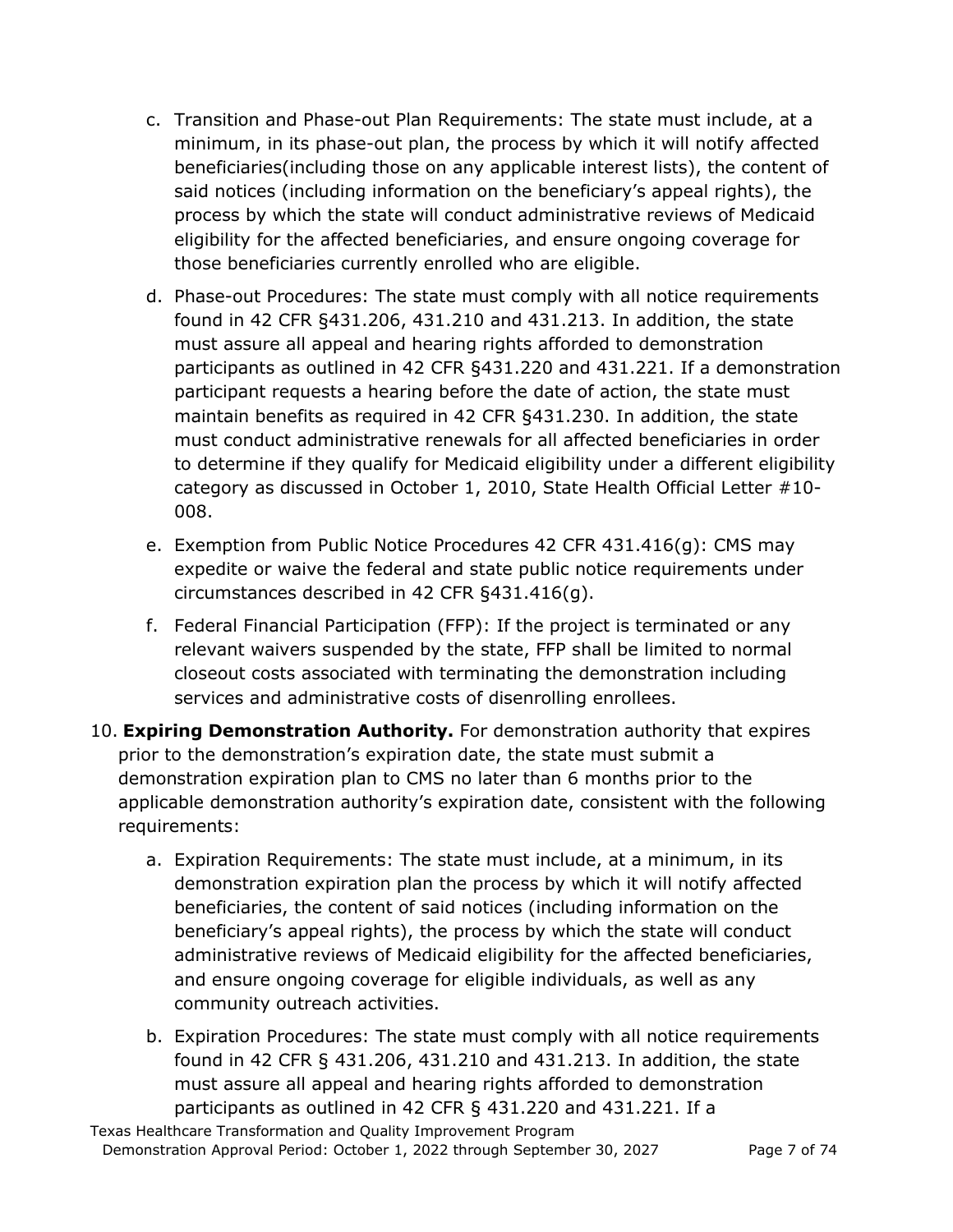demonstration participant requests a hearing before the date of action, the state must maintain benefits as required in 42 CFR §431.230. In addition, the state must conduct administrative renewals for all affected beneficiaries in order to determine if they qualify for Medicaid eligibility under a different eligibility category as discussed in October 1, 2010, State Health Official Letter #10-008.

- c. Federal Public Notice: CMS will conduct a 30-day federal public comment period consistent with the process outlined in 42 CFR § 431.416 in order to solicit public input on the state's demonstration expiration plan. CMS will consider comments received during the 30-day period during its review and approval of the state's demonstration expiration plan. The state must obtain CMS approval of the demonstration expiration plan prior to the implementation of the expiration activities. Implementation of expiration activities must be no sooner than 14 days after CMS approval of the plan.
- d. Federal Financial Participation: FFP shall be limited to normal closeout costs associated with the expiration of the demonstration including services and administrative costs of disenrolling enrollees.

## 11. **CMS Right to Terminate or Suspend.**

- a. CMS may suspend or terminate the demonstration (in whole or in part) at any time before the date of expiration, whenever it determines, following a hearing, that the state has materially failed to comply with the terms of the project. CMS will promptly notify the state in writing of the determination and the reasons for the suspension or termination, together with the effective date.
- b. **Finding of Non-Compliance.** The state does not relinquish its rights to challenge the CMS finding that the state materially failed to comply.
- 12. **Withdrawal of Waiver Authority.** CMS reserves the right to withdraw waivers of expenditure authorities at any time it determines that continuing the waivers or expenditure authorities would no longer be in the public interest or promote the objectives of title XIX and/or XXI. CMS will promptly notify the State in writing of the determination and the reasons for the withdrawal, together with the effective date, and afford the State an opportunity to request a hearing to challenge CMS' determination prior to the effective date. If a waiver or expenditure authority is withdrawn, FFP is limited to normal closeout costs associated with terminating the waiver or expenditure authority, including services and administrative costs or disenrolling participants.
- 13. **Adequacy of Infrastructure.** The State will ensure the availability of adequate resources for the implementation and monitoring of the Demonstration, including education, outreach, and enrollment; maintaining eligibility systems; compliance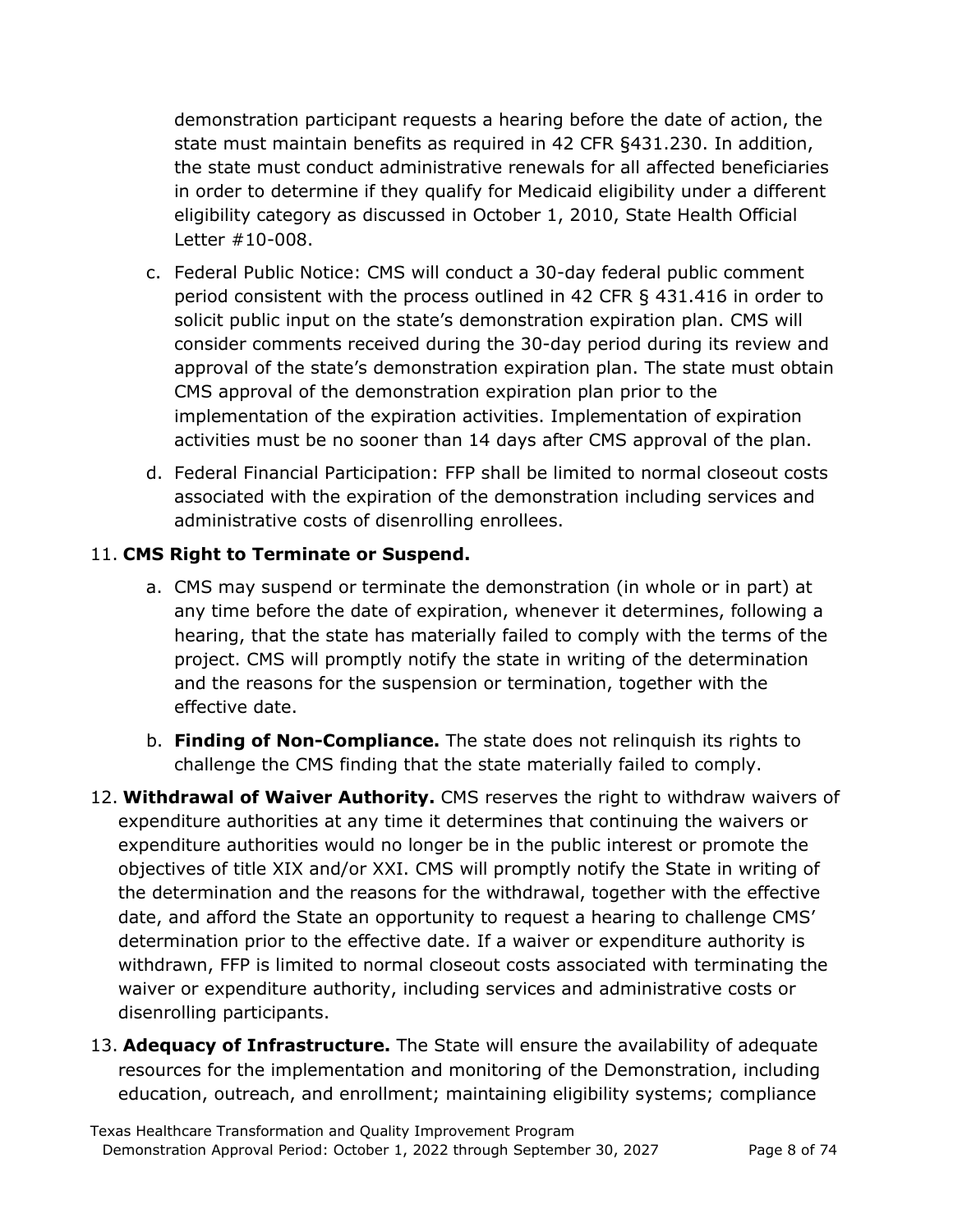with cost sharing requirements; and reporting on financial and other Demonstration components.

## 14. **Public Notice, Tribal Consultation, and Consultation with Interested**

**Parties.** The state must comply with the state notice procedures as required in 42 Code of Federal Regulations (CFR) section 431.408 prior to submitting an application to extend the demonstration. For applications to amend the demonstration, the state must comply with the state notice procedures set forth in 59 Fed. Reg. 49249 (September 27, 1994) prior to submitting such request. The state must also comply with the public notice procedures set forth in 42 CFR section 447.205 for changes in statewide methods and standards for setting payment rates.

The state must also comply with tribal and Indian Health Program/Urban Indian Health Organization consultation requirements at section 1902(a)(73) of the Act, 42 CFR section 431.408(b), State Medicaid Director Letter #01-024, and contained in the state's approved Medicaid State plan, when any program changes to the demonstration, either through amendment as set out in STC 6 or extension, are proposed by the state

- 15. **Federal Financial Participation (FFP).** No federal matching funds for expenditures authorized for this demonstration will be available prior to the effective date identified in the demonstration approval letter.
- 16. **Common Rule Exemption.** The state shall ensure that the only involvement of human subjects in research activities which may be authorized and/or required by this demonstration is for projects which are conducted by or subject to the approval of CMS, and which are designed to study, evaluate, or otherwise examine the Medicaid program – including public benefit or service programs; procedures for obtaining Medicaid benefits or services; possible changes in or alternatives to those programs or procedures; or possible changes in methods or level of payment for benefits or services under those programs. CMS has determined that this demonstration as represented in these approved STCs meets the requirements for exemption from the human subject research provisions of the Common Rule set forth in 45 CFR 46.101(b)(5).

# **IV. DEMONSTRATION DELIVERY SYSTEMS**

This section governs the state's exercise of the following: waivers of the requirements for Statewideness (section 1902(a)(1)), Amount, Duration, and Scope of Services (section 1902(a)(10)(B)), Freedom of Choice (section 1902(a)(23)(A)), and Self-Direction of Care for HCBS Participants (section 1902(a)(32)), and Expenditure Authorities 1 through 4, as well as waivers of the requirements of the federal regulations implementing these statutory provisions.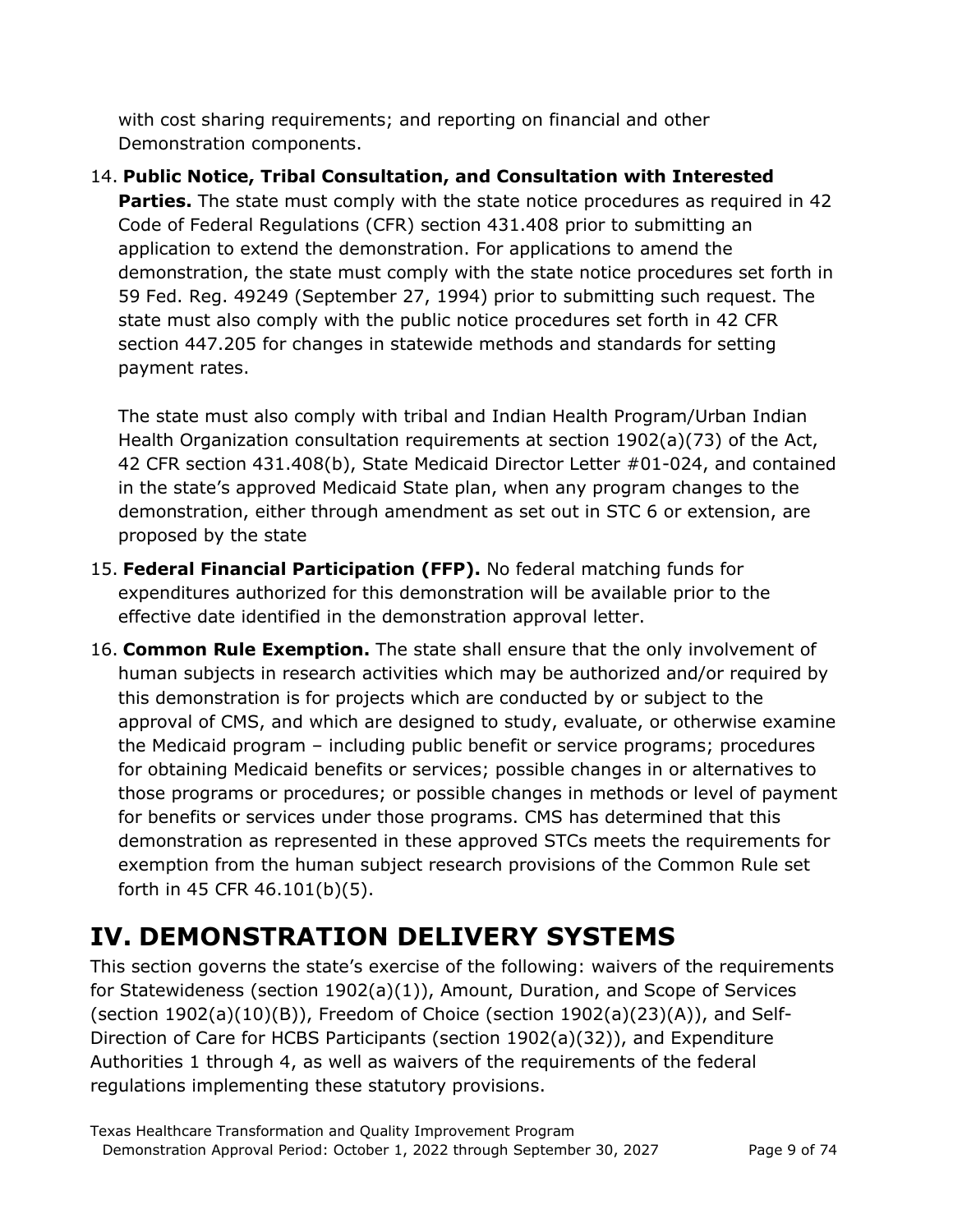# **A. MANAGED CARE DELIVERY SYSTEMS**

- 17. **Description of Managed Care Program.** Under terms of this demonstration, the state provides managed medical assistance through the following programs.
	- a. **STAR.** STAR is the primary managed care program providing acute care services to low-income families, children, and pregnant women.
	- b. **STAR+PLUS.** STAR+PLUS provides acute and long-term service and supports to older adults and adults with disabilities.
	- c. **STAR Kids.** The STAR Kids Program provides acute and long-term service and supports to children with disabilities.
		- i. **Delivery of Medically Dependent Children Program (MDCP) Services.** The State will deliver services authorized under the MDCP section 1915(c) waiver through the STAR Kids managed care model for those individuals not in state conservatorship. Those children in state conservatorship who are eligible for the MDCP section 1915(c) waiver will receive those services through the STAR Health managed care program under the 1915(a) authority, rather than under the 1115 authority, and through contract with the STAR Health managed care organization.
- 18. The state contracts with managed care organizations on a geographical basis, and for this purpose, the state is divided in to service areas. Table 1 provides the definitions of the service areas.

| <b>Service Area</b> | <b>STAR, STAR+PLUS, and STAR Kids</b>                                                                                           |
|---------------------|---------------------------------------------------------------------------------------------------------------------------------|
| <b>Bexar</b>        | Atascosa, Bandera, Bexar, Comal, Guadalupe, Kendall, Medina, Wilson                                                             |
| <b>Dallas</b>       | Collin, Dallas, Ellis, Hunt, Kaufman, Navarro, Rockwall                                                                         |
| El Paso             | El Paso, Hudspeth                                                                                                               |
| <b>Harris</b>       | Austin, Brazoria, Fort Bend, Galveston, Harris, Matagorda, Montgomery, Waller,<br>Wharton                                       |
| <b>Hidalgo</b>      | Cameron, Duval, Hidalgo, Jim Hogg, Maverick, McMullen, Starr, Webb, Willacy,<br>Zapata                                          |
| <b>Jefferson</b>    | Chambers, Hardin, Jasper, Jefferson, Liberty, Newton, Orange, Polk, San Jacinto,<br>Tyler, Walker                               |
| <b>Lubbock</b>      | Carson, Crosby, Deaf Smith, Floyd, Garza, Hale, Hockley, Hutchinson, Lamb,<br>Lubbock, Lynn, Potter, Randall, Swisher, Terry    |
| <b>Nueces</b>       | Aransas, Bee, Brooks, Calhoun, Goliad, Jim Wells, Karnes, Kenedy, Kleberg, Live<br>Oak, Nueces, Refugio, San Patricio, Victoria |
| Tarrant             | Denton, Hood, Johnson, Parker, Tarrant, Wise                                                                                    |
| Travis              | Bastrop, Burnet, Caldwell, Fayette, Hays, Lee, Travis, Williamson                                                               |

**Table 1. Service Areas and Delivery Systems** 

Texas Healthcare Transformation and Quality Improvement Program Demonstration Approval Period: October 1, 2022 through September 30, 2027 Page 10 of 74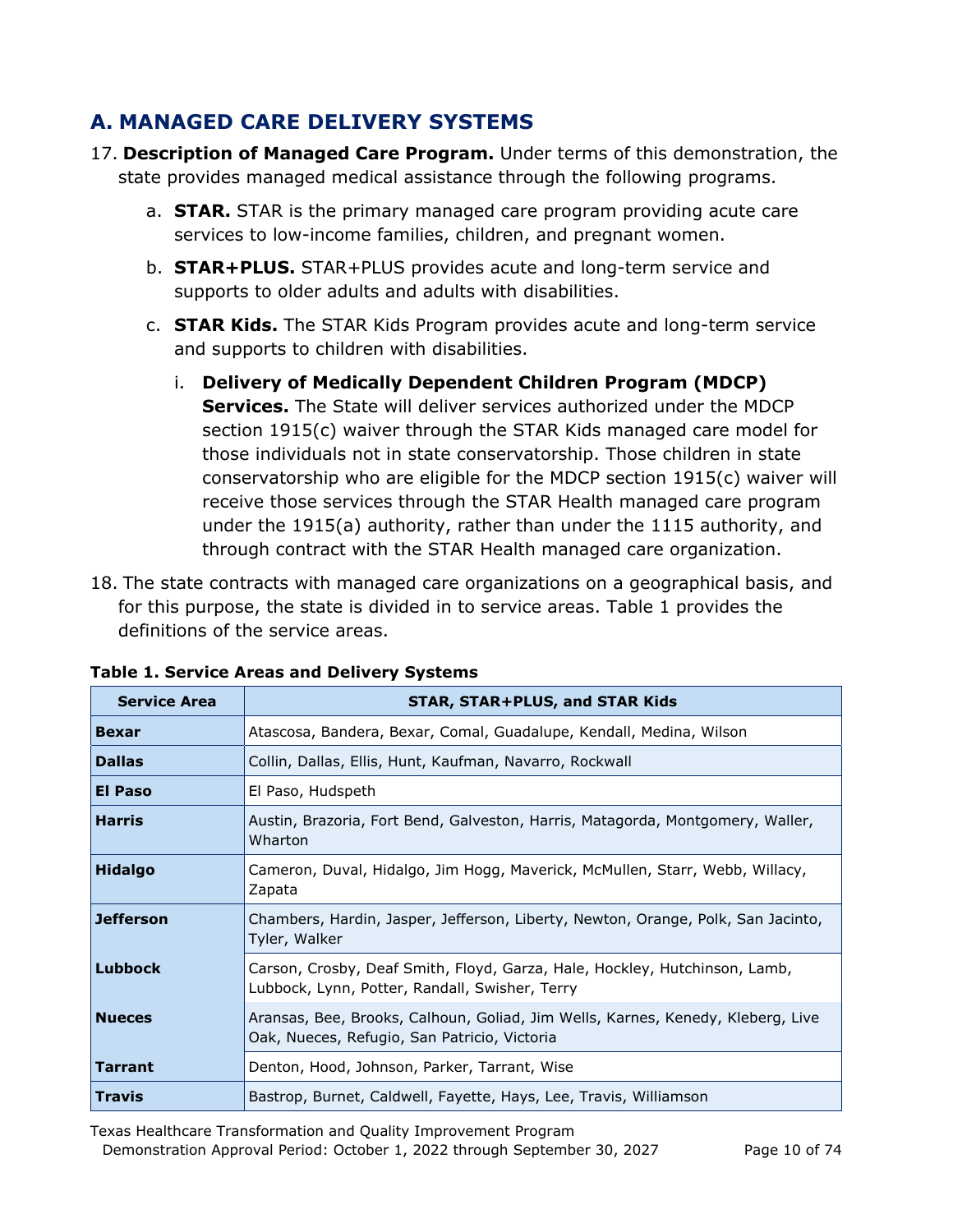| <b>Service Area</b>                                                     | <b>STAR, STAR+PLUS, and STAR Kids</b>                                                                                                                                                                                                                                                                                                                                                                                                                                                                                                                                                                                                                                                                                                                                                                                                                                                                                      |
|-------------------------------------------------------------------------|----------------------------------------------------------------------------------------------------------------------------------------------------------------------------------------------------------------------------------------------------------------------------------------------------------------------------------------------------------------------------------------------------------------------------------------------------------------------------------------------------------------------------------------------------------------------------------------------------------------------------------------------------------------------------------------------------------------------------------------------------------------------------------------------------------------------------------------------------------------------------------------------------------------------------|
| <b>Medicaid Rural</b><br><b>Service Area:</b><br><b>West Texas</b>      | Andrews, Archer, Armstrong, Bailey, Baylor, Borden, Brewster, Briscoe, Brown,<br>Callahan, Castro, Childress, Clay, Cochran, Coke, Coleman, Collingsworth, Concho,<br>Cottle, Crane, Crockett, Culberson, Dallam, Dawson, Dickens, Dimmit, Donley,<br>Eastland, Ector, Edwards, Fisher, Foard, Frio, Gaines, Glasscock, Gray, Hall,<br>Hansford, Hardeman, Hartley, Haskell, Hemphill, Howard, Irion, Jack, Jeff Davis,<br>Jones, Kent, Kerr, Kimble, King, Kinney, Knox, La Salle, Lipscomb, Loving, Martin,<br>Mason, McCulloch, Menard, Midland, Mitchell, Moore, Motley, Nolan, Ochiltree,<br>Oldham, Palo Pinto, Parmer, Pecos, Presidio, Reagan, Real, Reeves, Roberts,<br>Runnels, Schleicher, Scurry, Shackelford, Sherman, Stephens, Sterling, Stonewall,<br>Sutton, Taylor, Terrell, Throckmorton, Tom Green, Upton, Uvalde, Val Verde,<br>Ward, Wheeler, Wichita, Wilbarger, Winkler, Yoakum, Young, and Zavala |
| <b>Medicaid Rural</b><br><b>Service Area:</b><br><b>Central Texas</b>   | Bell, Blanco, Bosque, Brazos, Burleson, Colorado, Comanche, Coryell, DeWitt,<br>Erath, Falls, Freestone, Gillespie, Gonzales, Grimes, Hamilton, Hill, Jackson,<br>Lampasas, Lavaca, Leon, Limestone, Llano, Madison, McLennan, Milam, Mills,<br>Robertson, San Saba, Somervell, Washington                                                                                                                                                                                                                                                                                                                                                                                                                                                                                                                                                                                                                                 |
| <b>Medicaid Rural</b><br><b>Service Area:</b><br><b>Northeast Texas</b> | Anderson, Angelina, Bowie, Camp, Cass, Cherokee, Cooke, Delta, Fannin,<br>Franklin, Grayson, Gregg, Harrison, Henderson, Hopkins, Houston, Lamar,<br>Marion,<br>Montague, Morris, Nacogdoches, Panola, Rains, Red River, Rusk, Sabine, San<br>Augustine, Shelby, Smith, Titus, Trinity, Upshur, Van Zandt, Wood                                                                                                                                                                                                                                                                                                                                                                                                                                                                                                                                                                                                            |

# **B. ASSURANCES RELATED TO THE ONGOING OPERATION OF MANAGED CARE**

## 19. **Managed Care Requirements**

- a. General. The state must comply with the managed care regulations published at 42 CFR 438.
- b. Medical Care Advisory Committee. The state will maintain a state Medical Care Advisory Committee, per CFR §431.12, which is comprised of Medicaid recipients, Managed Care Organizations, providers, community-based organizations and advocates serving or representing Medicaid recipients and other interested parties as set forth in Tex. Gov't Code sec. 533.041. The advisory committee will provide input and recommendations to the Health and Human Services Commission regarding the statewide implementation of Medicaid Managed Care, including input and recommendations regarding: 1) program design and benefits, 2) systematic concerns from consumers and providers, 3) the efficiency and quality of services delivered by Medicaid managed care organizations, 4) contract requirements for the Medicaid managed care organizations, 5) Medicaid managed care network adequacy, and 6) trends in claims processing. The advisory committee will also assist HHSC with issues relevant to Medicaid managed care to improve the polices established for and programs operating under Medicaid managed care, including early and periodic screening, diagnosis and treatment, provider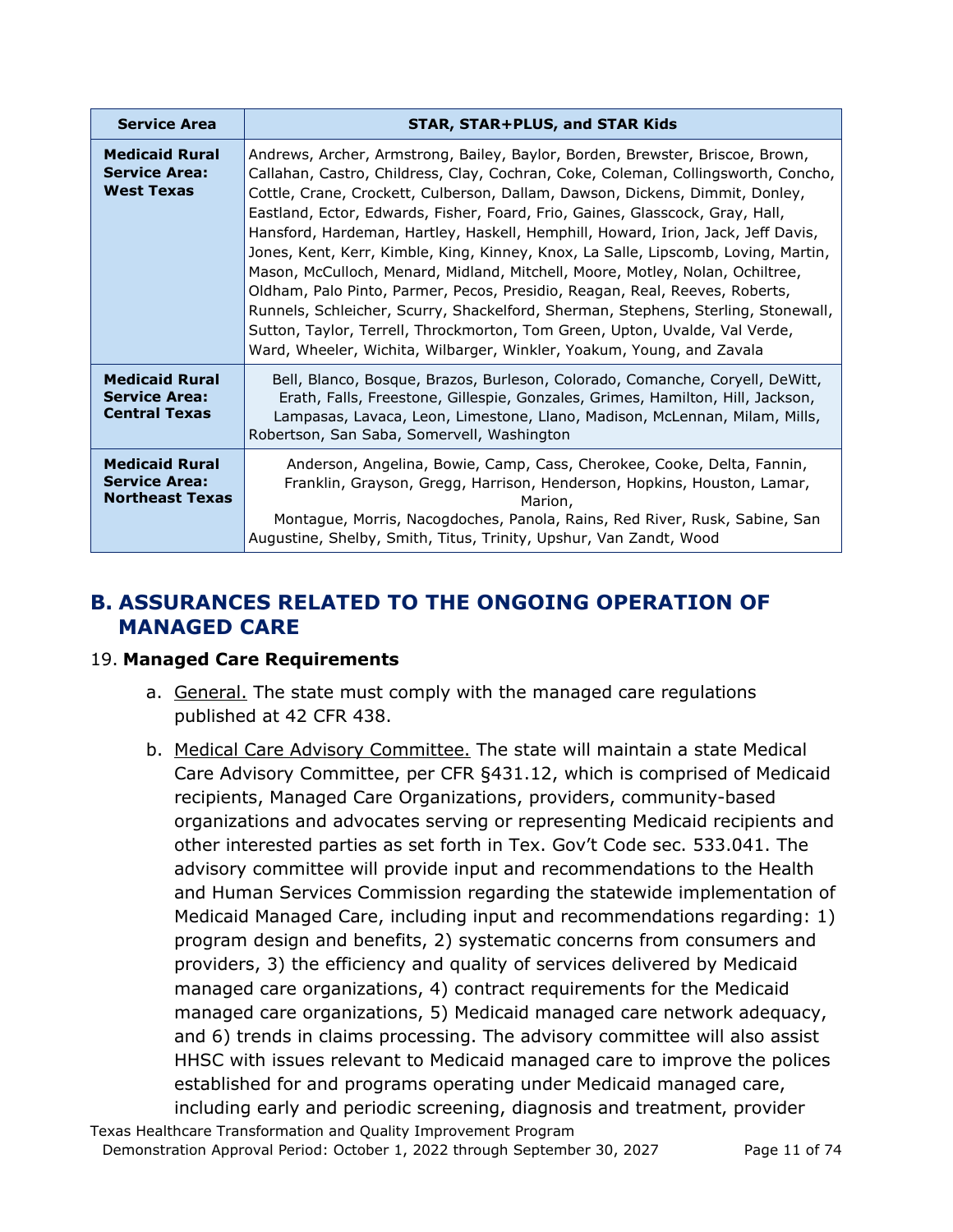and patient education issues, and patient eligibility issues. The state will maintain minutes from these meetings and use them in monitoring program operations and identifying necessary program changes. Copies of committee meeting minutes will be made available to CMS upon request and the outcomes of the meetings may be discussed on the demonstration monitoring calls.

- c. MCO Participant Advisory Committees. The state shall require each MCO, through its contracts, to create and maintain participant advisory committees through which the MCO can share information and capture enrollee feedback. The MCOs will be required to support and facilitate participant involvement and submit meeting minutes to the State. Copies of meeting minutes will be made available to CMS upon request.
- d. Independent Consumer Supports. To support the beneficiary's experience receiving medical assistance and long term services and supports in a managed care environment, the State shall create and maintain a system of consumer supports independent from the managed care plans to assist enrollees in understanding the coverage model and in the resolution of problems regarding services, coverage, access and rights.
- e. Core Elements of the Independent Consumer Support System.
	- i. *Organizational Structure*. The Independent Consumer Supports System shall operate independently from any STAR+PLUS or STAR Kids MCO. The organizational structure of the support system shall facilitate transparent and collaborative operation with beneficiaries, MCOs, and state government.
	- ii. *Accessibility*. The services of the Independent Consumer Supports System will be available to all Medicaid beneficiaries enrolled in STAR+PLUS or STAR Kids receiving Medicaid long-term services and supports (institutional, residential and community based). The Independent Consumer Supports system will be accessible through multiple entryways (e.g., phone, internet, office) and will have the capacity to reach out to beneficiaries and/or authorized representatives through various means (mail, phone, in person), as appropriate.
	- iii. *Functions*. The Independent Consumer Supports system will be available to assist beneficiaries in navigating and accessing covered health care services and supports. Where an individual is enrolling in a new delivery system, the services of this system help individuals understand their choices and resolve problems and concerns that may arise between the individual and a provider/payer. The following list encompasses the system's scope of activity.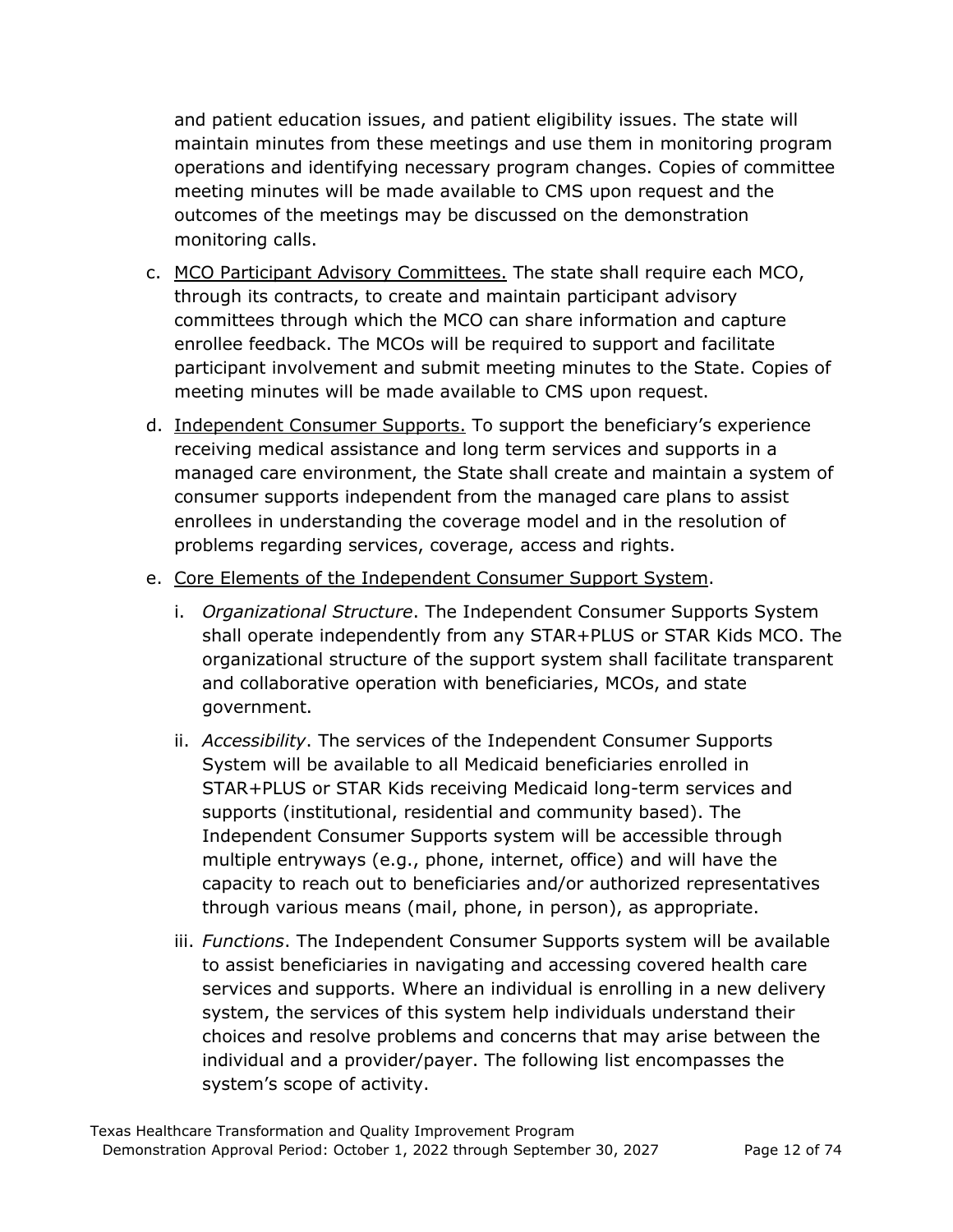- A. The system will offer beneficiaries support in the pre-enrollment stage, such as unbiased health plan choice counseling and general programrelated information.
- B. The system will serve as an access point for complaints and concerns about health plan enrollment, access to services, and other related matters.
- C. The system will be available to help enrollees understand the hearing, grievance, and appeal rights and processes within the health plan as well as the fair hearing, grievance, and appeal rights and processes available at the state level and assist them through the process if needed/requested.
- iv. *Staffing and training*. The Independent Consumer Supports system will include individuals who are knowledgeable about the state's Medicaid programs; beneficiary protections and rights under Medicaid managed care arrangements; and the health and service needs of persons with complex needs, including those with a chronic condition, disability, and cognitive or behavioral needs. In addition, the Independent Consumer Supports System will ensure that its services are delivered in a culturally competent manner and are accessible to individuals with limited English proficiency. The system ultimately developed by the state may draw upon existing staff within the chosen organizational structure and provide substantive training to ensure core competencies and a consistent consumer experience.
- v. *Data Collection and Reporting*. The Independent Consumer Supports System shall track the volume and nature of beneficiary complaints and the resolution of such complaints on a schedule and manner determined by the state, but no less frequently than quarterly. This information will inform the state of any provider or contractor issues and support the reporting requirements to CMS.
- f. Reporting under the Demonstration. The state will report on the activities of the Independent Consumer Support System in the annual reports. The approved Independent Consumer Support System Plan is shown in Attachment L. Changes to Attachment L must be submitted to CMS for review and approval subject to STC 7. The state will monitor the impact of the Independent Consumer Support Program in the demonstration.

# **C. BENEFICIARIES SERVED THROUGH THE DEMONSTRATION**

20. **Eligibility Groups Affected by the Demonstration.** Mandatory and optional Medicaid state plan groups described below are subject to all applicable Medicaid laws and regulations except as expressly waived under authority granted by this

Texas Healthcare Transformation and Quality Improvement Program Demonstration Approval Period: October 1, 2022 through September 30, 2027 Page 13 of 74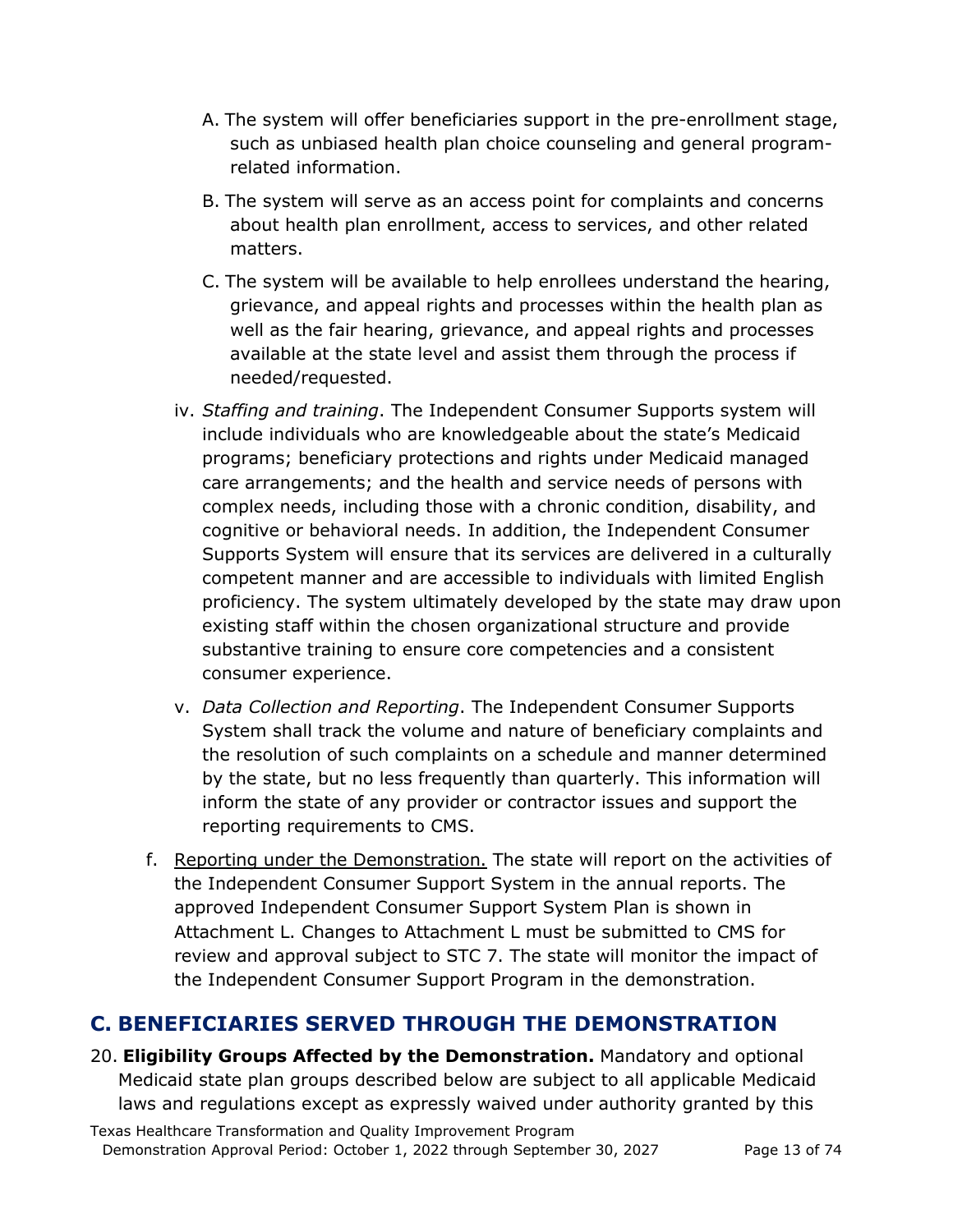Demonstration and as described in these STCs. Any Medicaid state plan amendments to the eligibility standards and methodologies for these eligibility groups will apply to this demonstration. These state plan eligible beneficiaries are required under the demonstration to enroll in managed care to receive benefits and may have access to additional benefits not described in the state plan.

Table 2 below describes the state plan eligibility groups that are mandatory and voluntary enrollees into managed care. A STAR+PLUS member who enters a nursing facility remains in STAR+PLUS and the nursing facility services are paid through managed care.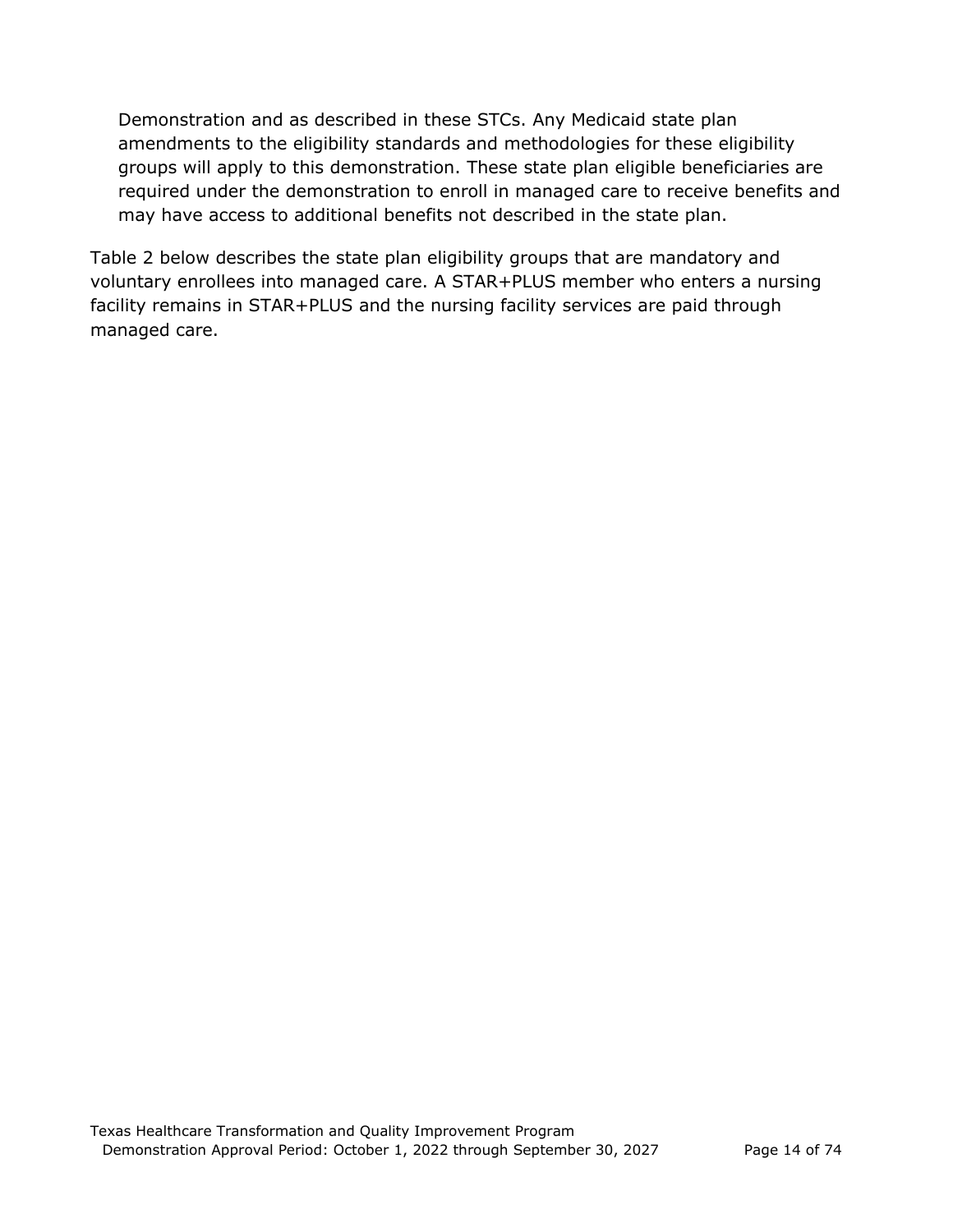#### **Table 2. State Plan Populations Affected by the Demonstration**

**A**=STAR Start of Demo; **B** = STAR+PLUS Start of Demo; **C** = STAR March 2012; **D** = STAR March 2012 (MRSA); **E** = STAR+PLUS March 2012; **F**= STAR January 2014; **G =** STAR+PLUS September 2014; \* = Effective through August 31, 2014 (part of STAR+PLUS effective September 1, 2014 – see "G"); **H** = STAR Kids November 1, 2016, includes only individuals from birth through age 20; **I** = STAR+PLUS September 2017; **J**=STAR Kids September 2017; **K**= STAR September 2017.

|                                                                                                                                                                                     |                                                                                                                                                                                                                                                                  | <b>Income Limit</b>                                                                                                         | <b>STAR</b>      |                  | <b>STAR+PLUS</b> |                  | <b>STAR Kids</b> |                  |
|-------------------------------------------------------------------------------------------------------------------------------------------------------------------------------------|------------------------------------------------------------------------------------------------------------------------------------------------------------------------------------------------------------------------------------------------------------------|-----------------------------------------------------------------------------------------------------------------------------|------------------|------------------|------------------|------------------|------------------|------------------|
| <b>Medicaid</b><br><b>Eligibility Group</b>                                                                                                                                         | <b>Description and Medicaid</b><br><b>Eligibility Group (MEG)</b>                                                                                                                                                                                                | and Resource<br><b>Standards</b>                                                                                            | <b>Mandatory</b> | <b>Voluntary</b> | <b>Mandatory</b> | <b>Voluntary</b> | <b>Mandatory</b> | <b>Voluntary</b> |
| <b>Low Income</b><br><b>Families §1931</b><br>low income<br>families                                                                                                                | Parents and other caretaker<br>relatives; §1902(a)(10)(A)(i)(I);<br>42 CFR §435.110 MEG: THTOIP-<br>Adults (parents and caretaker<br>relatives)                                                                                                                  | 14% FPL (uses<br><b>MAGI</b> converted<br>AFDC limits); No<br>resource test;<br>member meets<br>relationship<br>requirement | A, C, D          |                  |                  |                  |                  |                  |
| <b>Earnings</b><br><b>Transitional</b><br><b>Twelve months</b><br><b>TMA from increase</b><br>in earnings,<br>combined<br>increase in<br>earnings and<br>Alimony/Spousal<br>support | Individuals who lose eligibility<br>under §1931 due to increased<br>earnings or hours of work<br>$\S1902(a)(52)$ ; $\S1902(e)(1)$ ;<br>§1925; §1931(c)(2) MEG:<br>THTOIP-Adults (parents and<br>caretaker relatives) OR THTQIP-<br>Children (dependent children) | 185% FPL in<br>second extension<br>period; No<br>resource test                                                              | A, C, D          |                  |                  |                  |                  |                  |
| Alimony/ Spousal<br><b>Support</b><br><b>Transitional Four</b><br>months post<br><b>Medicaid resulting</b><br>from Alimony/<br><b>Spousal support</b>                               | Individuals who lose eligibility<br>under §1931 due to Alimony/<br>Spousal support;<br>§1902(a)(10)(A)(i)(I); ); 42 CFR<br>§435.115 MEG: THTQIP-Adults<br>(parents and caretaker relatives)<br>OR THTOIP-Children (dependent<br>children)                        | N/A; No resource<br>test                                                                                                    | A, CD            |                  |                  |                  |                  |                  |
| <b>Pregnant Women</b>                                                                                                                                                               | $\S1902(a)(10)(A)(i)(IV),$<br>§1902(l)(1)(A); 42 CFR §435.116<br>MEG: THTOIP-Adults                                                                                                                                                                              | 198% FPL; No<br>resource test                                                                                               | A, C, D          |                  |                  |                  |                  |                  |

Texas Healthcare Transformation and Quality Improvement Program Demonstration Approval Period: October 1, 2022 through September 30, 2027 Page 15 of 74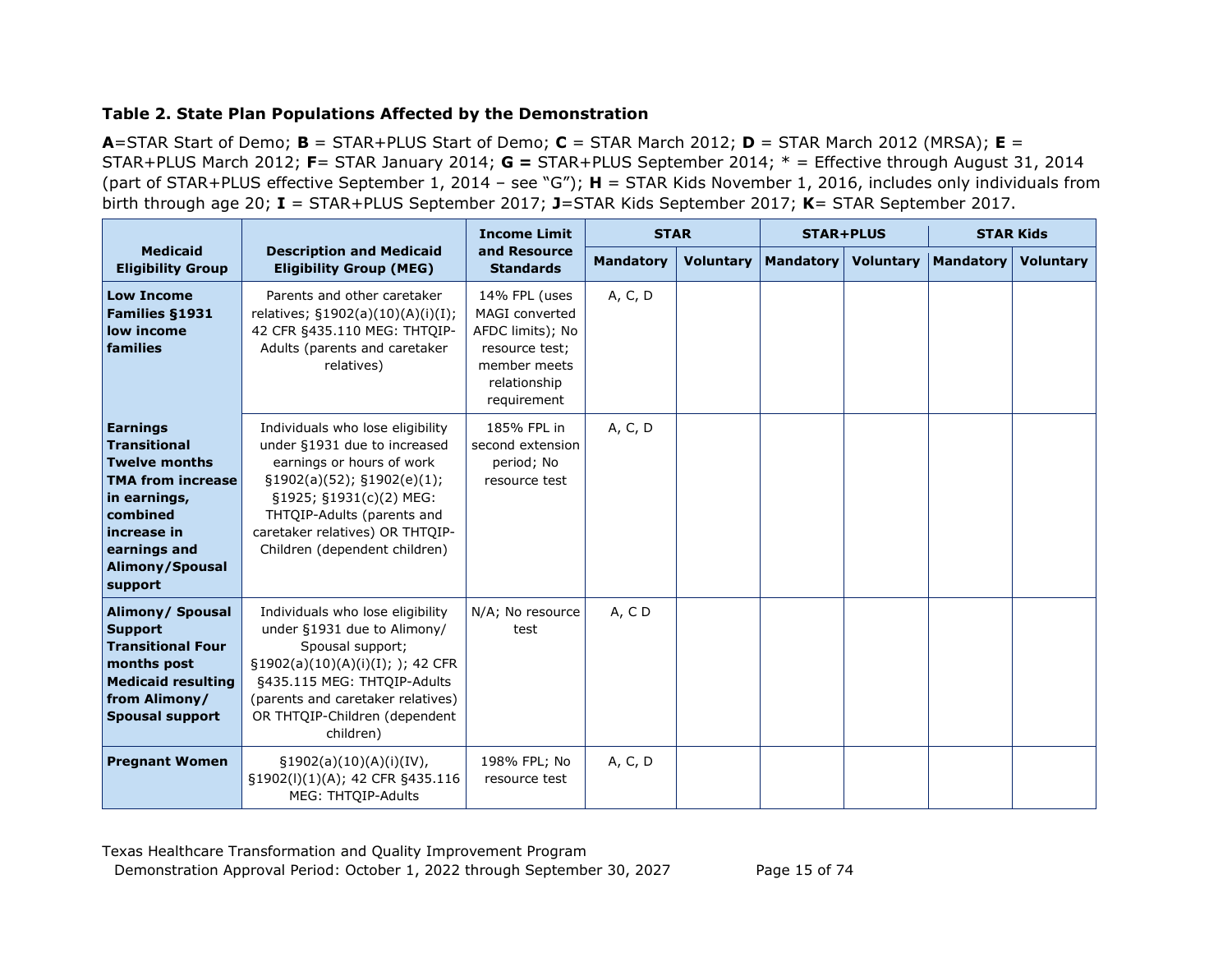|                                                                                                        |                                                                                                                                                                                                                                                                                                                                                                                                              | <b>Income Limit</b>              | <b>STAR</b>      |                  | <b>STAR+PLUS</b> |                  | <b>STAR Kids</b> |                  |
|--------------------------------------------------------------------------------------------------------|--------------------------------------------------------------------------------------------------------------------------------------------------------------------------------------------------------------------------------------------------------------------------------------------------------------------------------------------------------------------------------------------------------------|----------------------------------|------------------|------------------|------------------|------------------|------------------|------------------|
| <b>Medicaid</b><br><b>Eligibility Group</b>                                                            | <b>Description and Medicaid</b><br><b>Eligibility Group (MEG)</b>                                                                                                                                                                                                                                                                                                                                            | and Resource<br><b>Standards</b> | <b>Mandatory</b> | <b>Voluntary</b> | <b>Mandatory</b> | <b>Voluntary</b> | <b>Mandatory</b> | <b>Voluntary</b> |
| <b>Children Under 1</b>                                                                                | Poverty level infants;<br>§1902(a)(10)(A)(i)(IV),<br>§1902(l)(1)(B); ); 42 CFR<br>§435.118 MEG: THTQIP-Children                                                                                                                                                                                                                                                                                              | 198% FPL                         | A, C, D          |                  |                  |                  |                  |                  |
| <b>Newborn Children</b><br><b>Children to age</b><br>one born to<br><b>Medicaid eligible</b><br>mother | Deemed Newborn - mother was<br>eligible for and received Medicaid<br>for the birth; §1902(e)(4), 42<br>CFR §435.117 MEG: THTQIP-<br>Children                                                                                                                                                                                                                                                                 | N/A; No resource<br>test         | A, C, D          |                  |                  |                  |                  |                  |
| <b>Children Age 1-5</b>                                                                                | Poverty level children under 6;<br>$\S1902(a)(10)(A)(i)(VI),$<br>§1902(l)(1)(C); 42 CFR §435.118<br>MEG: THTOIP-Children                                                                                                                                                                                                                                                                                     | 144% FPL                         | A, C, D          |                  |                  |                  |                  |                  |
| <b>Children Age 6-18</b>                                                                               | Poverty level children under 19;<br>§1902(a)(10)(A)(i)(VII),<br>§1902(l)(1)(D); 42 CFR §435.118<br>Note: All children at or below 100<br>percent FPL in this eligibility<br>group are funded through title<br>XIX. Title XXI funding for children<br>between 100-133% FPL shall be<br>claimed as outlined in 42 CFR §<br>433.11 MEG: If title XIX:<br>THTQIP-Children If title XXI:<br>THTQIP-MCHIP Children | 133% FPL:1                       | A, C, D, F       |                  |                  |                  |                  |                  |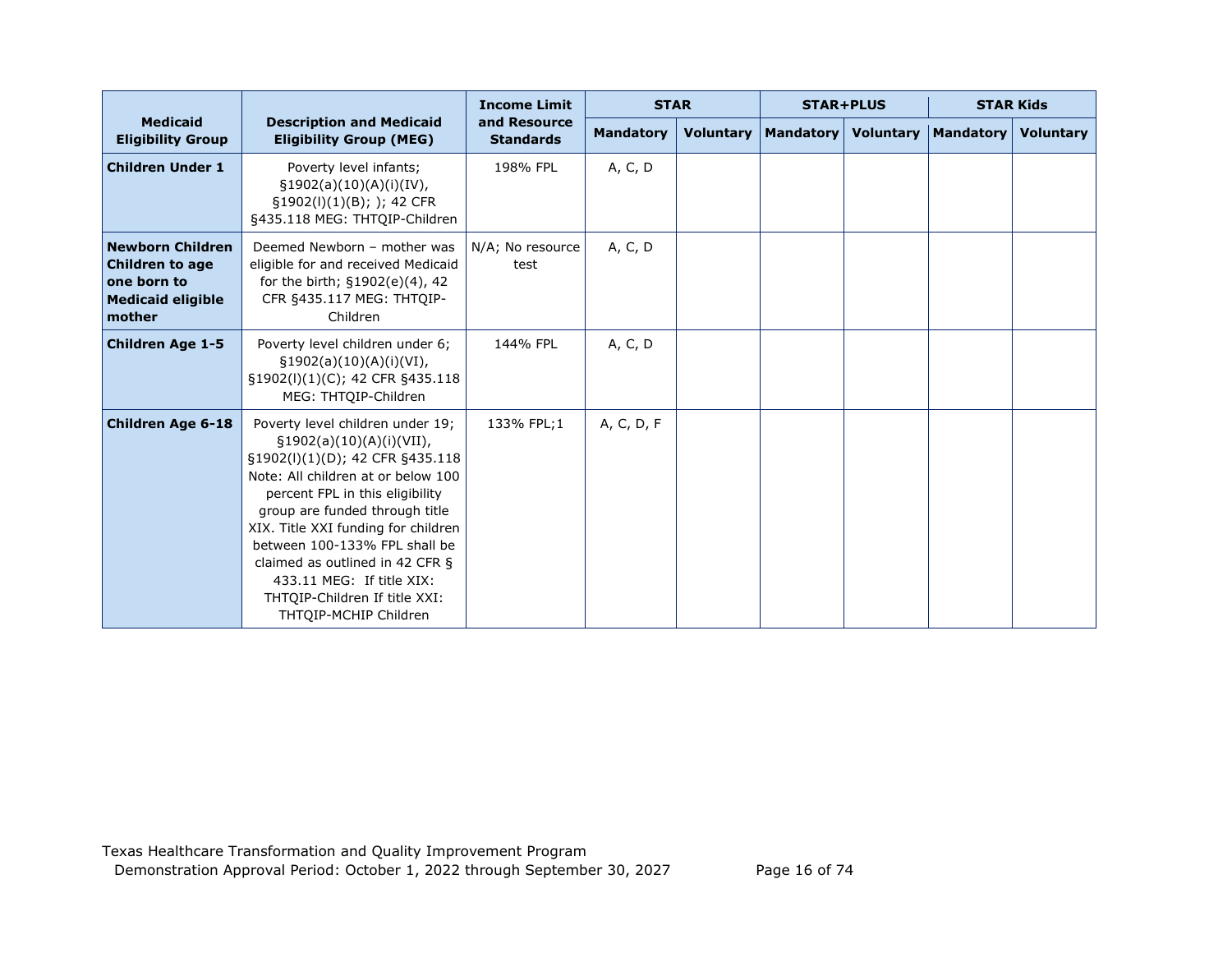|                                                                     |                                                                                                                                                                                                                                                                                                                                                                                                                                                                           | <b>Income Limit</b>                                              | <b>STAR</b>      |                  | <b>STAR+PLUS</b> |                | <b>STAR Kids</b> |                  |
|---------------------------------------------------------------------|---------------------------------------------------------------------------------------------------------------------------------------------------------------------------------------------------------------------------------------------------------------------------------------------------------------------------------------------------------------------------------------------------------------------------------------------------------------------------|------------------------------------------------------------------|------------------|------------------|------------------|----------------|------------------|------------------|
| <b>Medicaid</b><br><b>Eligibility Group</b>                         | <b>Description and Medicaid</b><br><b>Eligibility Group (MEG)</b>                                                                                                                                                                                                                                                                                                                                                                                                         | and Resource<br><b>Standards</b>                                 | <b>Mandatory</b> | <b>Voluntary</b> | <b>Mandatory</b> | Voluntary      | <b>Mandatory</b> | <b>Voluntary</b> |
| <b>Former Foster</b><br><b>Care Children</b>                        | Former foster care children<br>§1902(a)(10)(A)(i)(IX); 42 CFR<br>§435.150 Mandatory managed<br>care for 18-26. Ages 18 through<br>20: Choice between STAR Health<br>or STAR. If receiving 1915(c)<br>services: choice between STAR<br>Health or STAR Kids. Ages 21<br>through 26: STAR-If receiving<br>1915(c) IDD waiver services<br>(unless the individual is dually<br>eligible): STAR+PLUS MEG:<br>THTQIP-Children THTQIP-Adults<br>(parents and caretaker relatives) | N/A; No resource<br>test                                         | F                |                  | $\mathbf I$      |                | J                |                  |
| <b>SSI Recipient 21</b><br>and older with<br><b>Medicare (Dual)</b> | Individuals receiving SSI cash<br>benefits; §1902(a)(10)(A)(i)(ll)<br>§1902(a)(10)(A)(i)(ll)(cc) Covers<br>gap month children within the<br>waiver; however, retroactive<br>payments, including payment for<br>the gap month, are paid via FFS<br>MEG: THTQIP-AMR                                                                                                                                                                                                         | 74% FPL (SSI<br>Limit); \$2,000<br>individual,<br>\$3,000 couple |                  |                  | <b>B, E, G</b>   |                |                  |                  |
| <b>SSI Recipient</b><br>under<br><b>21 with Medicare</b><br>(Dual)  | Individuals receiving SSI cash<br>benefits; §1902(a)(10)(A)(i)(ll)<br>§1902(a)(10)(A)(i)(ll)(cc). Covers<br>gap month children within the<br>waiver; however, retroactive<br>payments, including payment for<br>the gap month, are paid via FFS<br>MEG: THTQIP-AMR                                                                                                                                                                                                        | 74% FPL (SSI<br>Limit); \$2,000<br>individual,<br>\$3,000 couple |                  |                  |                  | <b>B, E, G</b> | H                |                  |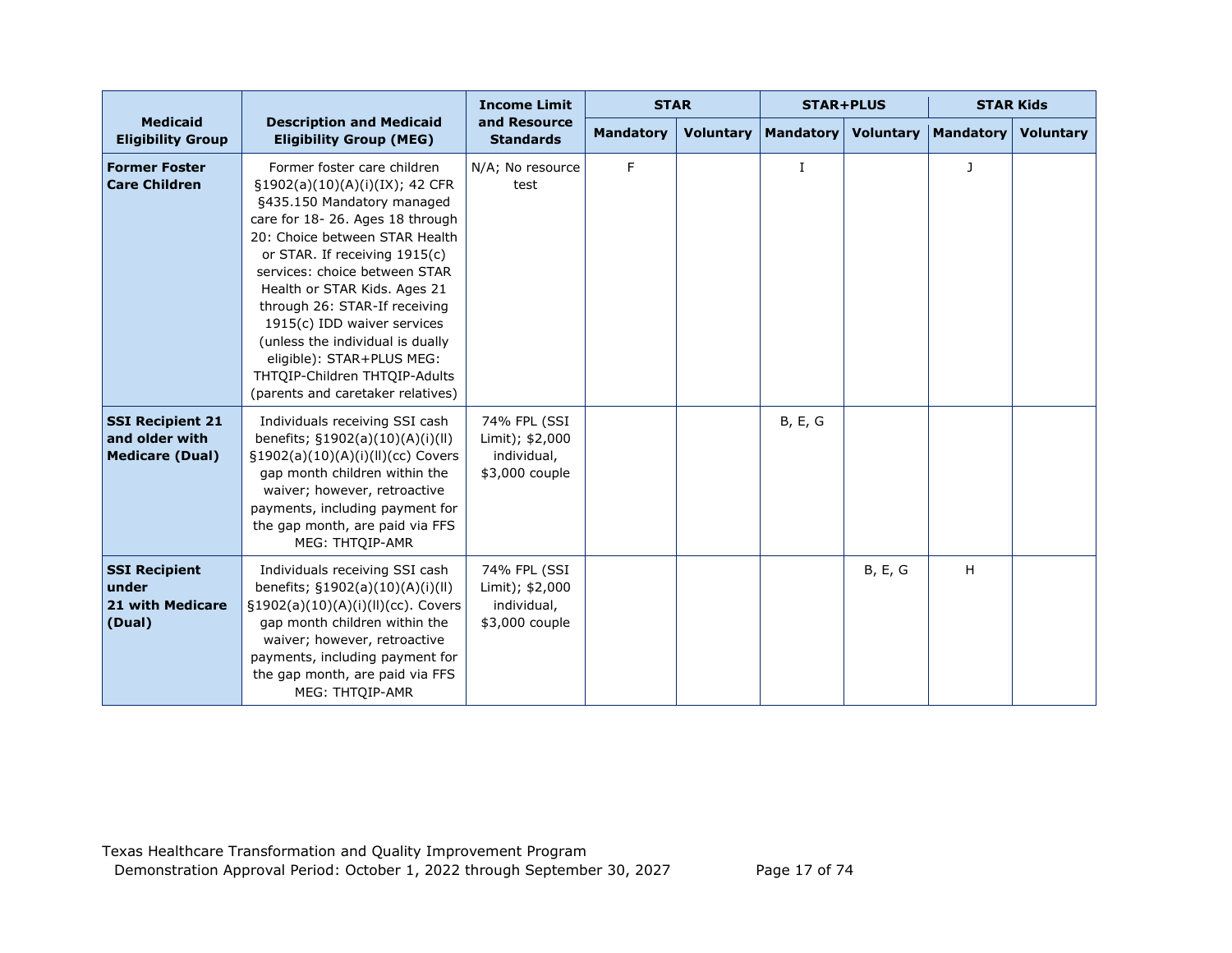|                                                                                                          |                                                                                                                                                                                                                                                                              | <b>Income Limit</b>                                              | <b>STAR</b>      |                  | <b>STAR+PLUS</b> |                  | <b>STAR Kids</b> |                  |
|----------------------------------------------------------------------------------------------------------|------------------------------------------------------------------------------------------------------------------------------------------------------------------------------------------------------------------------------------------------------------------------------|------------------------------------------------------------------|------------------|------------------|------------------|------------------|------------------|------------------|
| <b>Medicaid</b><br><b>Eligibility Group</b>                                                              | <b>Description and Medicaid</b><br><b>Eligibility Group (MEG)</b>                                                                                                                                                                                                            | and Resource<br><b>Standards</b>                                 | <b>Mandatory</b> | <b>Voluntary</b> | <b>Mandatory</b> | <b>Voluntary</b> | <b>Mandatory</b> | <b>Voluntary</b> |
| <b>SSI Recipient</b><br>without Medicare<br>21 and older                                                 | Individuals receiving SSI cash<br>benefits; §1902(a)(10)(A)(i) (II)<br>$\S1902(a)(10)(A)(i)$ (II)(cc).<br>Covers gap month children within<br>the waiver; however, retroactive<br>payments, including payment for<br>the gap month, are paid via FFS<br>MEG: THTQIP-Disabled | 74% FPL (SSI<br>Limit); \$2,000<br>individual,<br>\$3,000 couple | D <sup>*</sup>   | $A^*$            | <b>B, E, G</b>   |                  |                  |                  |
| <b>SSI Recipient</b><br>without Medicare<br>under 21                                                     | Individuals receiving SSI cash<br>benefits; §1902(a)(10)(A)(i)(II)<br>§1902(a)(10)(A)(i)(II)(cc) Covers<br>gap month children within the<br>waiver; however, retroactive<br>payments, including payment for<br>the gap month, are paid via FFS<br>MEG: THTQIP-Disabled       | 74% FPL (SSI<br>Limit); \$2,000<br>individual,<br>\$3,000 couple |                  | $A^* D^*$        |                  | <b>B, E, G</b>   | Η                |                  |
| <b>Pickle Group 21</b><br>and older, with<br><b>Medicare Includes</b><br>pre-Pickle<br>eligibility group | Would be eligible for SSI if title II<br>COLAs deducted from income; 42<br>CFR §§435.134, 435.135 MEG:<br>THTQIP-AMR                                                                                                                                                         | 74% FPL (SSI<br>Limit); \$2,000<br>individual,<br>\$3,000 couple |                  |                  | <b>B, E, G</b>   |                  |                  |                  |
| <b>Pickle Group 21</b><br>and older without<br><b>Medicare</b>                                           | Would be eligible for SSI if title II<br>COLAs were deducted from<br>income; 42 CFR §435.134, 42<br>CFR §435.135                                                                                                                                                             | 74% FPL (SSI<br>Limit); \$2,000<br>individual,<br>\$3,000 couple | $D^*$            | $A^*$            | <b>B, E, G</b>   |                  |                  |                  |
| Includes pre-<br><b>Pickle eligibility</b><br>group                                                      | MEG: THTOIP-Disabled                                                                                                                                                                                                                                                         |                                                                  |                  |                  |                  |                  |                  |                  |
| <b>Pickle Group</b><br>under 21 with<br><b>Medicare</b>                                                  | Would be eligible for SSI if title II<br>COLAs deducted from income; 42<br>CFR §435.135 MEG: THTQIP-AMR                                                                                                                                                                      | 74% FPL (SSI<br>Limit); \$2,000<br>individual,<br>\$3,000 couple |                  |                  |                  | <b>B, E, G</b>   | H                |                  |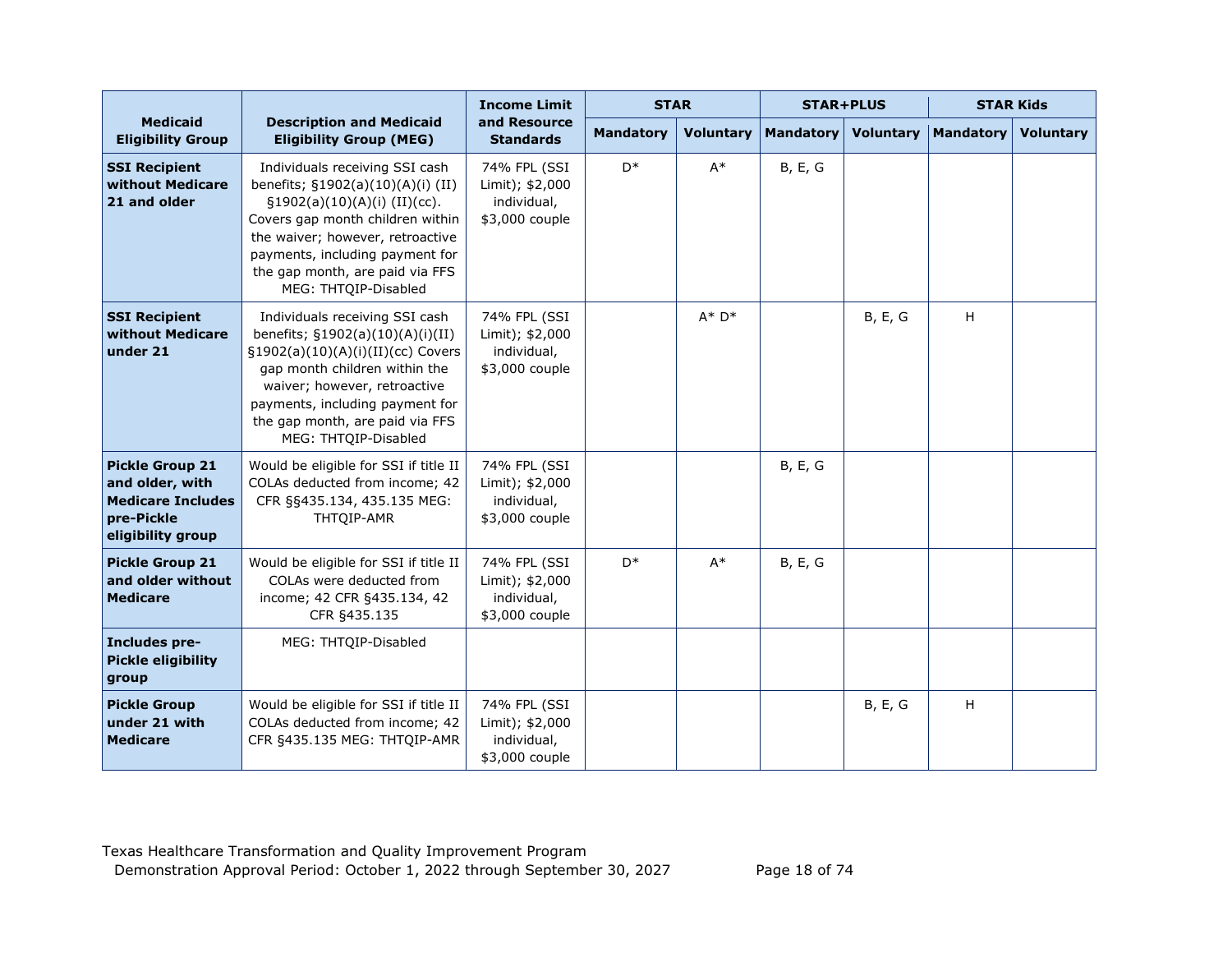|                                                                                         |                                                                                                                  | <b>Income Limit</b>                                              | <b>STAR</b>      |                  | <b>STAR+PLUS</b> |                  | <b>STAR Kids</b>          |                  |
|-----------------------------------------------------------------------------------------|------------------------------------------------------------------------------------------------------------------|------------------------------------------------------------------|------------------|------------------|------------------|------------------|---------------------------|------------------|
| <b>Medicaid</b><br><b>Eligibility Group</b>                                             | <b>Description and Medicaid</b><br><b>Eligibility Group (MEG)</b>                                                | and Resource<br><b>Standards</b>                                 | <b>Mandatory</b> | <b>Voluntary</b> | <b>Mandatory</b> | <b>Voluntary</b> | <b>Mandatory</b>          | <b>Voluntary</b> |
| <b>Pickle Group</b><br>under 21 without<br><b>Medicare</b>                              | Would be eligible for SSI if title II<br>COLAs deducted from income; 42<br>CFR §435.135 MEG: THTQIP-<br>Disabled | 74% FPL (SSI<br>Limit); \$2,000<br>individual,<br>\$3,000 couple |                  | $A^* D^*$        |                  | <b>B, E, G</b>   | H                         |                  |
| <b>Disabled Adult</b><br><b>Children (DAC) 21</b><br>or over with<br><b>Medicare</b>    | §1635(c); §1935 MEG: THTQIP-<br><b>AMR</b>                                                                       | 74% FPL (SSI<br>Limit); \$2,000<br>individual,<br>\$3,000 couple |                  |                  | B, E, G          |                  |                           |                  |
| <b>Disabled Adult</b><br><b>Children (DAC) 21</b><br>or over without<br><b>Medicare</b> | §1635(c); §1935 MEG: THTQIP-<br><b>Disabled</b>                                                                  | 74% FPL (SSI<br>Limit); \$2,000<br>individual,<br>\$3,000 couple | $\mathsf{D}^*$   | $A^*$            | B, E, G          |                  |                           |                  |
| DAC under 21<br>with Medicare                                                           | §1635(c); §1935 MEG: THTQIP-<br><b>AMR</b>                                                                       | 74% FPL (SSI<br>Limit); \$2,000<br>individual,<br>\$3,000 couple |                  |                  |                  | B, E, G          | H                         |                  |
| DAC under 21<br>without Medicare                                                        | 1635(c); §1935 MEG: THTQIP-<br><b>Disabled</b>                                                                   | 74% FPL (SSI<br>Limit); \$2,000<br>individual,<br>\$3,000 couple |                  | $A^* D^*$        |                  | B, E, G          | $\boldsymbol{\mathsf{H}}$ |                  |
| <b>Disabled</b><br>Widow(er)                                                            | Widows/Widowers, 1634(b);<br>§1935 MEG: THTQIP-Disabled                                                          | 74% FPL (SSI<br>Limit); \$2,000<br>individual,<br>\$3,000 couple | D <sup>*</sup>   | $A^*$            | B, E, G          |                  |                           |                  |
| <b>Early Aged</b><br>Widow(er)                                                          | Early Widows/ Widowers,<br>1634(d); §1935 MEG: THTQIP-<br>Disabled                                               | 74% FPL (SSI<br>Limit); \$2,000<br>individual,<br>\$3,000 couple | D <sup>*</sup>   | $A^*$            | B, E, G          |                  |                           |                  |
| <b>Medicaid Buy-In</b><br>(MBI) with<br><b>Medicare</b>                                 | <b>BBA Work Incentives Group;</b><br>§1902(a)(10)(ii)(XIII) MEG:<br>THTQIP-AMR                                   | 250% FPL;<br>\$2,000                                             |                  |                  | B, E, G          |                  | $\boldsymbol{\mathsf{H}}$ |                  |
| <b>Medicaid Buy-In</b><br>(MBI) without<br><b>Medicare</b>                              | <b>BBA Work Incentives Group;</b><br>§1902(a)(10)(ii)(XIII)<br>MEG: THTQIP-Disabled                              | 250% FPL;<br>\$2,000                                             | D <sup>*</sup>   | $A^*$            |                  | <b>B, E, G</b>   | $\boldsymbol{\mathsf{H}}$ |                  |

Texas Healthcare Transformation and Quality Improvement Program

Demonstration Approval Period: October 1, 2022 through September 30, 2027 Page 19 of 74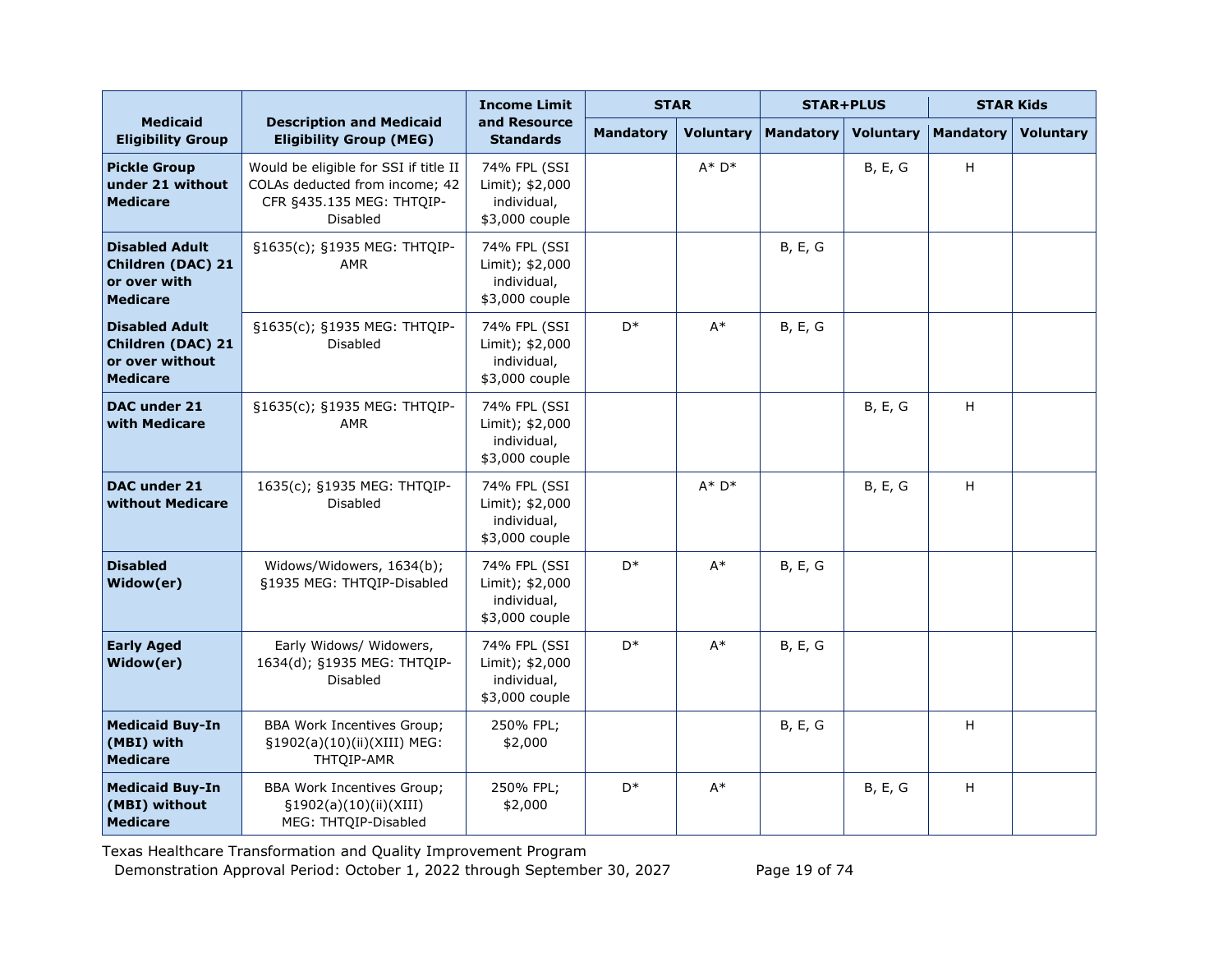|                                                                              |                                                                                                                                                                                                                                                                                     | <b>Income Limit</b>                                                                                                                                                      | <b>STAR</b>      |                  | <b>STAR+PLUS</b>                    |                  | <b>STAR Kids</b> |                  |
|------------------------------------------------------------------------------|-------------------------------------------------------------------------------------------------------------------------------------------------------------------------------------------------------------------------------------------------------------------------------------|--------------------------------------------------------------------------------------------------------------------------------------------------------------------------|------------------|------------------|-------------------------------------|------------------|------------------|------------------|
| <b>Medicaid</b><br><b>Eligibility Group</b>                                  | <b>Description and Medicaid</b><br><b>Eligibility Group (MEG)</b>                                                                                                                                                                                                                   | and Resource<br><b>Standards</b>                                                                                                                                         | <b>Mandatory</b> | <b>Voluntary</b> | Mandatory                           | <b>Voluntary</b> | <b>Mandatory</b> | <b>Voluntary</b> |
| <b>Medicaid Buy-In</b><br>for Children<br>(under age 19)<br>with Medicare    | Family Opportunity Act (MBIC),<br>§1902(a)(10)(A)(ii)(XIX) MEG:<br>THTOIP-AMR                                                                                                                                                                                                       | 300% FPL; No<br>resource<br>standard                                                                                                                                     |                  |                  |                                     | <b>B, E, G</b>   | H                |                  |
| <b>Medicaid Buy-In</b><br>for Children<br>(under age 19)<br>without Medicare | Family Opportunity Act (MBIC),<br>$\S1902(a)(10)(A)(ii)(XIX)$<br>MEG: THTOIP-Disabled                                                                                                                                                                                               | 300% FPL;<br>No resource<br>standard                                                                                                                                     |                  | $A^* D^*$        |                                     | <b>B, E, G</b>   | H                |                  |
| <b>Nursing Facility</b><br>age 21 and older                                  | Special income level group, in a<br>medical institution for at least 30<br>consecutive days with gross<br>income that does not exceed<br>300% of the SSI income<br>standard; §1902(a)(10)(A)(ii) (V)<br>MEG: THTQIP-AMR (with<br>Medicare) OR THTQIP-Disabled<br>(without Medicare) | 300% SSI or<br>Approx. 220%<br>FPL; \$2,000<br>individual/<br>\$3,000 couple                                                                                             |                  |                  | B <sup>+</sup> , E <sup>+</sup> , G |                  |                  |                  |
| 217 Group<br>without Medicare<br>under 21                                    | Institutional eligibility and post-<br>eligibility rules for individuals who<br>are eligible as specified under 42<br>CFR 435.217, 435.236, and<br>435.726 and §1924 of the Act.<br>MEG: THTQIP-Disabled (without<br>Medicare)                                                      | 300% SSI or<br>Approx. 220%<br>FPL; \$2,000<br>individual/\$3,000<br>couple. Use<br>spousal<br>impoverishment<br>policy for<br>eligibility, and for<br>post-eligibility. |                  | $D^*$            |                                     | G                | H                |                  |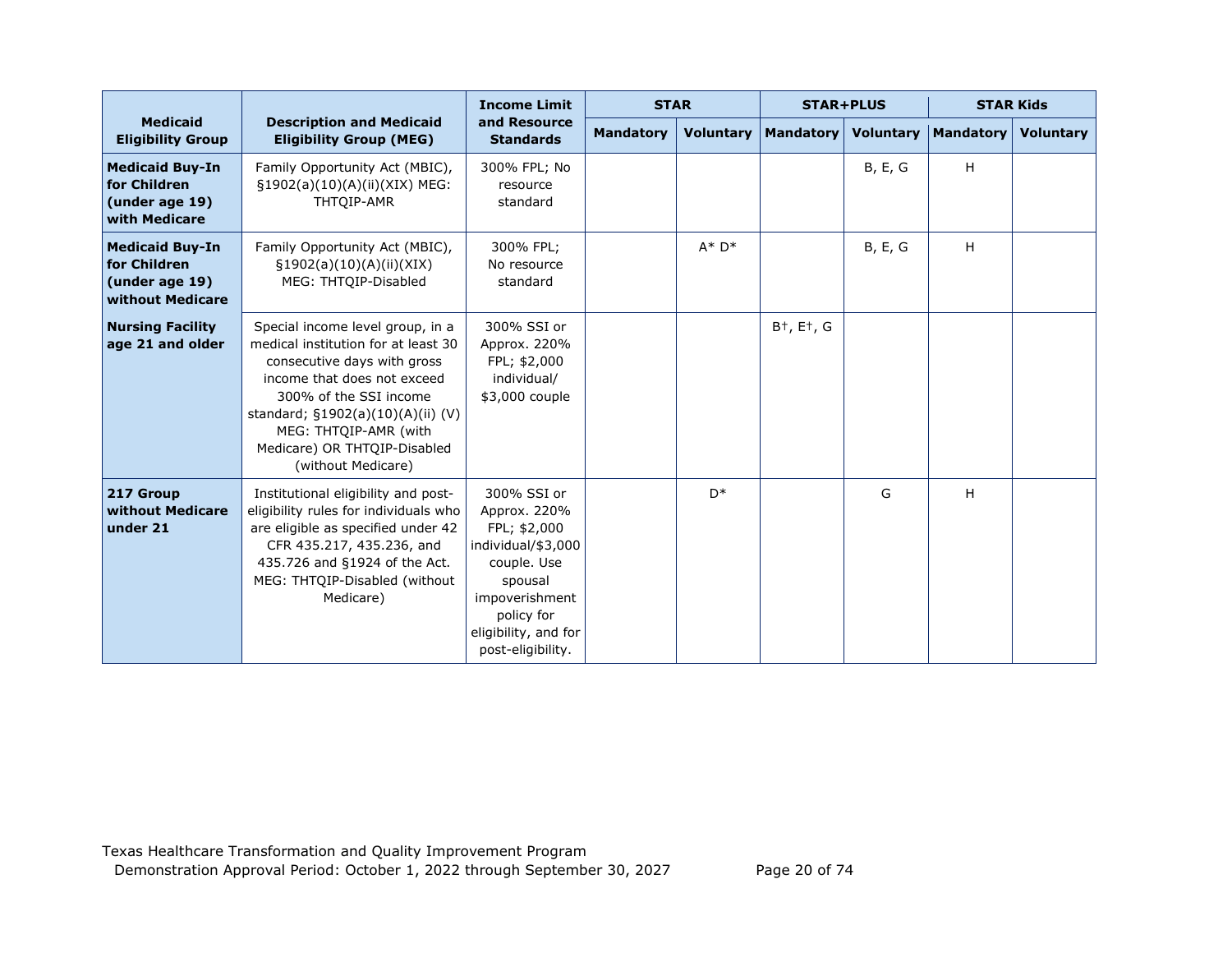|                                                                              |                                                                                                                                                                                                                                                                                                           | <b>Income Limit</b>                                                                                                                                                      | <b>STAR</b>      |  | <b>STAR+PLUS</b>               |                  | <b>STAR Kids</b> |                  |
|------------------------------------------------------------------------------|-----------------------------------------------------------------------------------------------------------------------------------------------------------------------------------------------------------------------------------------------------------------------------------------------------------|--------------------------------------------------------------------------------------------------------------------------------------------------------------------------|------------------|--|--------------------------------|------------------|------------------|------------------|
| <b>Medicaid</b><br><b>Eligibility Group</b>                                  | <b>Description and Medicaid</b><br><b>Eligibility Group (MEG)</b>                                                                                                                                                                                                                                         | and Resource<br><b>Standards</b>                                                                                                                                         | <b>Mandatory</b> |  | <b>Voluntary   Mandatory  </b> | <b>Voluntary</b> | Mandatory        | <b>Voluntary</b> |
| 217 Group<br>without Medicare<br>21and older                                 | Institutional eligibility and post-<br>eligibility rules for individuals who<br>are eligible as specified under 42<br>CFR 435.217, 435.236, and<br>435.726 and §1924 of the Act.<br>MEG: THTQIP-Disabled (without<br>Medicare)                                                                            | 300% SSI or<br>Approx. 220%<br>FPL; \$2,000<br>individual/\$3,000<br>couple. Use<br>spousal<br>impoverishment<br>policy for<br>eligibility, and for<br>post-eligibility. | $D^*$            |  | G                              |                  |                  |                  |
| <b>Medicaid for</b><br><b>Breast and</b><br><b>Cervical Cancer</b><br>(MBCC) | Individuals screened for breast<br>and cervical cancer by the<br>Centers for Disease Control and<br>Prevention breast and cervical<br>cancer early detection program<br>and found to need treatment for<br>breast or cervical cancer as<br>specified in §1902 (aa) and 42<br>CFR 435.213. MEG: THTQIP-AMR | N/A; No resource<br>test.                                                                                                                                                |                  |  |                                |                  |                  |                  |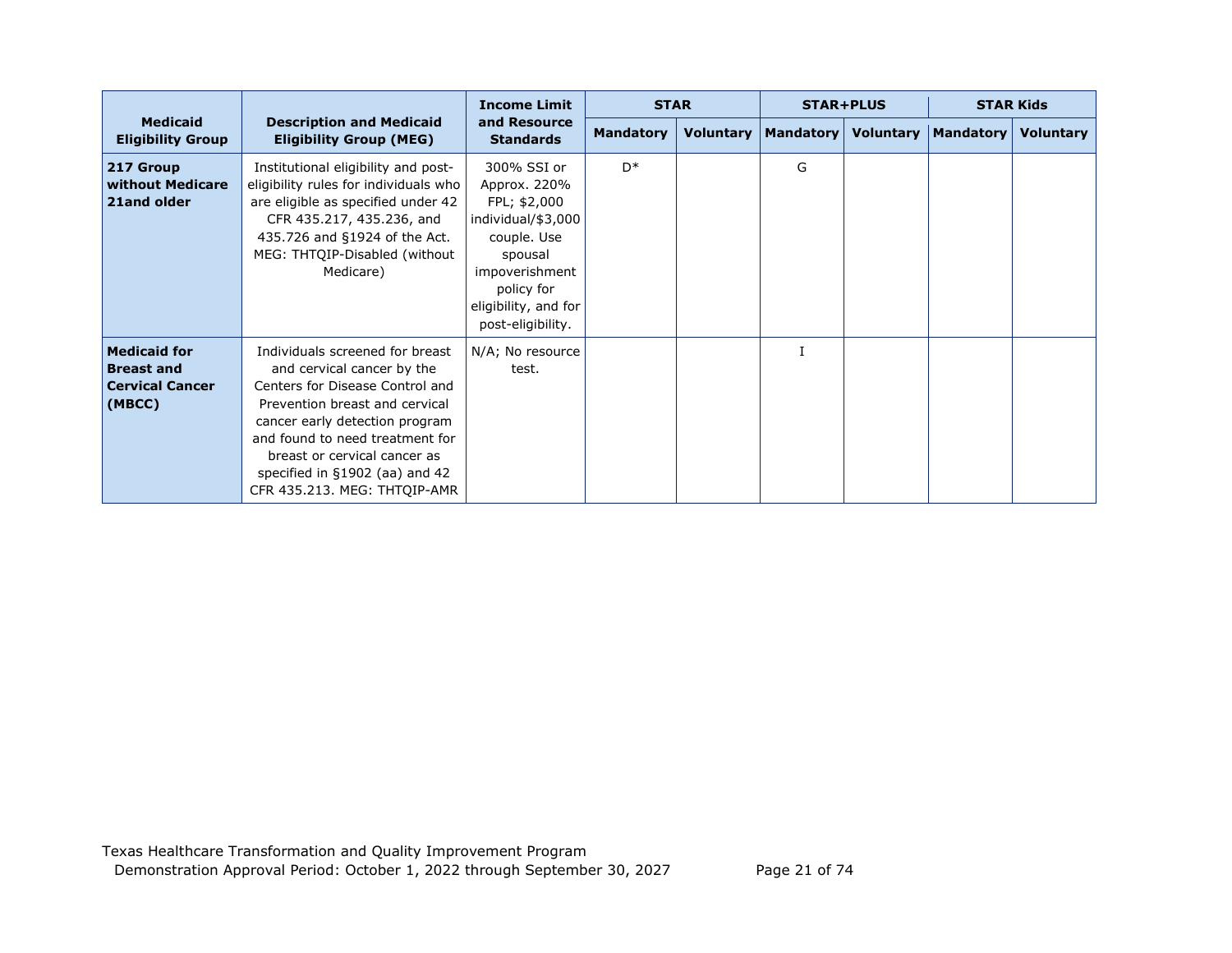|                                                                                                    |                                                                                                                                                                                                             | <b>Income Limit</b>              | <b>STAR</b>      |                  |                  | <b>STAR+PLUS</b> | <b>STAR Kids</b> |                  |
|----------------------------------------------------------------------------------------------------|-------------------------------------------------------------------------------------------------------------------------------------------------------------------------------------------------------------|----------------------------------|------------------|------------------|------------------|------------------|------------------|------------------|
| <b>Medicaid</b><br><b>Eligibility Group</b>                                                        | <b>Description and Medicaid</b><br><b>Eligibility Group (MEG)</b>                                                                                                                                           | and Resource<br><b>Standards</b> | <b>Mandatory</b> | <b>Voluntary</b> | <b>Mandatory</b> | <b>Voluntary</b> | <b>Mandatory</b> | <b>Voluntary</b> |
| <b>Adoption</b><br><b>Assistance and</b><br><b>Permanency Care</b><br><b>Assistance</b><br>(AAPCA) | Children and young adults who<br>are the subject of a IV-E adoption<br>assistance agreement, as<br>specified in SSA<br>§1902(a)(10)(A)(i)(I), SSA                                                           | N/A; No resource<br>test.        | K                |                  |                  |                  |                  | J                |
|                                                                                                    | §473(b)(3), and 42 CFR<br>§435.145. Children and young<br>adults who are the subject of a<br>non-IV-E adoption assistance<br>agreement, as specified in SSA<br>§1902(a)(10)(A)(ii)(VII) and 42              |                                  |                  |                  |                  |                  |                  |                  |
|                                                                                                    | CFR §435.227. Children and<br>young adults for whom IV-E<br>guardianship assistance<br>payments are made, as specified<br>in SSA §1902(a)(10)(A)(i)(I),<br>SSA §473(b)(3), and 42 CFR                       |                                  |                  |                  |                  |                  |                  |                  |
|                                                                                                    | §435.145. Children and young<br>adults in AAPCA who meet any of<br>the following criteria will have a<br>choice between STAR Health and<br>STAR Kids: receiving<br>Supplemental Security Income             |                                  |                  |                  |                  |                  |                  |                  |
|                                                                                                    | (SSI), were receiving SSI before<br>becoming eligible for AAPCA<br>enrolled in Medicare enrolled in a<br>1915(c) Medicaid waiver Children<br>and young adults in AAPCA who                                  |                                  |                  |                  |                  |                  |                  |                  |
|                                                                                                    | meet all of the following criteria<br>are mandatory for STAR: not<br>receiving SSI, not receiving SSI<br>before becoming eligible for<br>AAPCA not enrolled in Medicare<br>not enrolled in a 1915(c) waiver |                                  |                  |                  |                  |                  |                  |                  |
|                                                                                                    | Note: AAPCA clients who reside<br>out-of-state will remain FFS.<br>MEG: THTQIP Children OR<br>THTQIP-Adult                                                                                                  |                                  |                  |                  |                  |                  |                  |                  |

Texas Healthcare Transformation and Quality Improvement Program Demonstration Approval Period: October 1, 2022 through September 30, 2027 Page 22 of 74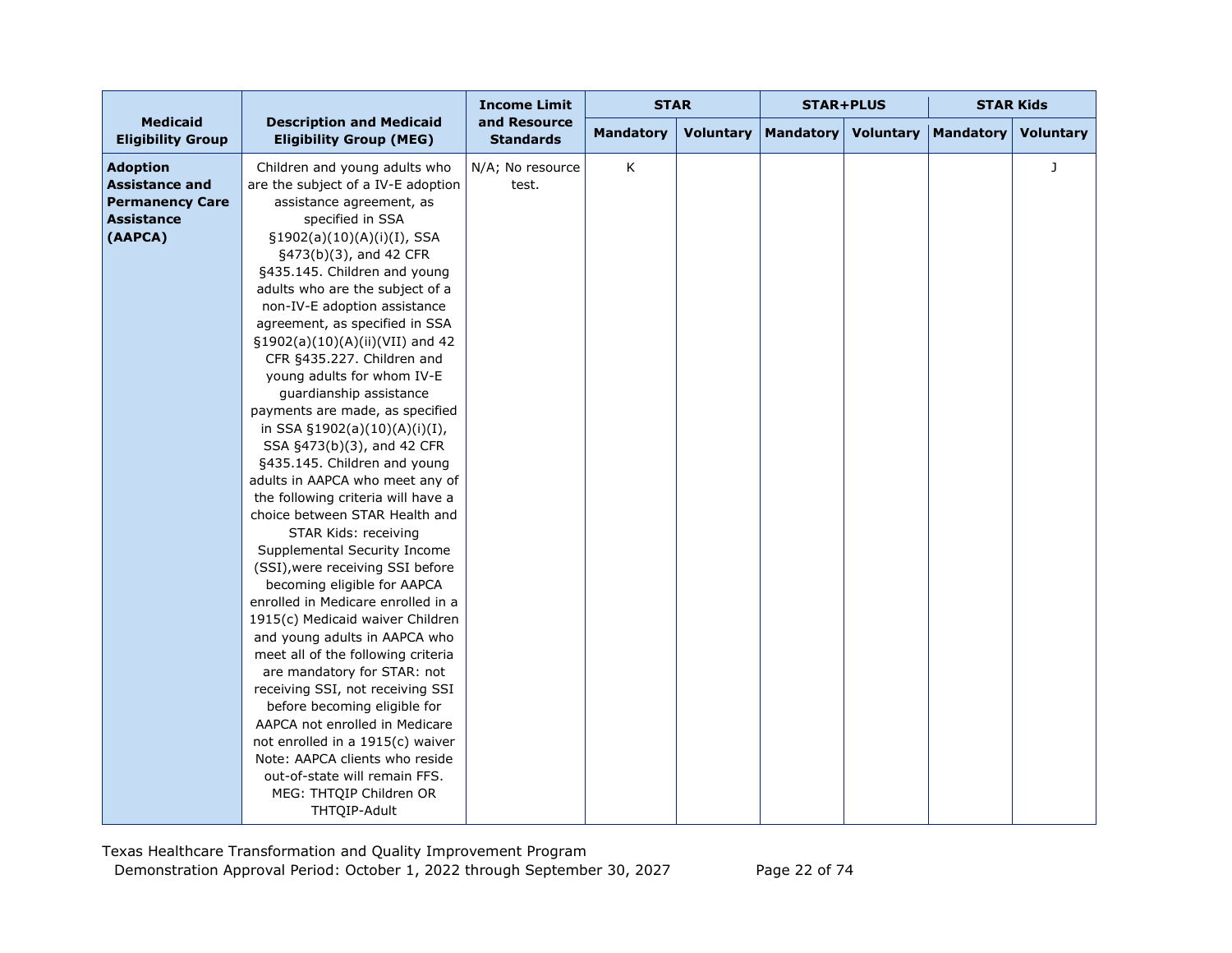**(S):** Note children and young adults who are members of federally-recognized tribes will still be able to opt to remain in traditional fee-for-service Medicaid.**(T):** Note individuals who are members of federally-recognized tribes, and have Medicaid through the Medicaid for Breast and Cervical Cancer Program, Adoption Assistance Program, Permanency Care Assistance Program or Former Foster Care Group will be able to voluntarily enroll in managed care or opt to remain in traditional fee-for-service Medicaid.

21. **Demonstration Expansion Population – STAR+PLUS 217-Like Eligibility Group.** Table 3 below describes the demonstration expansion populations that are mandatory and voluntary enrollees into managed care. Groups made eligible by virtue of the expenditure authorities expressly granted in this demonstration are subject to Medicaid laws, regulations and policies, except as expressly identified as not applicable under expenditure authority granted in this demonstration.

| <b>Medicaid Eligibility</b>  | <b>Description and Medicaid</b>       | <b>Income Limit and</b>    | <b>STAR</b> |  | <b>STAR+PLUS</b>                              |   |
|------------------------------|---------------------------------------|----------------------------|-------------|--|-----------------------------------------------|---|
| <b>Group</b>                 | <b>Eligibility Group (MEG)</b>        | <b>Resource Standards</b>  |             |  | Mandatory   Voluntary   Mandatory   Voluntary |   |
| 217-Like Group               | Institutional eligibility and post-   | 300% SSI or Approx.        |             |  |                                               | B |
| <b>Categorically needy</b>   | eligibility rules for individuals who | 220% FPL; \$2,000          |             |  |                                               |   |
| individuals under the        | would only be eligible in the same    | individual/\$3,000 couple. |             |  |                                               |   |
| <b>State plan receiving</b>  | manner as specified under 42 CFR      | Use spousal                |             |  |                                               |   |
| <b>HCBS services (of the</b> | 435.217, 435.236, 435.726, and        | impoverishment policy for  |             |  |                                               |   |
| kind listed in Table 5)      | §1924 of the Act, if the State had    | eligibility and for post-  |             |  |                                               |   |
| in the STAR+PLUS             | not eliminated its 1915(c)            | eligibility                |             |  |                                               |   |
| service areas.               | STAR+PLUS and CBA waivers. MEG:       |                            |             |  |                                               |   |
|                              | THTQIP-AMR (with Medicare) OR         |                            |             |  |                                               |   |
|                              | THTQIP-Disabled (without Medicare)    |                            |             |  |                                               |   |

| Table 3. Demonstration Expansion Populations Made Eligible by the Demonstration |  |  |  |  |  |  |
|---------------------------------------------------------------------------------|--|--|--|--|--|--|
|---------------------------------------------------------------------------------|--|--|--|--|--|--|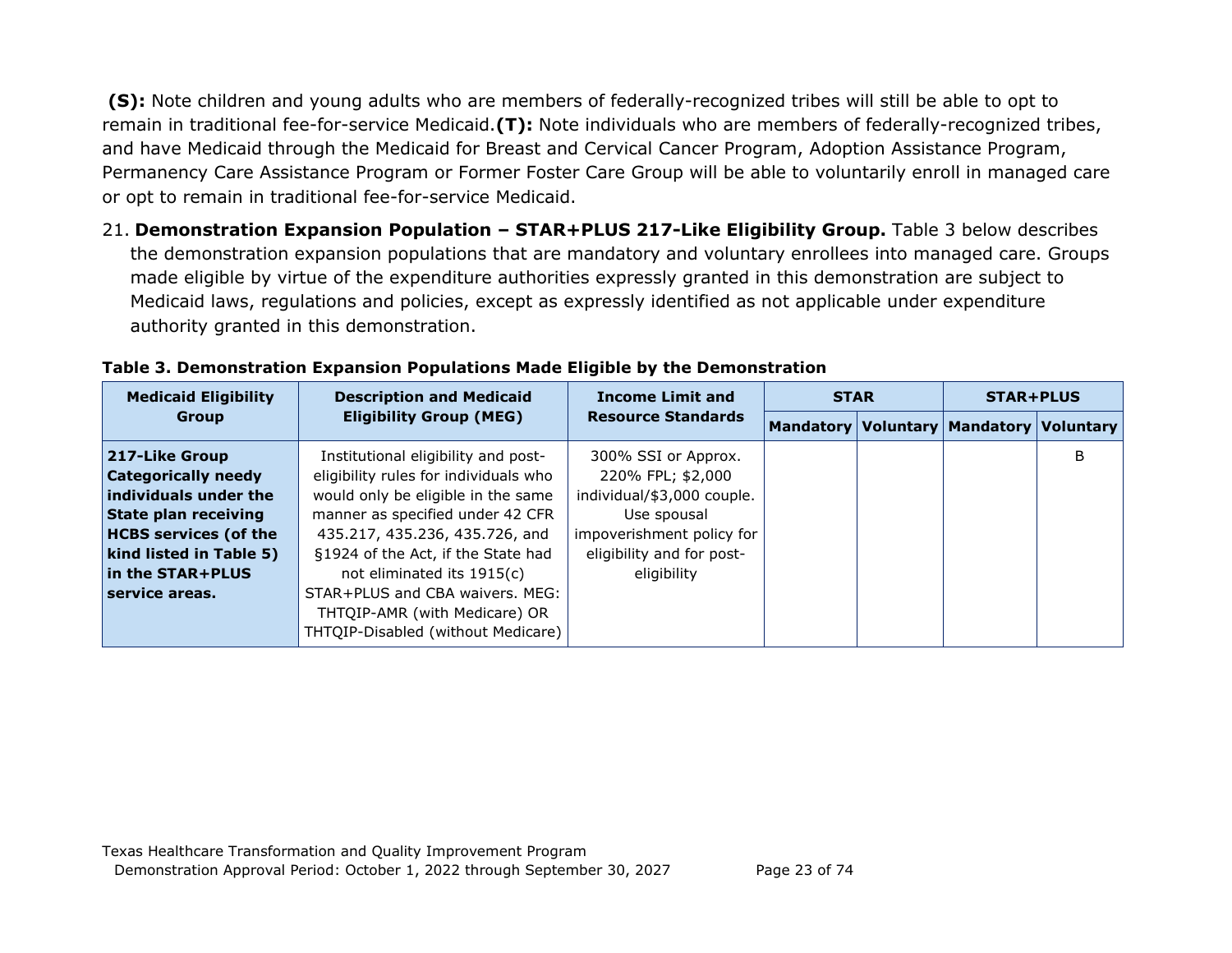- 22. **Populations Not Affected by the Demonstration.** The following populations receive Medicaid services without regard to the demonstration.
	- a. Medically Needy;
	- b. STAR Health enrollees, transitioning foster care youth, independent foster care adolescents, and optional categorically needy children eligible under 42 CFR 435.222;
	- c. Adults 21 or older who have Medicare Part A or B and who are receiving 1915(c) IDD waiver services (HCS, TxHmL, CLASS and DBMD);
	- d. Residents of State Supported Living Centers;
	- e. Undocumented or Ineligible (5-year bar) Aliens only eligible for emergency medical services;
	- f. Individuals residing in a nursing facility who entered the nursing facility while enrolled in STAR, beginning with the month after the State receives notification that they entered the nursing facility;
	- g. Individuals enrolled in the Program for All Inclusive Care for the Elderly (PACE) program; and
	- h. Individuals residing in a facility in the pediatric care facility class of nursing facilities (currently, the Truman W. Smith Children Care Center), or any Veterans Land Board (VLB) Texas State Veterans Homes.

# **D. STAR, STAR+PLUS (non-HCBS), and STAR Kids ENROLLMENT, BENEFITS AND REPORTING REQUIREMENTS**

## 23. **Enrollment.**

- a. **Time to Choose a Plan.** All beneficiaries who obtain Medicaid eligibility will have at least 15 days to choose a managed care organization.
- b. **Auto-Assignment.** If a potential beneficiary does not choose a managed care organization within the time frames defined in (a), he or she may be auto-assigned to a managed care organization. When possible, the autoassignment algorithm shall take into consideration the beneficiary's history with a primary care provider, and when applicable, the beneficiary's history with a managed care organization. If this is not possible the state will equitably distribute beneficiaries among qualified MCOs.
- c. **Re-Enrollment.** The State may automatically re-enroll a beneficiary in the same managed care organization if there is a loss of Medicaid eligibility for six months or less.
- 24. **Disenrollment or Transfer.** Individuals should be informed of opportunities no less than annually for disenrollment and ongoing plan choice opportunities,

Texas Healthcare Transformation and Quality Improvement Program Demonstration Approval Period: October 1, 2022 through September 30, 2027 Page 24 of 74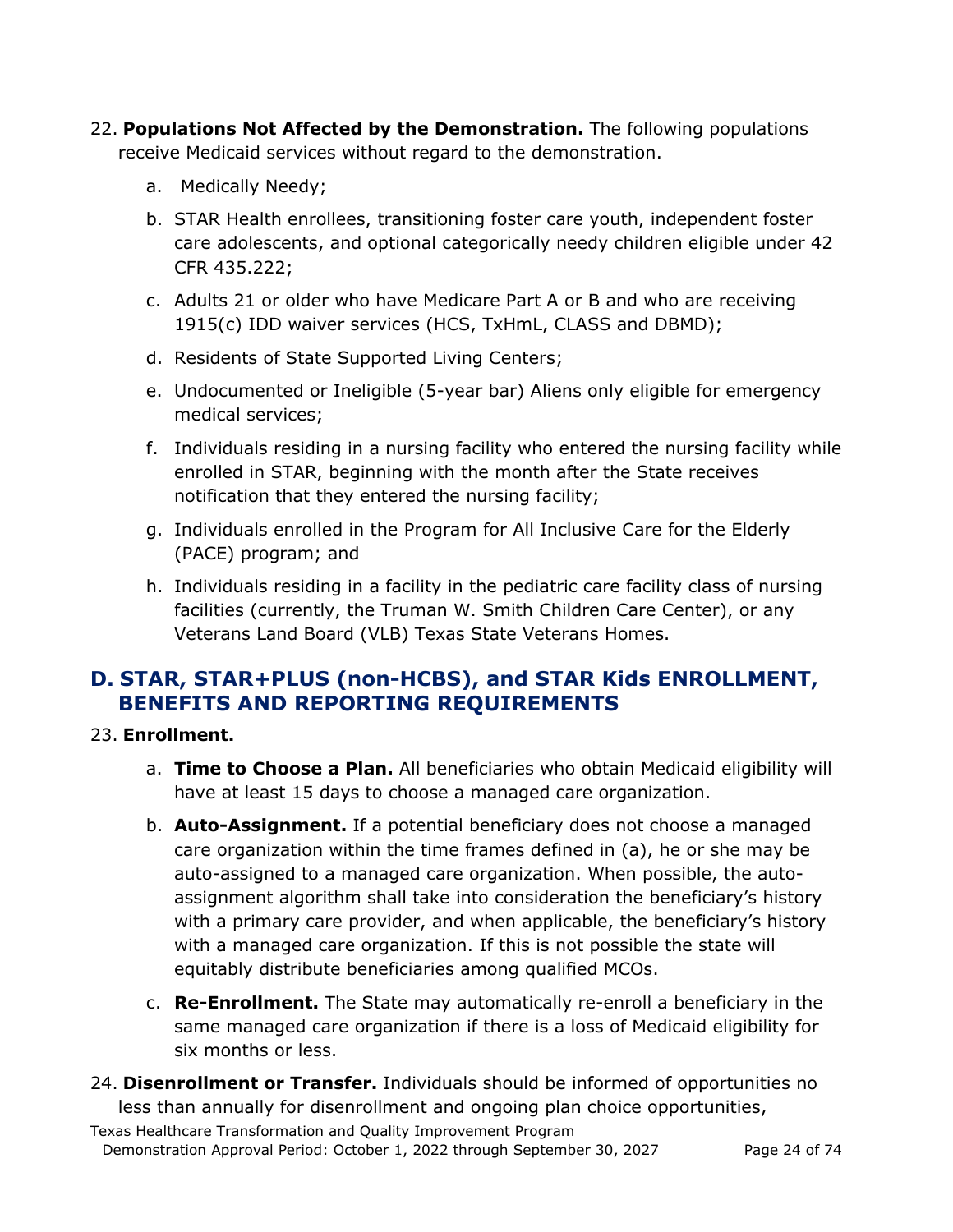regularly and in a manner consistent with 42 CFR 438 and other requirements set forth in the Demonstration Special Terms and Conditions.

- a. **MCO Transfer at Request of Beneficiary.** Beneficiaries may request transfer to another managed care organization in the service area through the enrollment broker at any time.
- b. **Disenrollment at Request of Beneficiary.** Recipients that are voluntarily enrolled in a managed care programs may request disenrollment and return to traditional Medicaid. Mandatory recipients must request disenrollment from managed care in writing to HHSC; however, HHSC considers disenrollment from managed care only in rare situations, when sufficient medical documentation establishes that the MCO cannot provide the needed services, or in any of the circumstances described in 42 CFR 438.56(c). An authorized HHSC representative reviews all disenrollment requests, and processes approved requests for disenrollment from an MCO. The Enrollment Broker provides disenrollment education and offers other options as appropriate.
- c. **Disenrollment at Request of MCO.** A managed care organization has a limited right to request a beneficiary be disenrolled from the managed care organization without the beneficiary's consent pursuant to 42 CFR 438.56(b).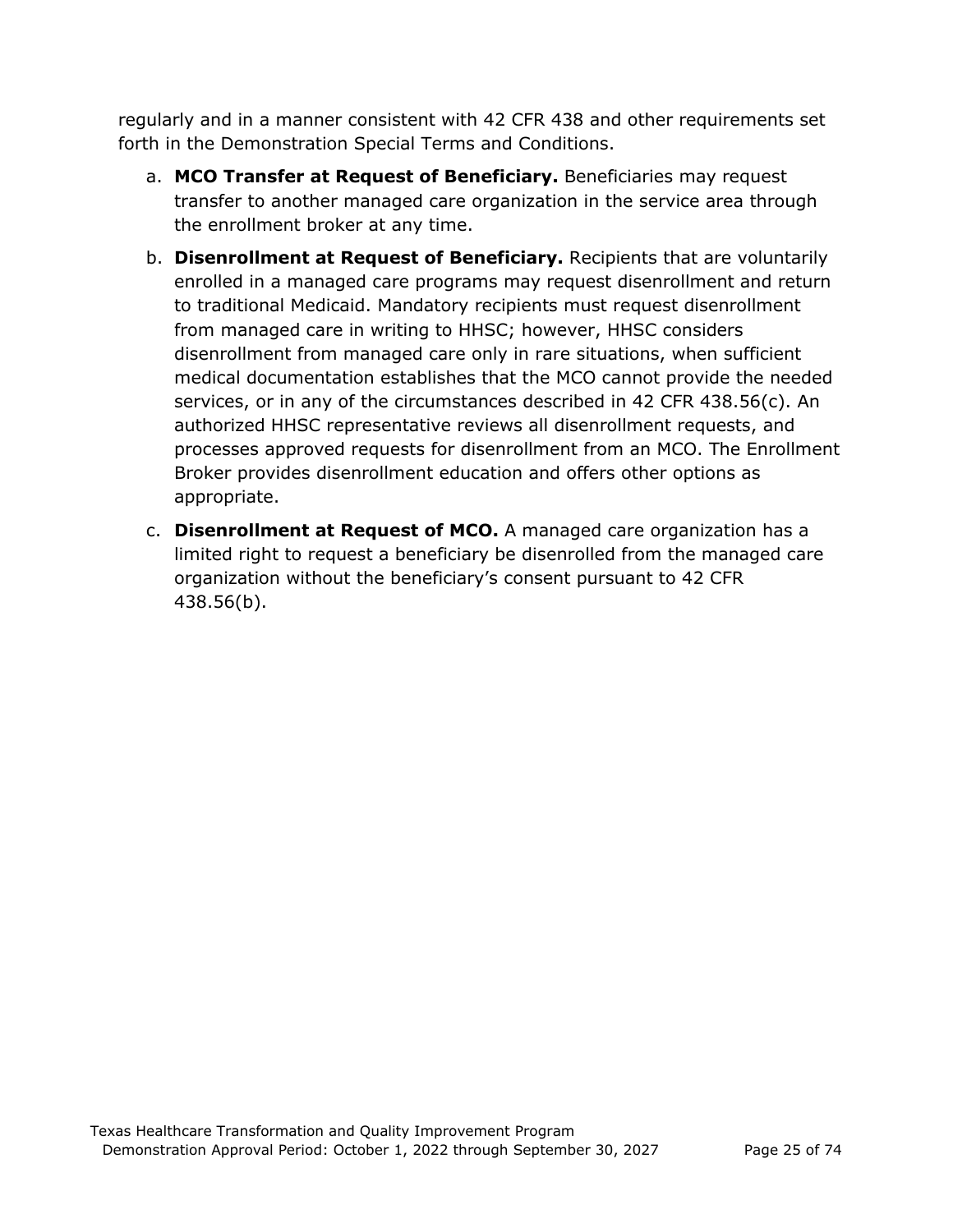25. **Benefits.** The following Table 3a specifies the scope of services that may be made available to STAR, STAR+PLUS, and STAR Kids enrollees through the STAR, STAR+PLUS and STAR Kids managed care plans. The schedule of services mirrors those provided in the Medicaid State plan, with the exception of 1915(b)(3)-like services as described in this waiver. The individuals in these programs would still be able to receive all Texas state plan services based on medical necessity that are not listed in this chart and delivered outside of managed care; e.g. dental, ICF/IID. Should the state amend its State plan to provide additional optional services not listed below, coverage for those services may also be provided through the STAR, STAR+PLUS, and STAR Kids MCOs.

| Adult/Child        | <b>Service</b>                                               | <b>Mandatory or Optional</b><br><b>State Plan Services (*)</b> |
|--------------------|--------------------------------------------------------------|----------------------------------------------------------------|
| Adult/Child        | Inpatient Hospital Services 1, 2, 3                          | Mandatory $§1905(a)(1)$                                        |
| Adult/Child        | <b>Outpatient Hospital Services</b>                          | Mandatory §1905(a)(2)                                          |
| Adult/Child        | <b>Rural Health Clinic Services</b>                          | Mandatory §1905(a)(2)                                          |
| Adult/Child        | (Federally Qualified Health Center<br>(FQHC) Services        | Mandatory $\S1905(a)(2)$                                       |
| Adult/Child        | Laboratory and x-ray services                                | Mandatory §1905(a)(3)                                          |
| Adult/Child        | Diagnostic Services                                          | Optional §1905(a)(13)                                          |
| <b>Child</b>       | <b>EPSDT</b>                                                 | Mandatory §1905(a)(4)                                          |
| Adult/Child        | Family Planning                                              |                                                                |
| Adult/Child        | Tobacco cessation counseling services for<br>pregnant women. |                                                                |
| Adult/Child        | Physician's Services                                         | Mandatory §1905(a)(5)                                          |
| Adult/Child        | Medical and Surgical Services Furnished by a<br>Dentist      | Mandatory §1905(a)(5)                                          |
| Adult/Child        | Podiatrists' Services                                        | Optional §1905(a)(6)                                           |
| <b>Adult/Child</b> | Optometrists' Services                                       | Optional §1905(a)(6)                                           |
| Adult/Child        | Chiropractor services                                        | Optional §1905(a)(6)                                           |

#### Table 3a. State Plan Services<sup>1</sup> for STAR, STAR+PLUS, and STAR Kids Participants

<span id="page-25-0"></span> $1$  Services are provided as detailed in Texas' state plan.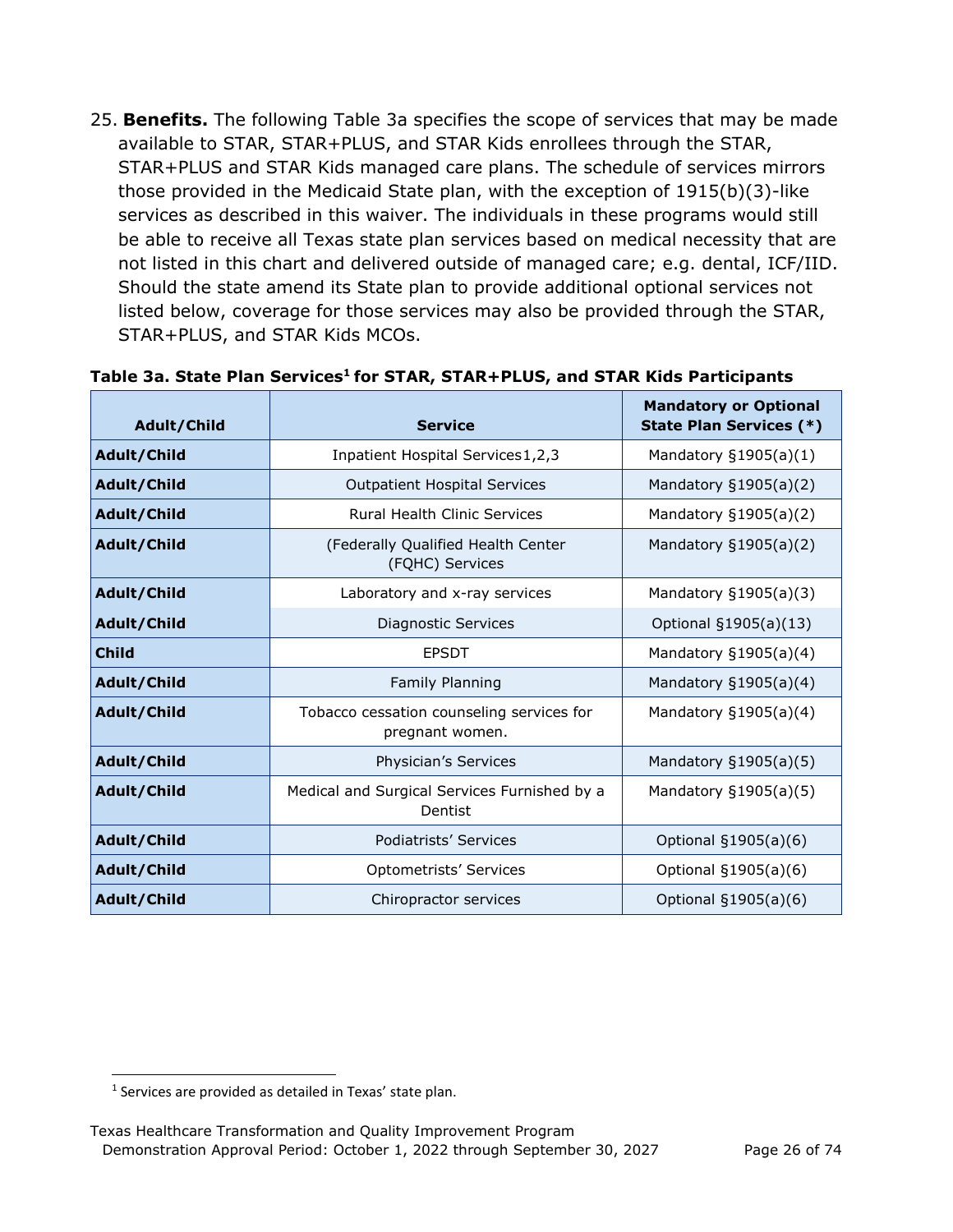| Adult/Child  | <b>Service</b>                                                                                                                                                                                                                                                                                                                                                                                                              | <b>Mandatory or Optional</b><br><b>State Plan Services (*)</b>                                                               |
|--------------|-----------------------------------------------------------------------------------------------------------------------------------------------------------------------------------------------------------------------------------------------------------------------------------------------------------------------------------------------------------------------------------------------------------------------------|------------------------------------------------------------------------------------------------------------------------------|
| Adult/Child  | Other practitioner services: certified registered<br>nurse anesthetists' Services, other categories of<br>advanced nurse practitioner services, licensed<br>clinical social worker (LCSW) services, licensed<br>professional counselor (LPC) services, licensed<br>marriage and family therapist (LMFT) services,<br>psychologists services, services provided by<br>physician assistants, and licensed midwife<br>services | Optional §1905(a)(6)                                                                                                         |
| Adult/Child  | Intermittent or part-time nursing services<br>provided by a home health agency                                                                                                                                                                                                                                                                                                                                              | Mandatory for individuals<br>who, under the State<br>plan, are entitled to<br>nursing facility services,<br>§1902(a)(10)(D)  |
| Adult/Child  | Home health aide services provided by a<br>home health agency                                                                                                                                                                                                                                                                                                                                                               | Mandatory for individuals<br>who, under the State<br>plan, are entitled to<br>nursing facility services,<br>§1902(a)(10)(D)  |
| Adult/Child  | Medical supplies, equipment, and<br>appliances                                                                                                                                                                                                                                                                                                                                                                              | Mandatory for individuals<br>who, under the State<br>plan, are entitled to<br>nursing facility services,<br>\$1902(a)(10)(D) |
| Adult/Child  | Physical therapy, occupational therapy,<br>speech pathology, and audiology provided<br>by a home health agency                                                                                                                                                                                                                                                                                                              |                                                                                                                              |
| Adult/Child  | <b>Clinic Services</b>                                                                                                                                                                                                                                                                                                                                                                                                      | Optional §1905(a)(9)                                                                                                         |
| <b>Child</b> | <b>Private Duty Nursing Services</b>                                                                                                                                                                                                                                                                                                                                                                                        | Optional §1905(a)(8)                                                                                                         |
| Adult/Child  | <b>Prescribed Drugs</b>                                                                                                                                                                                                                                                                                                                                                                                                     | Optional §1927(d)                                                                                                            |
| Adult/Child  | Physical Therapy and related services                                                                                                                                                                                                                                                                                                                                                                                       | Optional §1905(a)(11)                                                                                                        |
| Adult/Child  | Speech Therapy services                                                                                                                                                                                                                                                                                                                                                                                                     | Optional §1905(a)(11)                                                                                                        |
| Adult/Child  | Non-prescription drugs                                                                                                                                                                                                                                                                                                                                                                                                      | Optional §1927(d),<br>§1905(a)(12)                                                                                           |
| Adult/Child  | <b>Prosthetic Devices</b>                                                                                                                                                                                                                                                                                                                                                                                                   | Optional §1905(a)(12)                                                                                                        |
| Adult/Child  | Eyeglasses                                                                                                                                                                                                                                                                                                                                                                                                                  | Optional §1905(a)(12)                                                                                                        |
| Adult/Child  | <b>Preventive Services</b>                                                                                                                                                                                                                                                                                                                                                                                                  | Optional §1905(a)(13)                                                                                                        |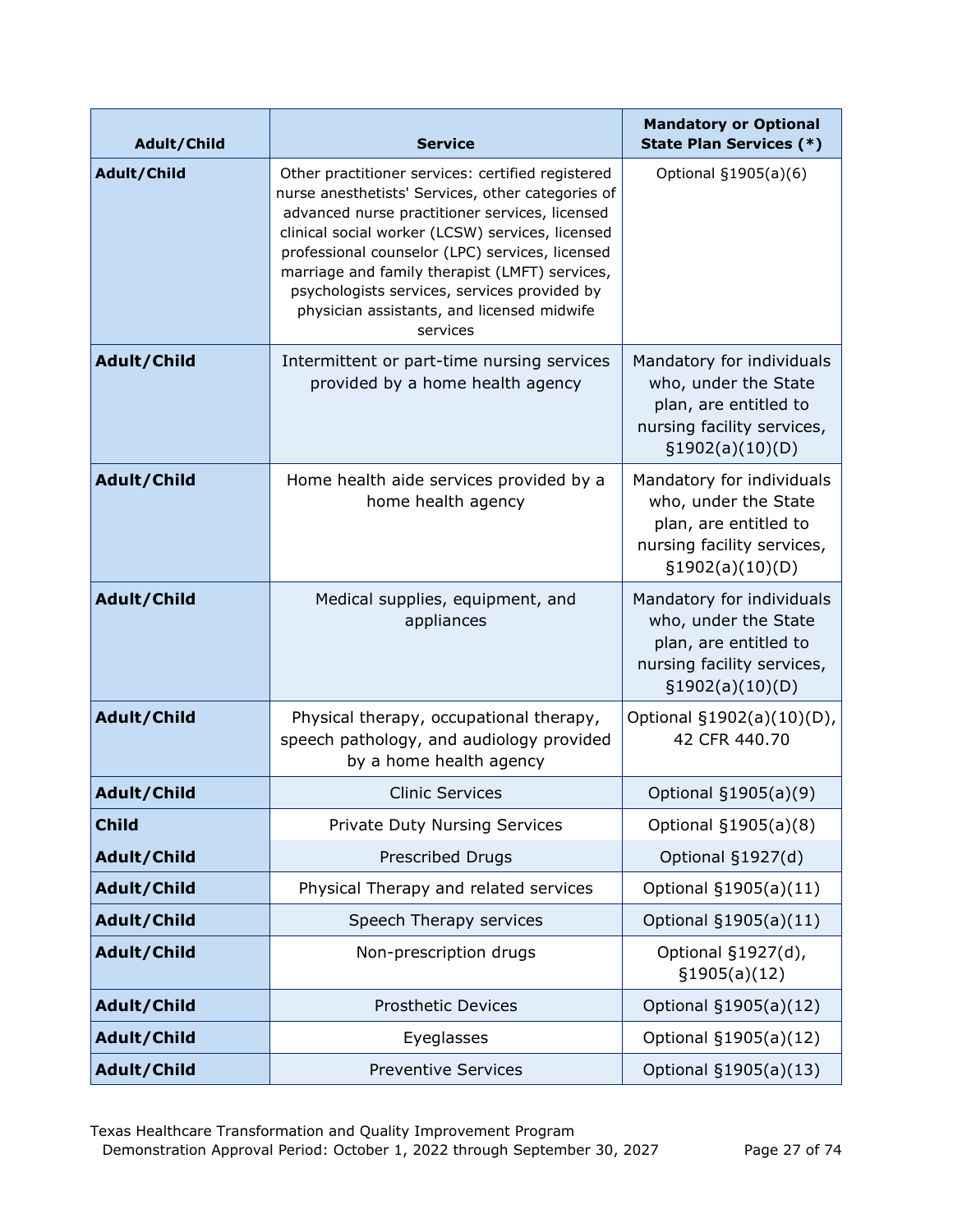| Adult/Child                                                                                                                                                                                                             | <b>Service</b>                                                                                                                                                              | <b>Mandatory or Optional</b><br><b>State Plan Services (*)</b>            |
|-------------------------------------------------------------------------------------------------------------------------------------------------------------------------------------------------------------------------|-----------------------------------------------------------------------------------------------------------------------------------------------------------------------------|---------------------------------------------------------------------------|
| <b>Adult</b>                                                                                                                                                                                                            | Services for individuals over age 65 in<br>IMDs - Inpatient, Not Nursing<br>Facility                                                                                        | Optional §1905(a)(14)                                                     |
| <b>Adult</b>                                                                                                                                                                                                            | Nursing facility services (STAR+PLUS only)                                                                                                                                  | Mandatory $§1905(a)(4)$                                                   |
| <b>Child</b>                                                                                                                                                                                                            | Inpatient psychiatric facility services for<br>individuals under age 21                                                                                                     | Optional §1905(a)(16)                                                     |
| <b>Adult</b><br>(STAR+PLUS/STAR<br>Kids)                                                                                                                                                                                | Rehabilitative Services - Day Activity &<br><b>Health Services</b>                                                                                                          | Optional, Rehabilitation<br>Service, 42 CFR<br>440.130(d), 1905(a)(13)    |
| Adult/Child                                                                                                                                                                                                             | Mental Health Rehabilitative Services                                                                                                                                       | Optional, Rehabilitation<br>Service, 1905(a)(13) and<br>42 CFR 440.130(d) |
| Adult/Child                                                                                                                                                                                                             | Targeted Case Management for Individuals<br>with Chronic Mental Illness                                                                                                     | Optional 1915(a)(19),<br>1915(q)                                          |
| Adult/Child                                                                                                                                                                                                             | <b>Nurse-Midwife Services</b>                                                                                                                                               | Mandatory §1905(a)(17)                                                    |
| Adult/Child<br>Extended services for pregnant women-<br>Pregnancy-related and postpartum services<br>for a 60-day period after the pregnancy<br>ends and any remaining days in the month<br>in which the 60th day falls |                                                                                                                                                                             | Mandatory §1902(e)(5)                                                     |
| Adult/Child<br>Extended services for pregnant women-<br>Services for any other medical conditions<br>that may complicate pregnancy.                                                                                     |                                                                                                                                                                             | Mandatory §1905(a)(1-5),<br>(17), (21), (28)                              |
| Adult/Child                                                                                                                                                                                                             | Certified pediatric or family nurse<br>practitioners' services                                                                                                              | Mandatory §1905(a)(21)                                                    |
| Adult/Child                                                                                                                                                                                                             | Personal care services in the home                                                                                                                                          | Optional §1905(a)(24), 42<br>CFR 440.160                                  |
| Adult/Child                                                                                                                                                                                                             | <b>Community First Choice</b>                                                                                                                                               | Optional §1915(k)                                                         |
| Adult/Child                                                                                                                                                                                                             | Ambulatory prenatal care for pregnant<br>women furnished during a presumptive<br>eligibility period by a eligible provider (in<br>accordance with section 1920 of the Act). | Optional §1920                                                            |
| Adult/Child                                                                                                                                                                                                             | Respiratory care services (in accordance<br>with section $1902(e)(9)(A)$ through (C) of<br>the Act).                                                                        | Optional §1905(a)(20)                                                     |
| Adult/Child                                                                                                                                                                                                             | Services provided in Religious Nonmedical<br>Health Care Institutions.                                                                                                      | Optional §1905(a)(29)                                                     |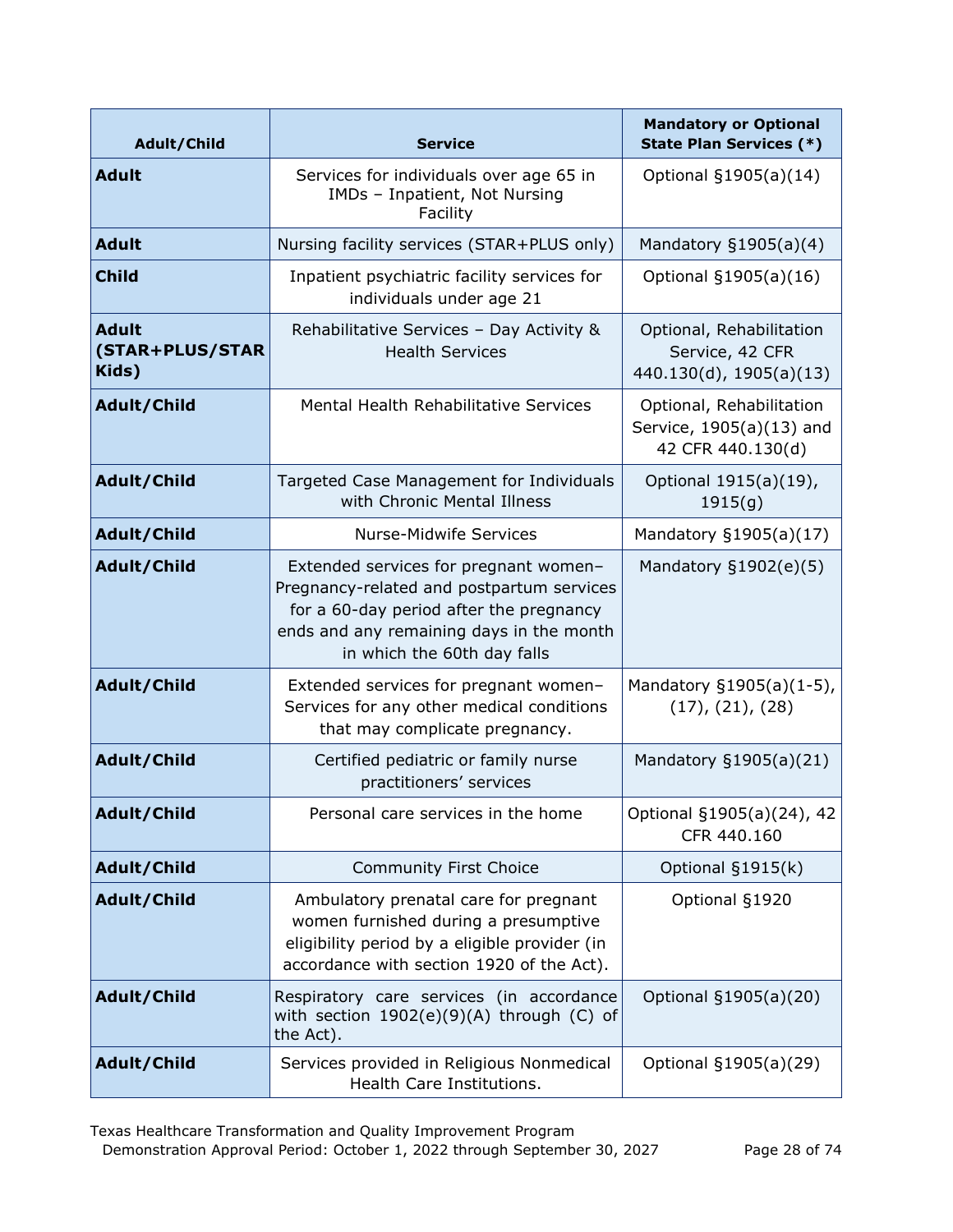| Adult/Child | <b>Service</b>                             | <b>Mandatory or Optional</b><br><b>State Plan Services (*)</b> |
|-------------|--------------------------------------------|----------------------------------------------------------------|
| Adult/Child | Emergency hospital services.               | Optional §1905(a)(29)                                          |
| Adult/Child | <b>Ambulatory Surgical Center Services</b> | Optional §1905(a)(29)                                          |
| Adult/Child | <b>Birthing Center Facility Services</b>   | Optional §1905(a)(28),<br>(29)                                 |

1Substance use disorder treatment services are capitated services for STAR, STAR+PLUS, and STAR Kids, and MCOs may provide these services in a chemical dependency treatment facility in lieu of the acute care inpatient hospital setting. Similarly, the MCOs will be responsible for providing acute inpatient days for psychiatric conditions and may provide these services in a free-standing psychiatric hospital in lieu of acute care inpatient hospital settings. The State does not include non-State plan services, such as room and board, in the STAR, STAR+PLUS, and STAR Kids capitation; however, the MCO is not restricted to only the delivery of State plan services when alternative services are a cost-effective and medically appropriate response to the needs of the member.

<sup>2</sup>The 30-day spell of illness limitation for hospital inpatient services described in the state plan does not apply to STAR enrollees, certain approved transplants, children age 20 and younger, or to individuals with severe and persistent mental illness.In addition, for inpatient hospital stays related to COVID-19 (i.e. a stay for which the COVID-19 diagnosis is listed anywhere on the claim but is not necessarily the primary diagnosis, excluding presumptive positive cases), Texas will extend the 30-day spell of illness limitation described in the state plan for an additional 30 days to allow an individual to stay up to 60 days in a hospital for the period of the COVID19 Public Health Emergency (PHE).The state will also allow an individual to exceed the \$200,000 inpatient hospital benefit limitation for COVID-19 related stays during the PHE.

<sup>3</sup>The annual monetary benefit limitation on inpatient hospital services that is described in the state plan does not apply to STAR, STAR+PLUS, and STAR Kids enrollees.

(\*) This column describes whether a services is a required state plan service or if a state can elect to cover the service under the Social Security Act. All services listed here are covered in the Texas State plan.

+ The state plan prescription drug limitations for adults aged 21 and older do not apply to STAR or STAR+PLUS enrollees.

#### 26. **Self-Referral.** Demonstration beneficiaries may self-refer for the following

services:

- a. In-network behavioral health services;
- b. Obstetric and gynecological services, regardless of whether the provider is in the client's MCO network;
- c. In-network eye health care services, other than surgery, including optometry and ophthalmology;
- d. Family planning services, regardless of whether the provider is in the client's MCO network; and
- e. Services from a provider with the Early Childhood Intervention program for children ages 0-3 years with a developmental delay.
- 27. **Federally Qualified Health Centers and Rural Health Centers.** An enrollee is guaranteed the choice of at least one MCO which has at least one FQHC as a participating provider. If the enrollee elects not to select an MCO that includes a FQHC in the provider network, no FQHC services will be required to be furnished to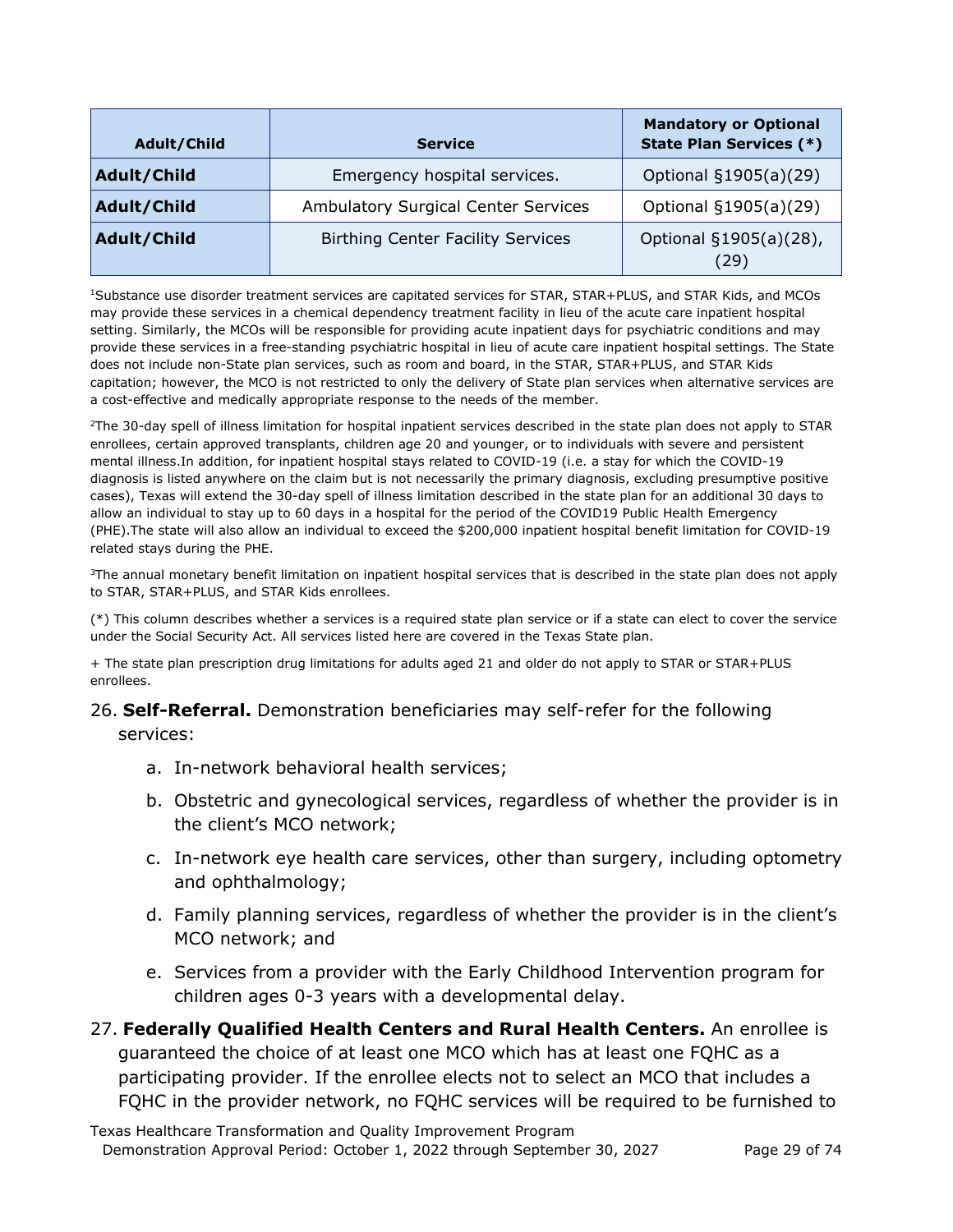the enrollee while the enrollee is enrolled with that MCO. The same requirements apply to Rural Health Centers.

28. **Early and Periodic Screening, Diagnosis, and Treatment (EPSDT).** The MCOs will fulfill the state's responsibilities for coverage, outreach, and assistance with respect to EPSDT services that are described in the requirements of sections  $1905(a)(4)(b)$  (services),  $1902(a)(43)$  (administrative requirements), and  $1905(r)$ (definitions).

# **E. CHILDREN'S DENTAL PROGRAM**

- 29. **Implementation of the Children's Dental Program.** Children's primary and preventive Medicaid dental services are delivered through a capitated statewide dental services program (the Children's Dental Program). Contracting dental maintenance organizations (DMOs) maintain networks of Main Dental Home providers, consisting of general dentists and pediatric dentists. The dental home framework under this statewide program is informed by the improved dental outcomes evidenced under the "First Dental Home Initiative" in the State. Services provided through the Children's Dental Program are separate from the medical services provided by the STAR,STAR+PLUS, and STAR Kids managed care organizations, and are available to persons listed in Table 2 who are under age 21, with the exception of the groups listed in (a) below. The Children's Dental Program must conform to all applicable regulations governing prepaid ambulatory health plans (PAHPs), as specified in 42 C.F.R. 438.
	- a. The following Medicaid recipients are excluded from the Children's Dental Program, and will continue to receive their Medicaid dental services outside of the Demonstration: Medicaid recipients age 21 and over; all Medicaid recipients, regardless of age, residing in Medicaid-paid facilities such as nursing homes, state supported living centers, or Intermediate Care Facilities for Individuals with an Intellectual Disability or Related Conditions (ICF/ID); and STAR Health Program recipients.
	- b. The state will collect relevant data from each DMO to comply with CMS-416 reporting requirements.

# **F. STAR+PLUS HOME AND COMMUNITY BASED SERVICES (HCBS) ENROLLMENT, BENEFITS AND REPORTING REQUIREMENTS**

## **30. Operations of the STAR+PLUS HCBS Program**

a. **Compliance with Specified HCBS Requirements.** All federal regulations that govern the provision of HCBS under section 1915(c) waivers apply, to the HCBS program authorized under section 1115, and provided through STAR+PLUS. The state includes a description of the steps taken to ensure compliance with these regulations as part of the Annual Report discussed in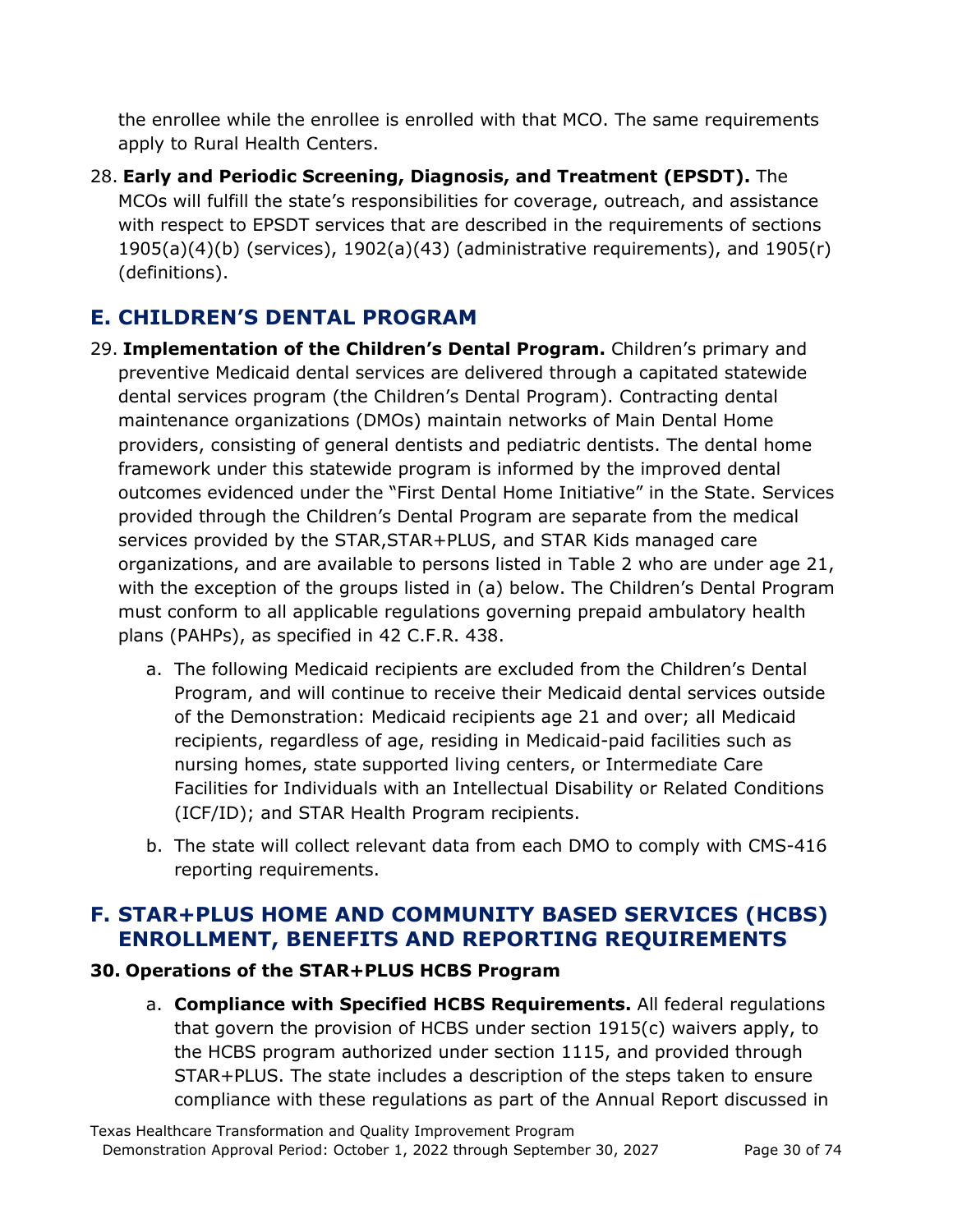STC 60. HCBS, under the demonstration, operates in accordance with these STCs and associated attachments.

- b. **Determination of Benefits by Designation into a STAR+PLUS HCBS Group.** The STAR+PLUS HCBS Program provides long-term services and supports as identified in Table 5 to two groups of people, as defined below:
	- i. **STAR+PLUS 217-Like HCBS Group.** This group consists of persons age 21 and older, who meet the NF level of care (LOC), who qualify as members of the 217-Like HCBS Group, and who need and are receiving HCBS as an alternative to NF care. The Demonstration population includes persons who could have been eligible under 42 CFR 435.217 had the state continued its section 1915(c) HCBS waiver for persons who are elderly and/or physically disabled. This group is subject to a numeric enrollment limitation, as described below.
		- A. **Interest List for STAR+PLUS 217-LIKE HCBS Group.** The state operates an interest list for the STAR+PLUS 217-Like HCBS population in the demonstration who are not in the STAR+PLUS mandatory eligibility categories. An interest list is a list that an individual is placed on when they express interest in enrollment, to the state or local agency that determines eligibility for STAR +PLUS. Individuals meeting all eligibility criteria are enrolled into this population on a "first-come, first-served" basis from the interest list, except that persons entering the demonstration through Money Follows the Person (MFP) are placed at the head of the interest list. These lists are managed on a statewide basis using a standardized assessment tool, and in accord with criteria established by the state. Interest list policies are based on objective criteria and applied consistently in all geographic areas served.
		- B. **Unduplicated Participant Slots for the 217-Like HCBS Group.**  Table 4a below specifies the unduplicated number of participants for the 217-Like Group.
			- I. Column A reflects the following slots: (1) the number of unduplicated participant slots transferred from the STAR+PLUS 1915(c) waiver, TX 0862; (2) unduplicated participant slots transferred from the Community Based Alternatives (CBA) 1915(c) waiver, TX 0266; (3) individuals released from the interest list; and (4) individuals discharged from institutional care who are in the Money Follows the Person (MFP) Demonstration, in the areas of the state where the managed care expansion occurred.
			- II. Column B reflects the additional slots made available for the Nursing Facility Diversion Group, created June 1, 2013. The Nursing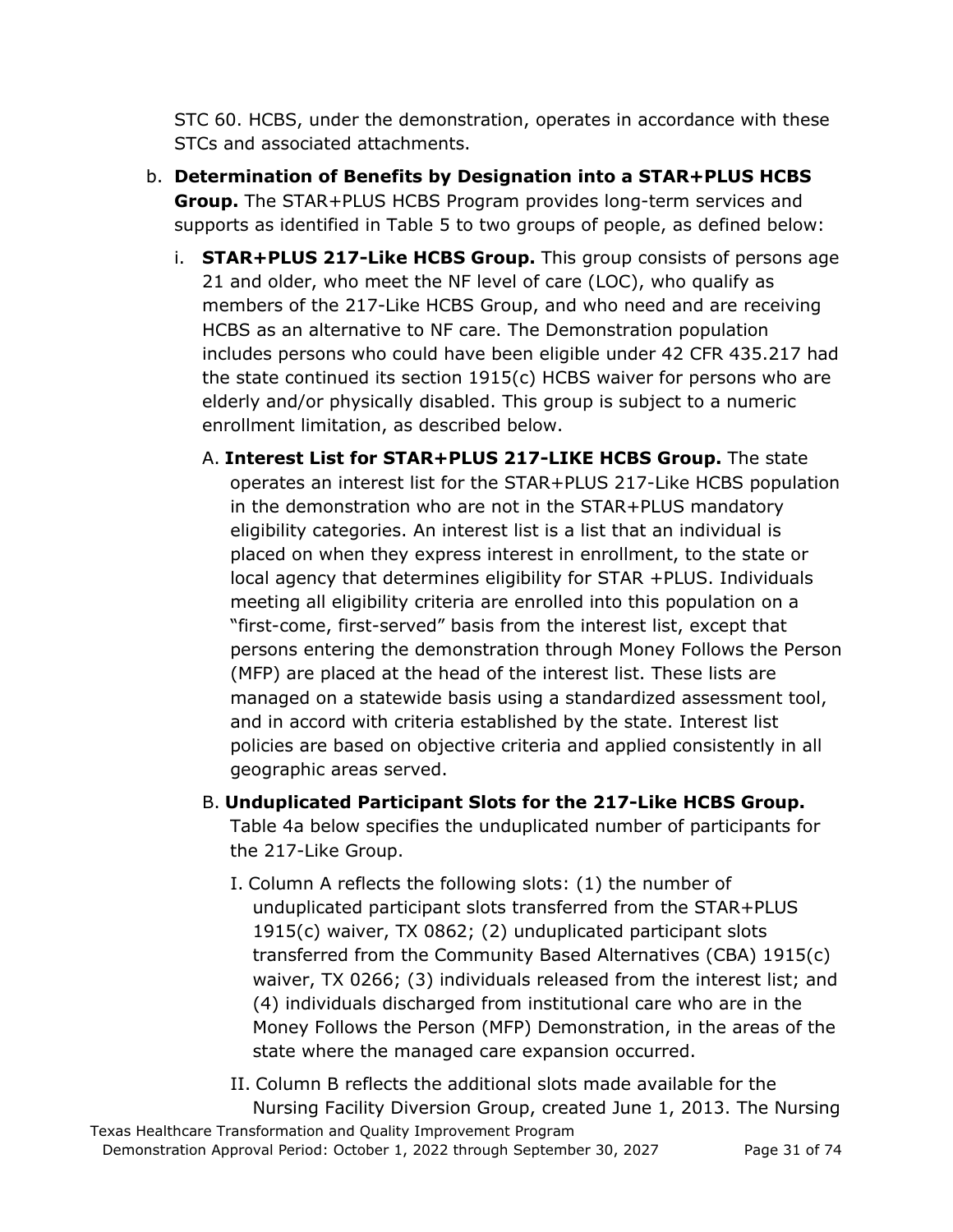Facility Diversion Group was created as a subset of the STAR+PLUS 217- Like HCBS Group. This group consists of persons age 65 and older, and adults with physical disabilities age 21 and older, who meet the NF LOC as defined by the state, who qualify as members of the 217- Like HCBS Group, and who are at imminent risk of entering a nursing facility as a result of a catastrophic episode. Examples of a catastrophic episode include: (1) an individual is significantly dependent on a caregiver to remain in the community and the caregiver passes away or is suddenly no longer able to provide care; (2) an individual has a community support system but must suddenly move where there is no support system; (3) an individual has a sudden occurrence that would cause imminent placement in a nursing facility because he can no longer care for himself; or (4) an individual is identified by the Texas Department of Family and Protective Services as being at imminent risk of nursing facility placement. The number of nursing facility diversion group slots for each DY is listed in the chart below. Nursing Facility Diversion Group slots may be encumbered only by individuals identified as belonging to the Nursing Facility Diversion Group.

III. Column C reflects the additional slots added September 1, 2015 and September 1, 2016 after the 84<sup>th</sup> Legislature (Regular Session) of Texas appropriated additional funds to increase the number of unduplicated participants for the STAR+PLUS 217-Like Group served by the STAR+PLUS HCBS Program.

| <b>Demonstration Year</b> | <b>Column A</b> | <b>Column B</b> | <b>Column C</b> | <b>Total</b> |
|---------------------------|-----------------|-----------------|-----------------|--------------|
| <b>DY 7</b>               | 23,001          | <b>100</b>      | 1,235           | 24,336       |
| <b>DY 8</b>               | 23,090          | 100             | 1,235           | 24,425       |
| <b>DY 9</b>               | 23,407          | 100             | 1,235           | 24,742       |
| <b>DY 10</b>              | 23,793          | <b>100</b>      | 1,235           | 25,128       |
| <b>DY 11</b>              | 24,239          | 100             | 1,235           | 25,574       |
| <b>DY 12</b>              | 24,693          | 100             | 1,235           | 26,028       |
| <b>DY 13</b>              | 25,156          | 100             | 1,235           | 26,491       |
| <b>DY 14</b>              | 25,628          | 100             | 1,235           | 26,963       |
| <b>DY 15</b>              | 26,109          | <u>100</u>      | 1,235           | 27,444       |

#### *<Inserted table below>*

**Table 4a. Unduplicated Number of Participants for the STAR+PLUS 217-Like HCBS group**

Texas Healthcare Transformation and Quality Improvement Program Demonstration Approval Period: October 1, 2022 through September 30, 2027 Page 32 of 74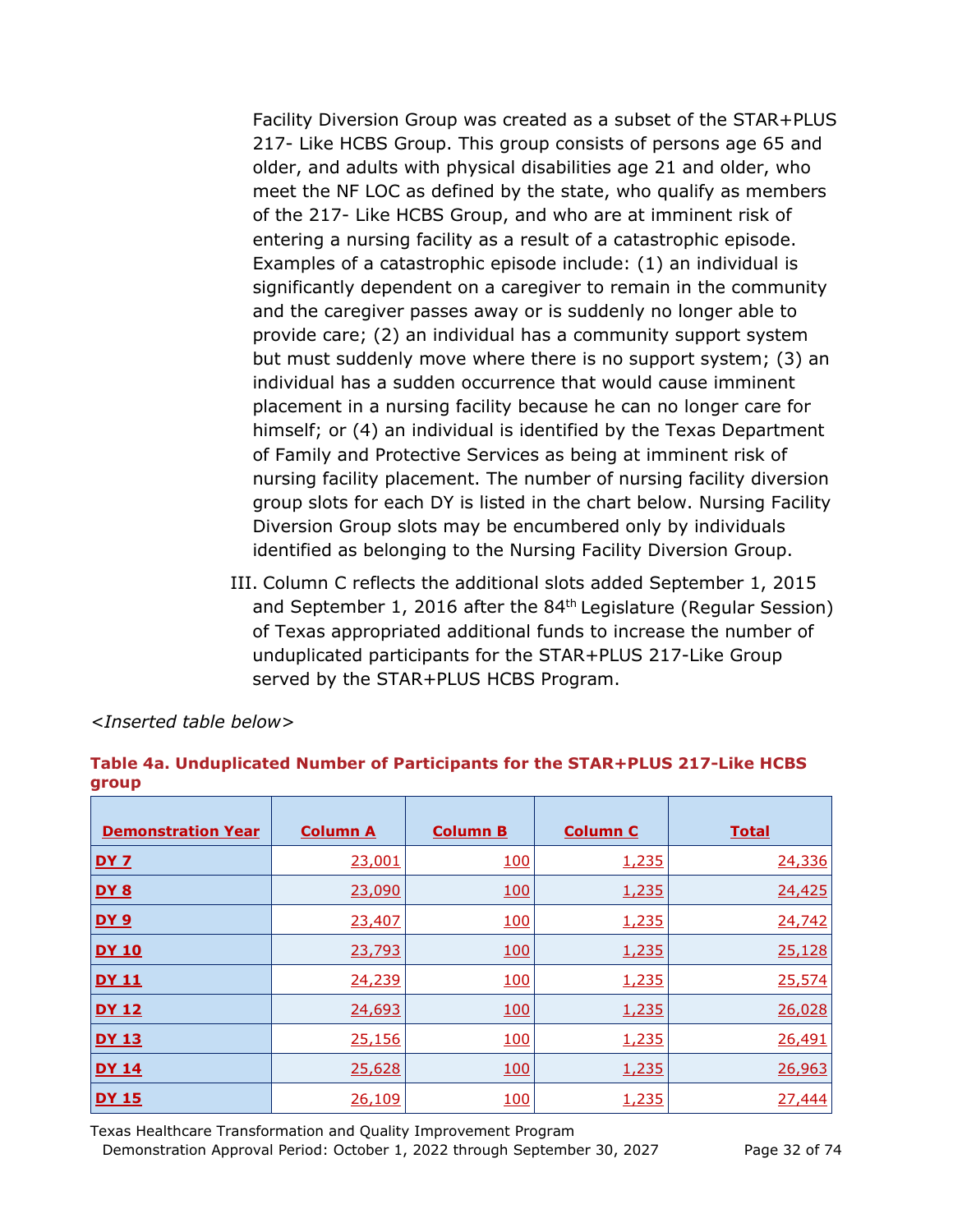| <b>Demonstration Year</b> | <b>Column A</b> | <b>Column B</b> | <b>Column C</b> | Total |
|---------------------------|-----------------|-----------------|-----------------|-------|
| <b>DY 16</b>              | 26,598          | <u> 100</u>     | つつに<br>1,2JJ    |       |

- ii. **SSI-Related Eligibles.** Persons age 65 and older, and adults age 21 and older, with physical disabilities that qualify as SSI eligibles and meet the NF LOC as defined by the state. Table 4b below specifies the unduplicated number of participants for the SSI-Related Eligible HCBS Group.
	- A. Column A column reflects the following slots: (1) the number of unduplicated participants transferred from the STAR+PLUS 1915(c) waiver, TX 0325; (2) the number of unduplicated participants transferred from the CBA 1915(c) waiver; and (3) individuals released from the interest list; and (4) individuals discharged from institutional care who are in the Money Follows the Person (MFP) Demonstration, in the areas of the state where the managed care expansion occurred.

*<inserted table below>*

## **Table 4b. Unduplicated Number of Participants for the SSI-Related Eligible Group**

| <b>Demonstration Year</b> | <b>Column A</b> |
|---------------------------|-----------------|
| DY <sub>7</sub>           | 44,249          |
| DY <sub>8</sub>           | 44,710          |
| DY <sub>9</sub>           | 45,562          |
| <b>DY 10</b>              | 46,514          |
| <b>DY 11</b>              | 47,563          |
| <b>DY 12</b>              | 48,636          |
| <b>DY 13</b>              | 49,734          |
| <b>DY 14</b>              | 50,856          |

- c. **Eligibility for STAR+PLUS HCBS Benefits.** Individuals can be eligible for HCBS under STAR+PLUS depending upon their medical and / or functional needs, financial eligibility designation as a member of the 217-Like STAR+PLUS HCBS Group or an SSI-related recipient, and the ability of the State to provide them with safe, appropriate, and cost-effective LTC services.
	- i. Medical and / or functional needs are assessed according to LOC criteria published by the State in State rules. These LOC criteria will be used in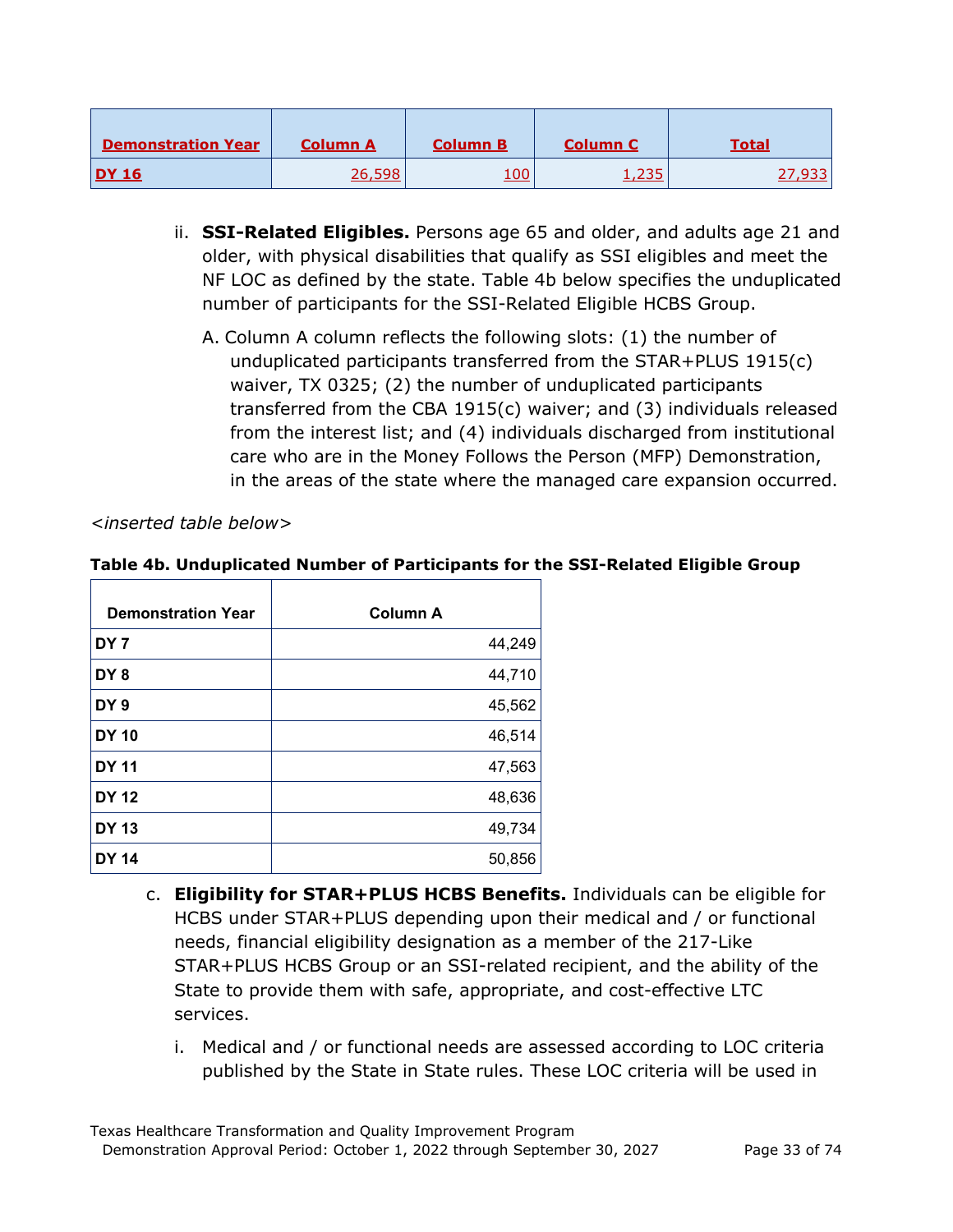assessing eligibility for STAR+PLUS HCBS benefits through the 217-Like or SSI-related eligibility pathways.

- ii. For an individual to be eligible for HCBS services, the State must have determined that the individual's cost to provide services is equal to or less than 202 percent of the cost of the level of care in a nursing facility.
- d. **Freedom of Choice.** The service coordinators employed by the managed care organizations must be required to inform each applicant or member of any alternatives available, including the choice of institutional care versus home and community based services, during the assessment process. The Freedom of Choice Form must be incorporated into the Service Plan. The applicant or member must sign this form to indicate that he or she freely choices waiver services over institutional care. The managed care organization's service coordinator also addresses living arrangements, choice of providers, and available third party resources during the assessment.
- e. **Service Plan.** In accordance with 42 CFR § 441.301(b)(1)(i), a participantcentered service plan of care must be developed for each participant. All waiver services must be furnished pursuant to the service plan, according to the projected frequency and type of provider.The service plan must also describe the other services, regardless of the funding source, and the informal supports that complement HCBS services in meeting the needs of the participant. The service plan is subject to the approval of the HHSC. Federal financial participation (FFP) may not be claimed for waiver services furnished prior to the development of the service plan or for services that are not included in the service plan. The State will use an electronic process for submission and approval of most individual service plans. Service plans for individuals turning 21, outside the cost ceiling, and the 217-Like Group will remain a manual process.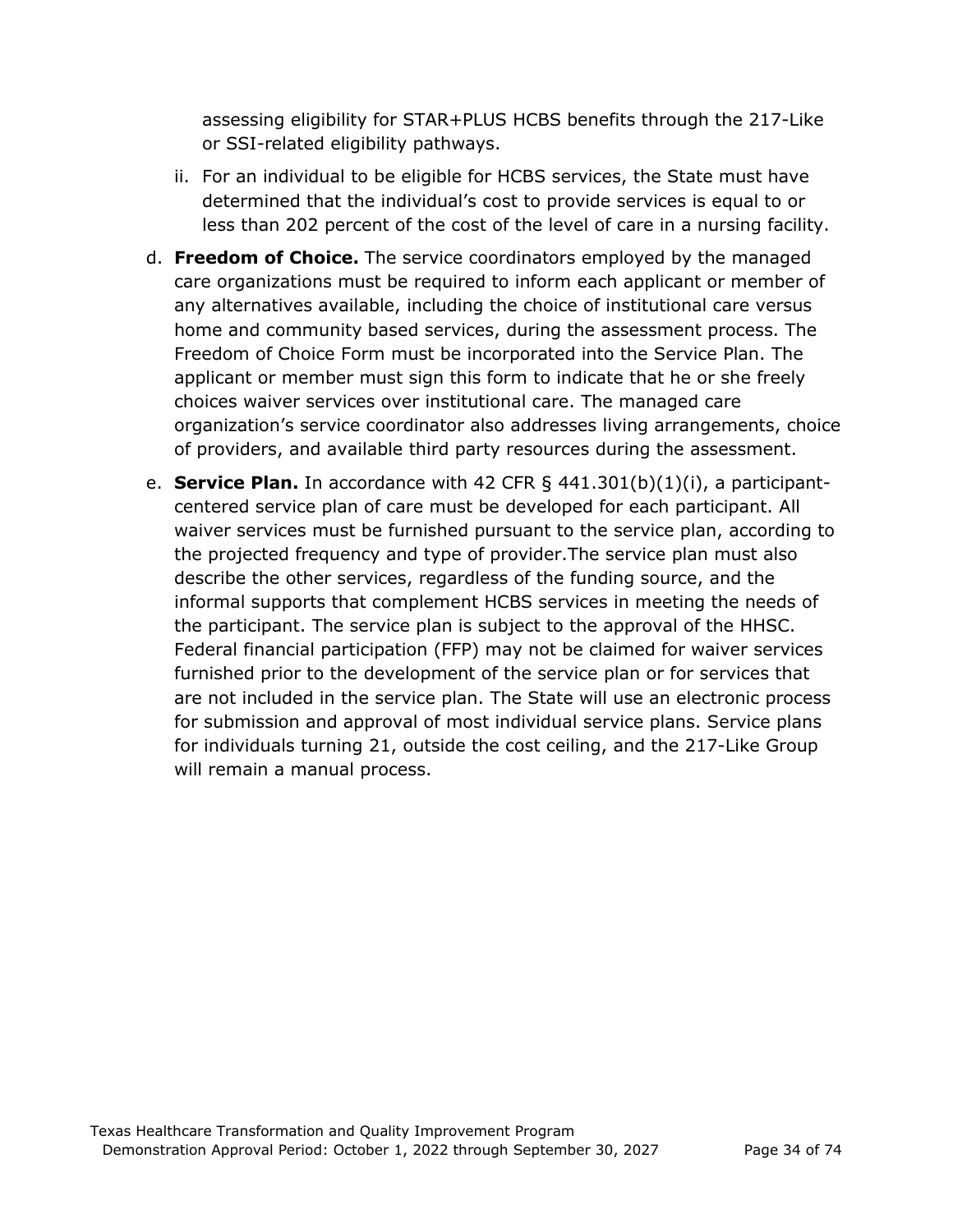f. **Benefit Package under the STAR+PLUS HCBS Program.** The following Table 5 describe the benefits available to HCBS participants, whether in the 217-Like HCBS Group or the SSI-related group, that are provider-directed and, if the participant elects the option, self-directed. The services are further defined in Attachment C.

| <b>Service</b>                                                         | <b>Provider</b><br><b>Directed</b> | <b>Participant</b><br><b>Directed</b> |
|------------------------------------------------------------------------|------------------------------------|---------------------------------------|
| <b>Personal Assistance Service</b>                                     | X                                  | X                                     |
| <b>Respite</b>                                                         | X.                                 | X.                                    |
| <b>Financial Management Services</b>                                   | X                                  |                                       |
| <b>Support Consultation</b>                                            | X                                  | X                                     |
| <b>Adaptive Aids and Medical Supplies</b>                              | X                                  |                                       |
| <b>Adult Foster Care</b>                                               | X                                  |                                       |
| <b>Assisted Living</b>                                                 | X                                  |                                       |
| <b>Dental Services</b>                                                 | X                                  |                                       |
| <b>Emergency Response Services</b>                                     | X                                  |                                       |
| <b>Home Delivered Meals</b>                                            | X                                  |                                       |
| <b>Minor Home Modifications</b>                                        | X                                  |                                       |
| <b>Nursing</b>                                                         | X                                  | X                                     |
| <b>Occupational Therapy</b>                                            | X                                  | X                                     |
| <b>Physical Therapy</b>                                                | X                                  | X                                     |
| Speech, Hearing, and Language Therapy                                  | X                                  | X                                     |
| <b>Transition Assistance Services</b>                                  | X                                  |                                       |
| <b>Cognitive Rehabilitation Therapy</b><br>(Effective March 6, 2014)   | X                                  | X                                     |
| <b>Supported Employment Services</b><br>(Effective September 1, 2014)  | X                                  | $\overline{X}$                        |
| <b>Employment Assistance Services</b><br>(Effective September 1, 2014) | X                                  | X                                     |

### **Table 5. HCBS Services**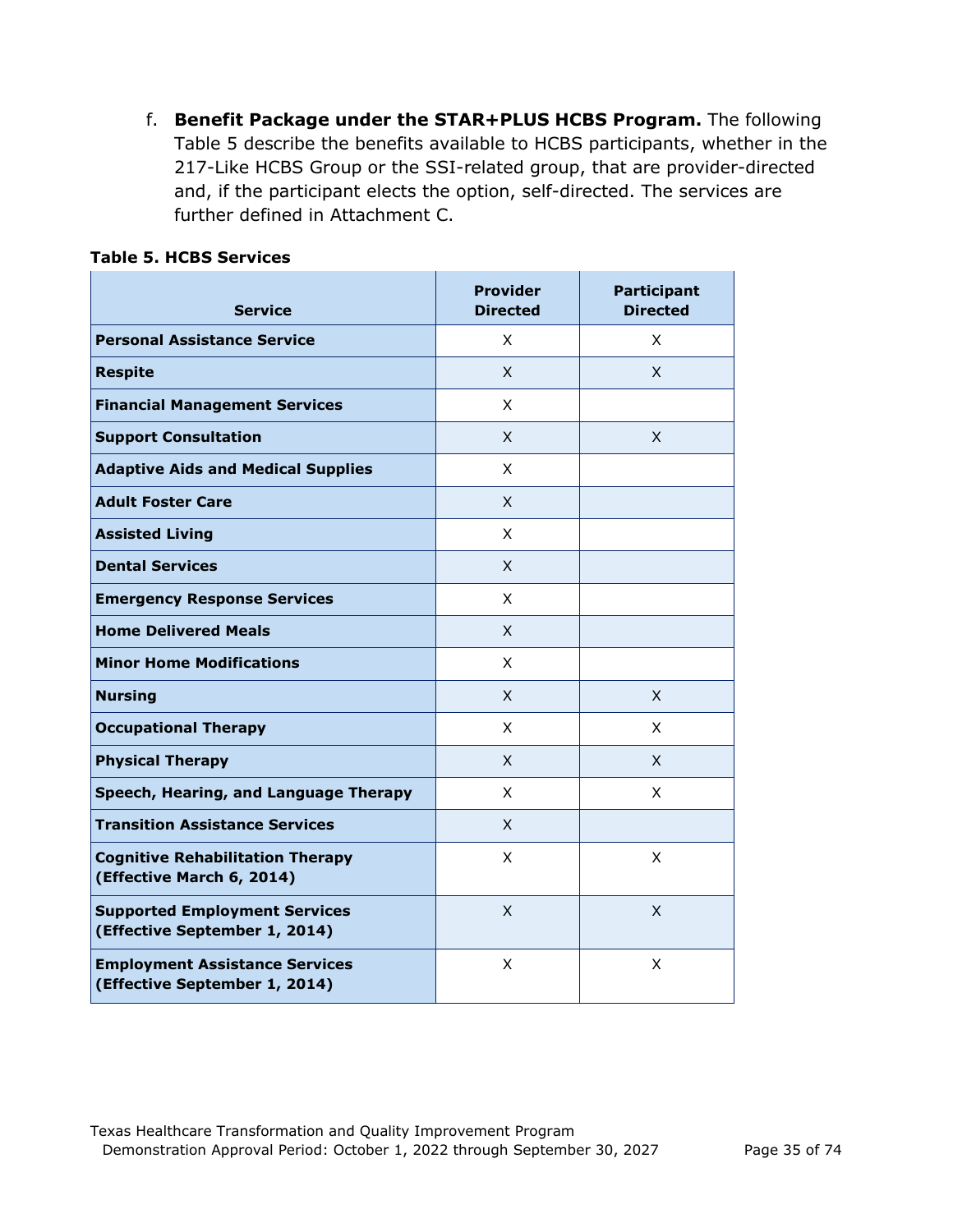- g. **Self-Direction of Home and Community Based Services.** STAR+PLUS participants who elect the self-direction opportunity will have the option to self-direct all or some of the long term services, as identified in Table 5, under the Demonstration. The services, goods, and supports that a participant self-directs will still be included in the calculations of the participant's budget. Participant's budget plans will reflect the plan for purchasing these needed services, goods, and supports.
	- i. **Information and Assistance in Support of Participant Direction.**  The state shall have a support system that provides participants with information, training, counseling, and assistance, as needed or desired by each participant, to assist the participant to effectively direct and manage their self-directed services and budgets. Participants shall be informed about self-directed care, including feasible alternatives, before electing the self-direction option. Participants shall also have access to the support system throughout the time that they are self-directing their care. Support activities must include, but are not limited to, financial management services and support consultation, defined as follows.
		- A. **Financial Management Services.** Financial management services provide assistance to members with managing funds associated with the services elected for self-direction. Financial management services include initial orientation and ongoing training related to responsibilities of being an employer, and adhering to legal requirements for employers. The financial management services providers, referred to as the Financial Management Services Agency (FMSA), serves as the member's employer-agent, which is the Internal Revenue Service's (IRS) designation of the entity responsible for making payables and withholding, and filing and depositing taxes on behalf of the members. As the employer-agent, the FMSA files required forms and reports to the Texas Workforce Commission.
		- B. **Support Consultation.** Support Consultation offers practical skills training and assistance to enable an individual to successfully direct those services the individual elects for participant-direction. This service is provided by a certified support advisor, and includes skills training related to recruiting, screening, and hiring workers, preparing job descriptions, verifying employment eligibility and qualifications, completion of documents required to employ an individual, management of workers, and development of effective back-up plans for services considered critical to the individual's health and welfare in the absence of the regular provider or an emergency situation. Support consultation is provided only by a certified support advisor certified by HHSC.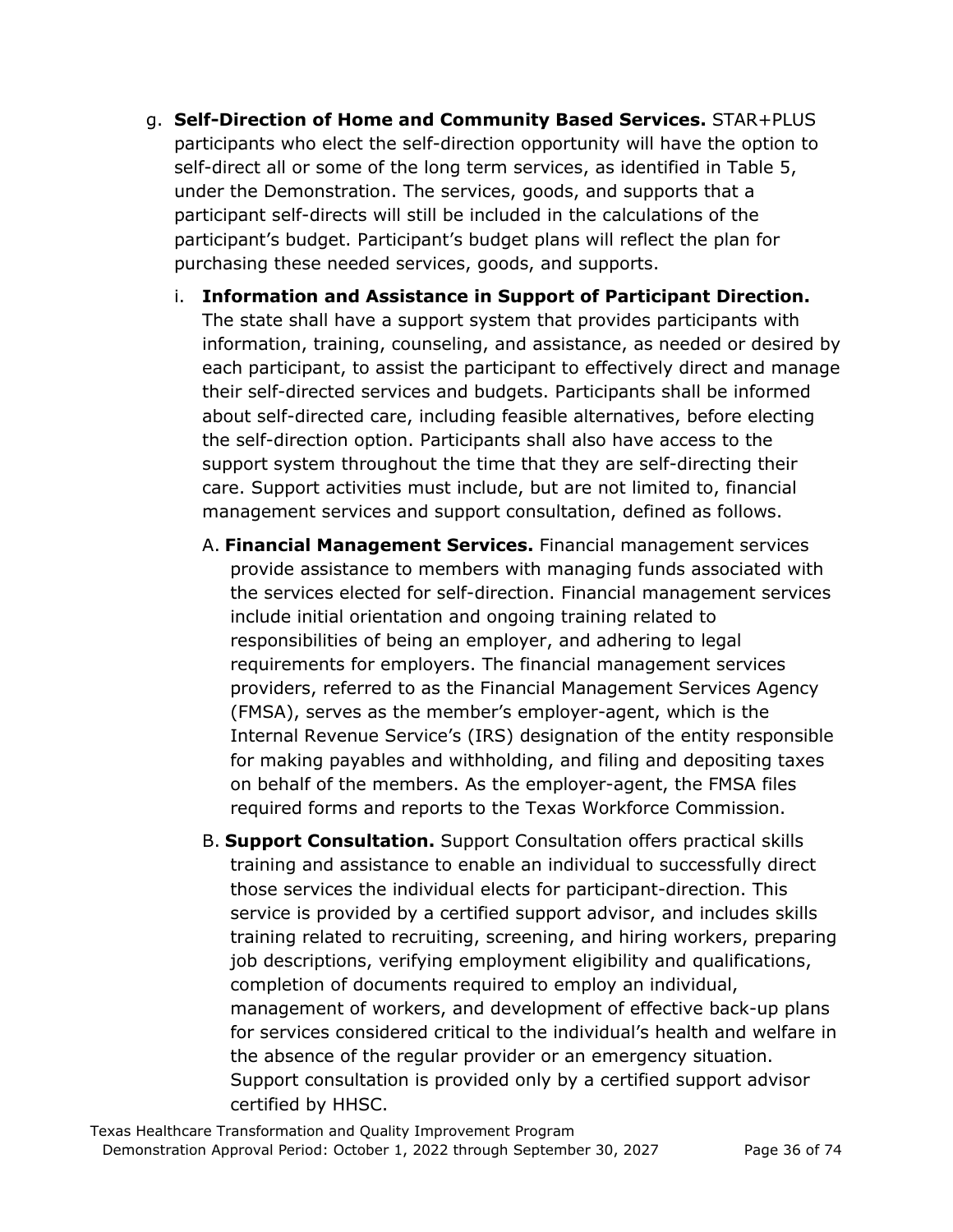- ii. **Participant Direction by Representative.** The participant who selfdirects one or more services may appoint a volunteer designated representative to assist with or perform employer responsibilities to the extent approved by the participant. The participant documents the employer responsibilities, and that only a non-legal representative freely chosen by the participant or legally authorized representative may serve as the designated representative to assist in performance of employer responsibilities, to the extent desired by the individual or legally authorized representative. The participant documents the employer responsibilities that the designated representative may and may not perform on the participant's behalf.
- iii. **Participant Budget Authority.** The participant's budget authority is operated and developed as follows:
	- A. The participant has budget authority and decision-making authority over the budget to reallocate funds among services included in the budget; to determine the amount paid for services within the State's established limits; to substitute service providers and to schedule the provision of services; to specify additional service provider qualifications consistent with established criteria; to specify the provision of services consistent with service specifications in Attachment C for services that may be self-directed as specified in Table 5; to identify service providers and refer for provider enrollment; to authorize payment for waiver goods and services; and to review and approve provider invoices for services rendered.
	- B. All participants, in conjunction with the FMSA, must develop a budget based on the service plan. The amount of funds included in the service plan is calculated by the service planning team based on the planned waiver services and the adopted reimbursement rate. The service plan is developed in the same manner for the participant who elects to have services delivered through the consumer directed services option as it is for the participant who elects to have services delivered through the traditional provider-managed option.

With approval of the FMSA, the participant may make revisions to a specific service budget that does not change the amount of funds available for the service in the approved service plan. Revisions to the service plan amount available for a particular service, or a request to shift funds from one self-directed waiver service component to another, must be justified by the participant's service planning team and authorized by the MCO.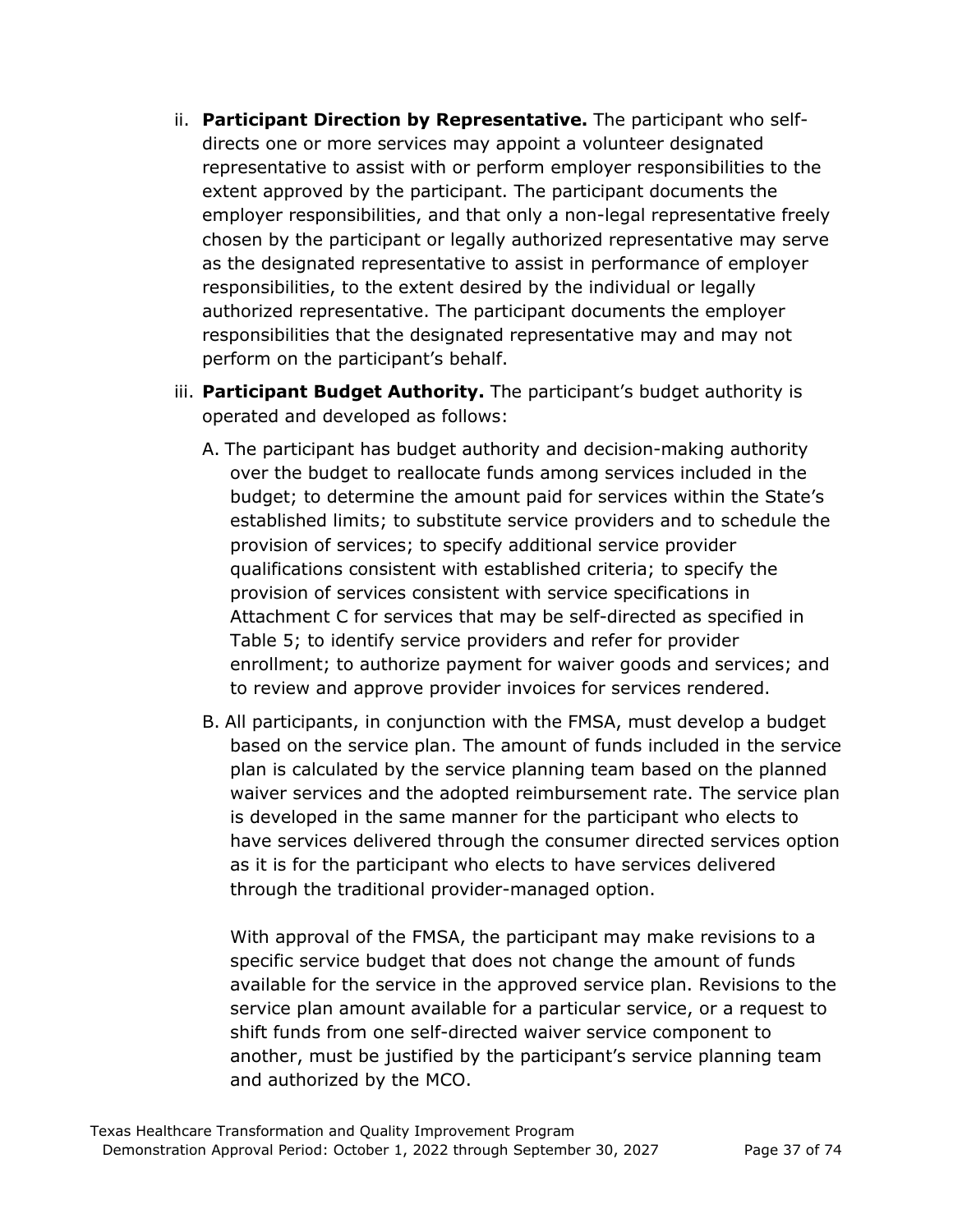- C. Modifications to the participant directed budget must be preceded by a change in the service plan.
- iv. **Disenrollment from Self-Direction.**A participant may voluntarily disenroll from the self-directed option at any time and return to a traditional service delivery system. A participant may also be involuntarily disenrolled from the self-directed option for cause, if continued participation in the consumer directed services option would not permit the participant's health, safety, or welfare needs to be met, or the participant or the participant's representative, when provided with additional support from the CDSA, or through Support Consultation, has not carried out employer responsibilities in accordance with the requirements of this option. If a participant is terminated voluntarily or involuntarily from the self-directed service delivery option, the State will transition the participant to the traditional agency direction option and will have safeguards in place to ensure continuity of services.
- h. **Fair Hearing.** For standard and expedited appeals, members must exhaust the MCO's internal standard or expedited appeals process before making a request for a standard or expedited state fair hearing. Procedures related to state fair hearings are described in Attachment F.
- i. **Participant Safeguards**. The state must follow all member safeguard procedures as described in Attachment G of these STCs.

## **V. FUNDING POOLS UNDER THE DEMONSTRATION**

The terms and conditions in Section V apply to the state's exercise of the following Expenditure Authorities: Expenditures Related to the Uncompensated Care Pool, and Expenditures Related to the Delivery System Incentive Reform Payment (DSRIP) Pool.

### 32. **Terms and Conditions Applying to Pools Generally.**

- a. The non-Federal share of pool payments to providers may be funded by state general revenue funds, transfers from units of local government, and certified public expenditures that are compliant with section 1903(w) of the Act. Any payments funded by intergovernmental transfers must remain with the provider, and may not be transferred back to any unit of government.
- b. The state must inform CMS of the funding of all payments from the pools to hospitals or other providers through a quarterly payment report to be submitted to CMS within 60 days after the end of each quarter. This report must identify the funding sources associated with each type of payment received by each provider.
- c. The state will ensure that the lack of adequate funds from local sources will not result in lowering the amount, duration, scope or quality of services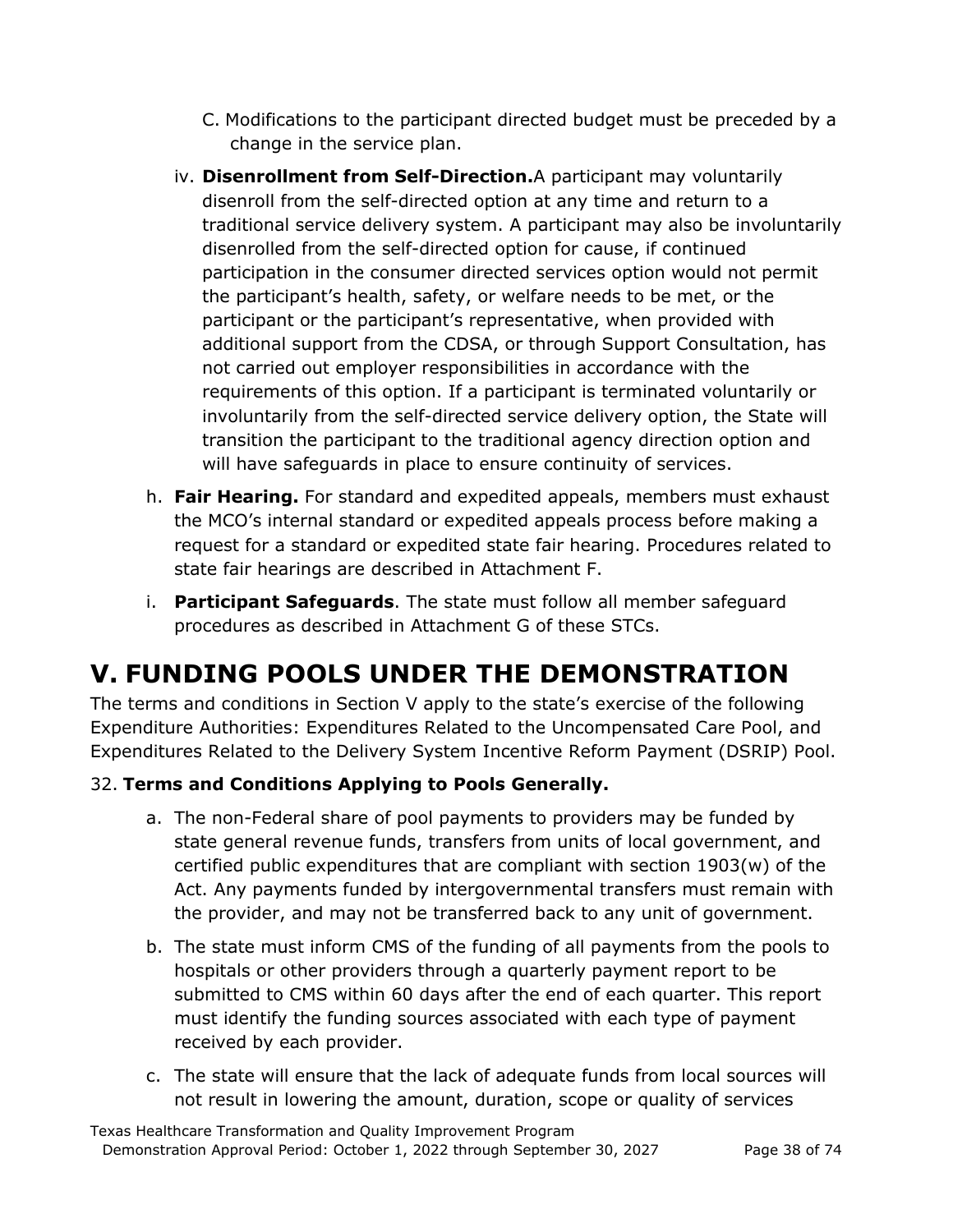available under the State plan or this Demonstration. The preceding sentence is not intended to preclude the state from modifying the Medicaid benefit through the State Plan amendment process.

- 33. **Uncompensated Care (UC) Pool.** Through September 30, 2019, payments from the pool may be used to defray the actual uncompensated cost of medical services that meet the definition of "medical assistance" contained in section 1905(a) of the Act, that are provided to Medicaid eligible or uninsured individuals incurred by hospitals, clinics, or by other provider types, as agreed upon by CMS and the state and defined at subparagraph (c) below. Starting October 1, 2019, payments from this pool may be used to defray the actual uncompensated cost of medical services that meet the definition of "medical assistance" contained in section 1905(a) of the Act, that are provided to uninsured individuals as charity care by hospitals, clinics, or by other provider types, as specified at subparagraph (c) below, including uninsured full or partial discounts, that provide all or a portion of services free of charge to patients who meet the provider's charity care policy and that adhere to the charity care principles of the Healthcare Financial Management Association.<sup>[2](#page-38-0)</sup> Annual UC Pool payments are limited to the annual amounts identified in STC 35. Expenditures for UC payments must be claimed in accordance with CMS-approved claiming protocols for each provider type and application form in Attachment H. The methodology used by the state to determine UC payments will ensure that payments to hospitals, clinics, and other providers are distributed based on uncompensated cost, without any relationship to source of non- federal share, as specified in Attachment H.
	- a. **UC Application.** To qualify for a UC Payment, a provider must submit to the state an annual UC Application that will collect cost and payment data on services eligible for reimbursement under the UC Pool. Data collected from the application will form the basis for UC Payments made to individual hospitals and non-hospital providers. The state must require hospitals to report data in a manner that is consistent with the Medicare Form 2552-10 cost report, or for non-hospital providers, a CMS-approved cost report consistent with Medicare cost reporting principles.
		- i. Cost and payment data included on the application must be based on the Medicare 2552-10 cost report, or for non-hospital providers, a CMSapproved cost report consistent with Medicare cost reporting principles. For hospitals and physician groups, data on the application is for the federal fiscal year (FFY) that is two years prior to the DY in which UC Payments are to be made, in order to allow time for providers to finalize their cost reports from that data year and submit their application data to HHSC. (For example, FFY 2010 was the data year for UC Payments under

<sup>&</sup>lt;sup>2</sup> Available at [http://www.hfma.org/WorkArea/DownloadAsset.aspx?id=14589.](http://www.hfma.org/WorkArea/DownloadAsset.aspx?id=14589)

<span id="page-38-0"></span>Texas Healthcare Transformation and Quality Improvement Program Demonstration Approval Period: October 1, 2022 through September 30, 2027 Page 39 of 74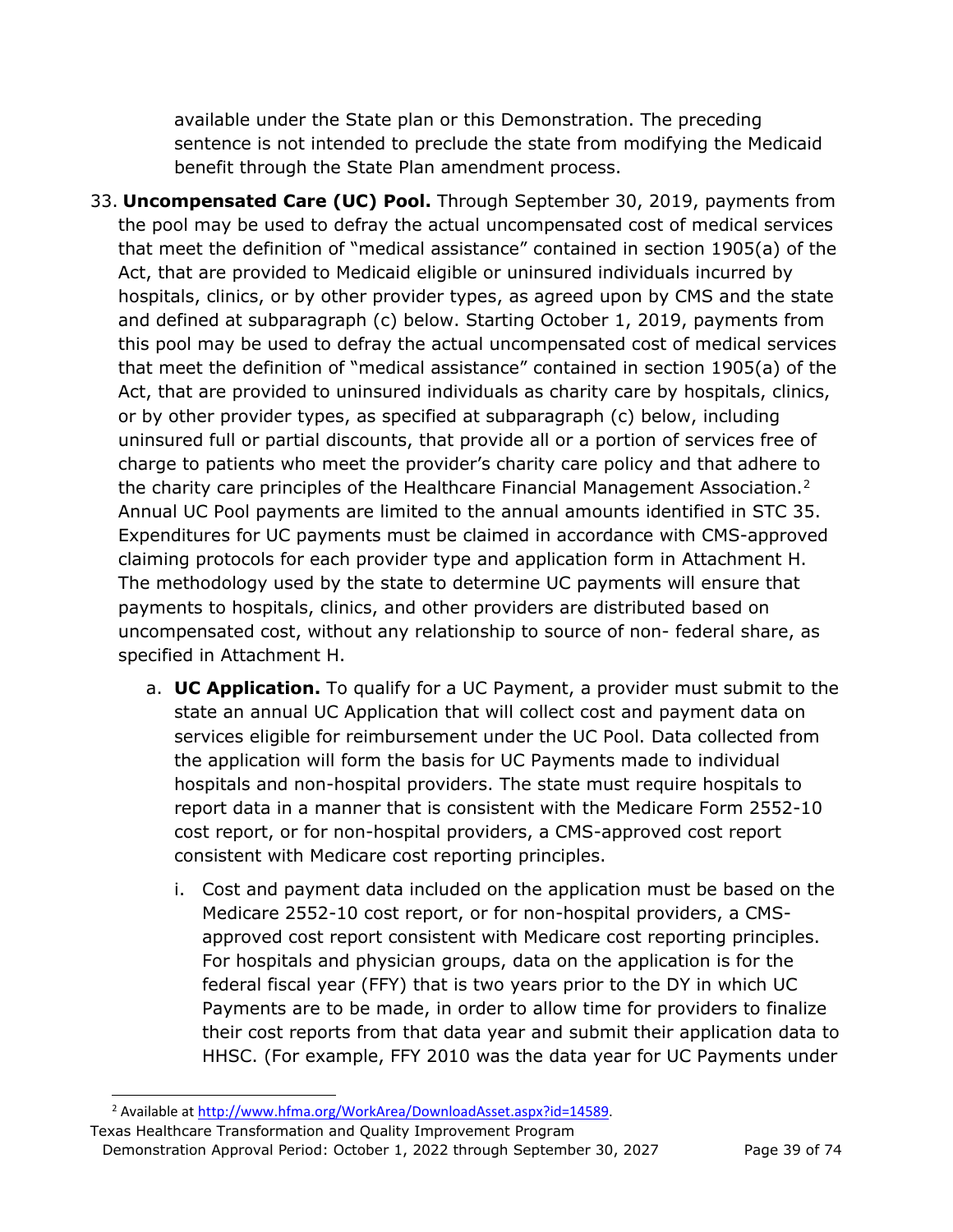the UC pool in DY 1.) The state may trend the data to model costs incurred in the year in which payments are to be made. HHSC or its designee will reconcile estimates for prior years. If trending is used, the base year can be no older than 2 years old and must be tied to a generally recognized and widely published trending factor used for trending health care costs. For hospitals not required to report charity care uncompensated costs on their cost reports, the hospital must report the required data in the tool approved by CMS and included in Attachment H. Any overpayments identified in the reconciliation process that occurred in a prior year must be recouped from the provider, with the FFP returned to CMS, except that during the reconciliation process, if a provider demonstrates that it has allowable uncompensated costs consistent with the protocol that were not reimbursed through the initial UC Payment (based on application figures), and the state has available UC Pool funding for the year in which the costs accrued, the state may provide reimbursement for those actual documented unreimbursed UC costs through a prior period of adjustment. For ambulance and dental providers, data on the application is based on actual eligible costs incurred during the demonstration year for which the payments are made.

- ii. Any provider that meets the criteria below may submit a UC Application to be eligible to receive a UC Payment.
	- A. Private providers must have an executed indigent care affiliation agreement on file with HHSC.
	- B. Only providers participating in a (Regional Health Partnership) RHP are eligible to receive a UC Payment, although exceptions may be approved by CMS on a case by case basis.
- iii. When submitting the UC Application, providers may request that cost and payment data from the data year be adjusted to reflect increases or decreases in costs, resulting from changes in operations or circumstances. A provider may request that:
	- A. Costs and revenue not reflected on the filed cost report, but which would be incurred for the program year, be included when calculating payment amounts; or
	- B. Costs and revenue reflected on the filed cost report, but which would not be incurred for the program year, be excluded when calculating payment amounts.

Texas Healthcare Transformation and Quality Improvement Program Adjustments described in subparagraphs (A) and (B) above cannot be considered as part of the reconciliation of a prior year payment. Such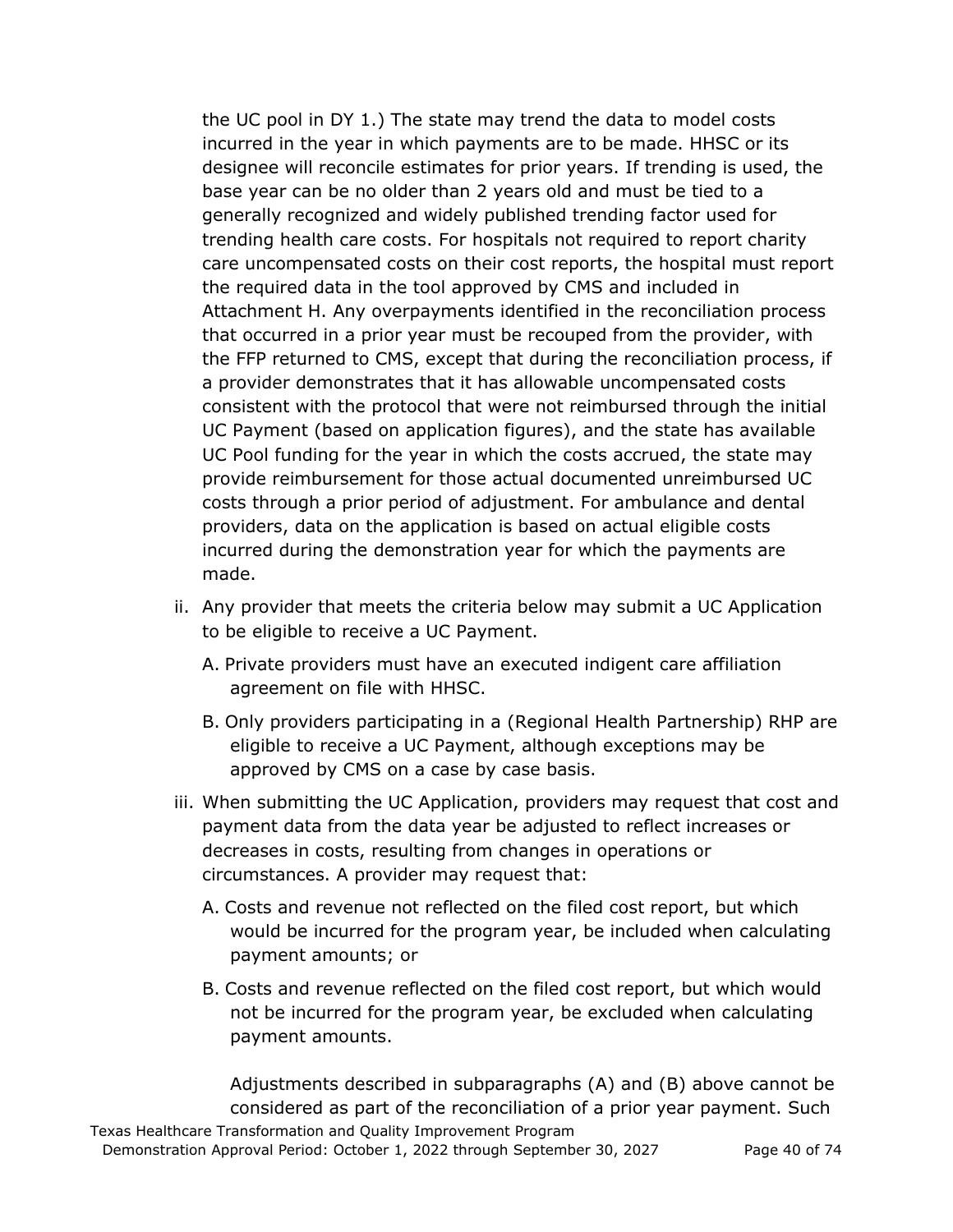costs must be properly documented by the provider, and are subject to review by the State. Such costs are subject to reconciliation to ensure that providers actually incurred such eligible uncompensated costs.

- iv. All applicable inpatient and outpatient hospital UC payments received by a hospital provider count as title XIX revenue, and must be included as offsetting revenue in the State's annual DSH audit reports. Providers receiving both DSH and UC Payments cannot receive total payments under the State plan and the UC Pool (related to inpatient and outpatient hospital services) that exceed the hospital's total eligible uncompensated costs for those services. UC Payments for physicians, non-physician professionals, pharmacy, and clinic costs are not considered inpatient or outpatient Medicaid payments for the purpose of annual hospital specific DSH limits and the DSH audit rule. All reimbursements must be made in accordance with CMS approved cost-claiming protocols that are consistent with the Medicare Form 2552-10 cost report or, for nonhospital providers, a CMS approved cost report consistent with Medicare cost reporting principles.
- b. **UC Payment Protocol.** The UC Payment Protocol, also known as the funding and reimbursement protocol, establishes rules and guidelines for the State to claim FFP for UC Payments. The approved UC Payment Protocol is appended into these STCs as Attachment H. By March 30, 2018, the state must submit for CMS approval an addendum to the funding and reimbursement protocol that will establish rules and guidelines for the State to claim FFP for UC Payments beginning in DY 9 (October 1, 2019 through September 30, 2020). CMS and Texas will work collaboratively with the expectation of CMS approval of the protocol within 90 calendar days after it receives the addendum. The state cannot claim FFP for any UC Payments for DY 9 or later until a UC Protocol addendum has been submitted to and approved by CMS. The UC Payment Protocol addendum must include precise definitions of eligible uncompensated provider charity care costs (consistent with the Medicare cost reporting principles and revenues that must be included in the calculation of uncompensated charity care cost for purpose of reconciling UC payments to unreimbursed charity care cost). The Protocol will also identify the allowable source documents to support costs; it will include detailed instructions regarding the calculation and documentation of eligible costs, the tool used by the State and providers to apply for UC Payments, and a timetable and reconciliation of payments against actual charity care cost documentation. This process will align the application process (based on prior cost periods) to the reconciliation process (using the application costs from subsequent years to reconcile earlier payments). The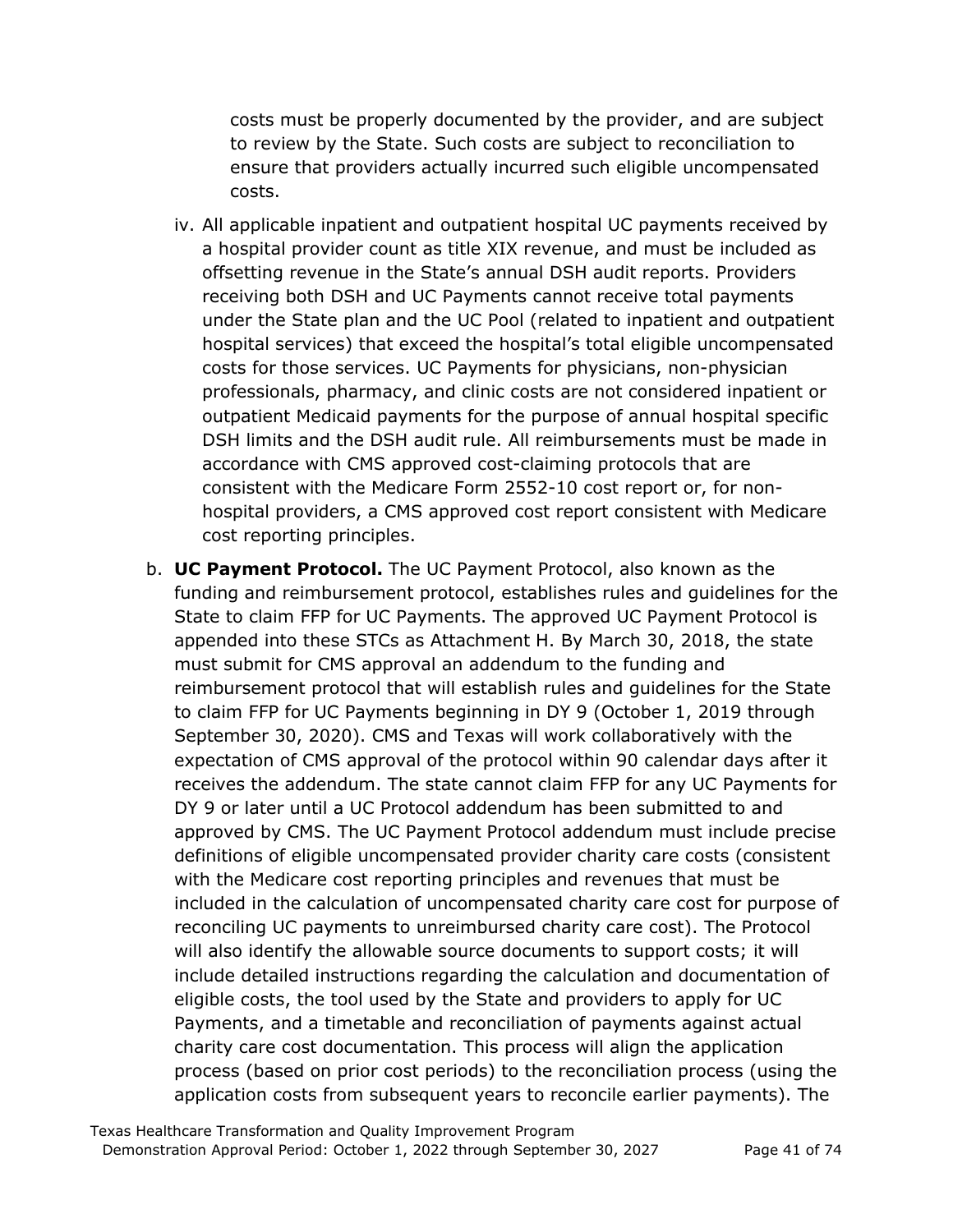Protocol will contain not only allowable costs and revenues, it will also indicate the twelve (12) month period for which the costs will apply.

The State must submit a UC Payment Protocol addendum for each nonhospital provider type that may seek UC payments. FFP will not be available for UC Payments made to a non-hospital provider type for DY 9 or later until a cost-claiming protocol addendum consistent with the Medicare cost reporting principles is approved by CMS for the relevant non-hospital provider type.

- c. **UC Payments to Non-Hospital Providers.** UC Payments may be provided only to the following qualifying non-hospital providers: physician practice groups, government ambulance providers, and government dental providers. UC Payments are considered to be Medicaid payments to providers and must be treated as Medicaid revenue when determining total title XIX funding received, in particular for any provider utilizing certified public expenditures as the non-Federal share of a Medicaid payment.
- d. **Reporting Requirements for UC Payments**. The state will submit to CMS two reports related to the amount of UC Payments made from the UC Pool per Demonstration Year. The reporting requirements are as follows:
	- i. By December 31st of each Demonstration Year, the State shall provide the following information to CMS:

A. The UC payment applications submitted by eligible providers; and

B. A chart of estimated UC Payments to each provider for a DY.

ii. Within ninety (90) days after the end of each Demonstration year, the State shall provide the following information to CMS:

A. The UC Payment applications submitted by eligible providers; and

B. A chart of actual UC payments to each provider for the previous DY.

e. **Required Milestones for UC Pool Transition.** CMS expects Texas will work in good faith to implement all requirements specified in these STCs, and in particular this STC 33, within the necessary timeline. To help ensure the state is making adequate progress toward meeting these requirements on the required timetable, the state must satisfy the milestones specified in this sub-STC 33(e). If Texas fails to meet any one or more of them, the permanent reduction of expenditure authority will immediately and irrevocably apply, as specified below. CMS will only modify these milestones and associated penalties in extraordinary circumstances, and only through an amendment request pursuant to STC 7. i. Submit and implement the revised Attachment H by DY9: Texas is required to submit the addendum to Attachment H (the UC Payment Protocol) that is described in paragraph (b)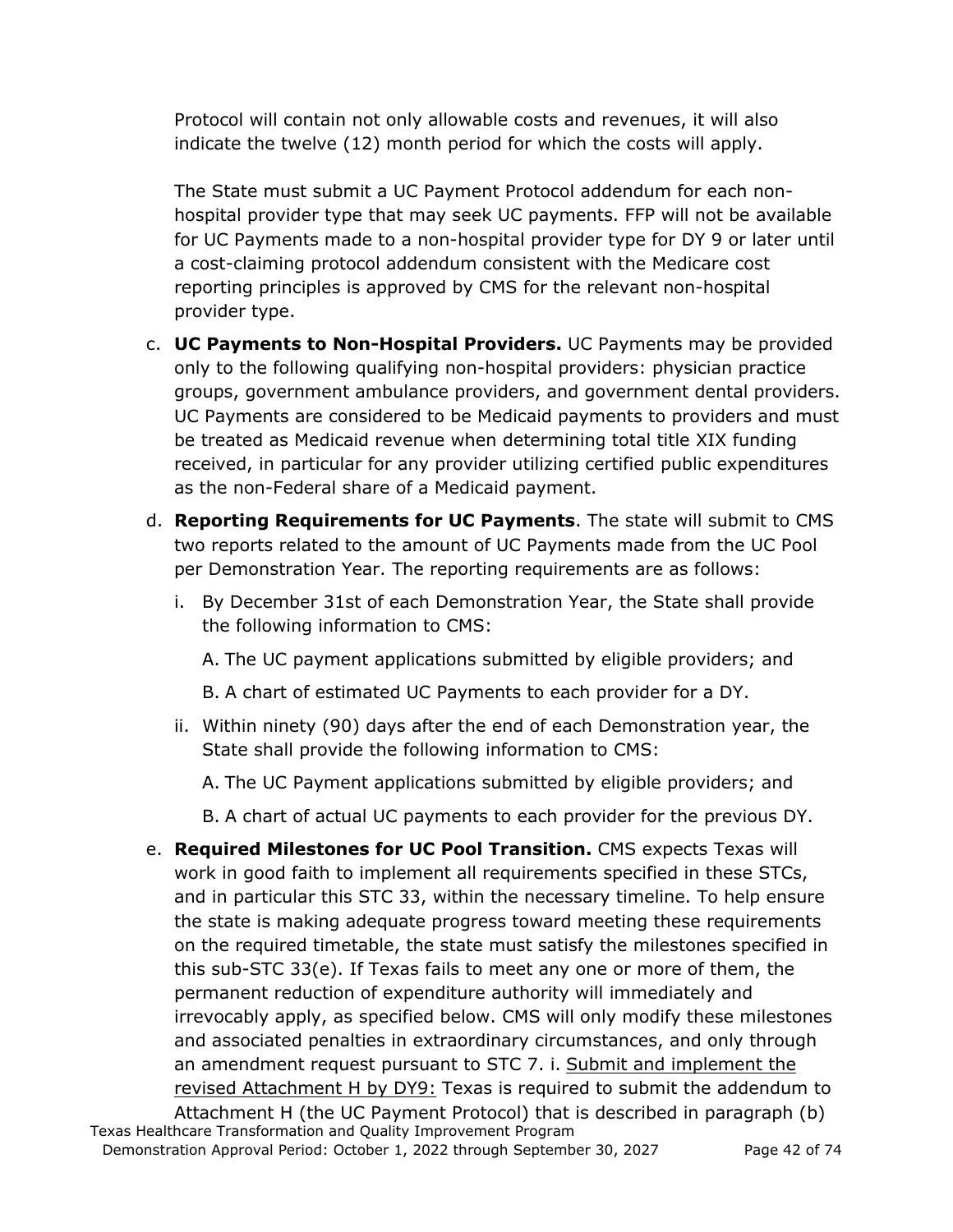of this STC for CMS review by March 30, 2018. The methodology described in the addendum must be implemented as part of the revised UC distribution methodology for DY 9.

- A. CMS will permanently reduce Texas' UC expenditure authority by 20 percent for DY 7 and disallow funding that exceeds the reduced expenditure authority amount if Texas has not submitted a draft addendum to Attachment H to CMS by March 30, 2018.
- B. Texas may not claim FFP for UC payments for DY 9 until CMS has approved the addendum to Attachment H.
- C. Texas may claim FFP for DY 9 after it has received CMS approval and implemented the addendum to Attachment H, up to the annual limit (which is subject to reduction pursuant to sub-STC 33(e)(i)(D), below).
- D. If Texas has not demonstrated to CMS it has implemented the methodology described in the addendum to Attachment H by October 1, 2019, CMS will permanently reduce Texas' UC pool expenditure authority by 20 percent for DY 9 and disallow funding that exceeds the reduced expenditure authority amount.
- ii. Revise UC applications for all provider types: After HHSC receives CMS approval of the addendum to Attachment H (UC Payment Protocol), and concurrent with the state administrative rule amendment timeframe (see sub- STC 33(e)(iii), below), HHSC must revise, test, and obtain CMS approval of the application tools used to collect the information needed to determine the eligibility of providers to participate in the UC pool and their eligible uncompensated costs, as described in the protocol.
	- A. CMS will permanently reduce Texas' UC expenditure authority by 20 percent for DY 8 and disallow funding that exceeds the reduced expenditure authority amount if Texas has not submitted draft revised UC application tools for all provider types to CMS by May 1, 2019, or if CMS has not approved revised UC tools for all provider types by August 31, 2019.
- iii. Amend the administrative rules that govern the program: Once HHSC has received CMS approval of the addendum to Attachment H (UC Payment Protocol), and concurrent with its revision of the UC applications for all provider types, HHSC must conduct the state administrative rulemaking process to amend the state's administrative rules governing the UC pool with respect to each provider type to comport with the requirements of these STCs. The state has indicated that the rule development timeline is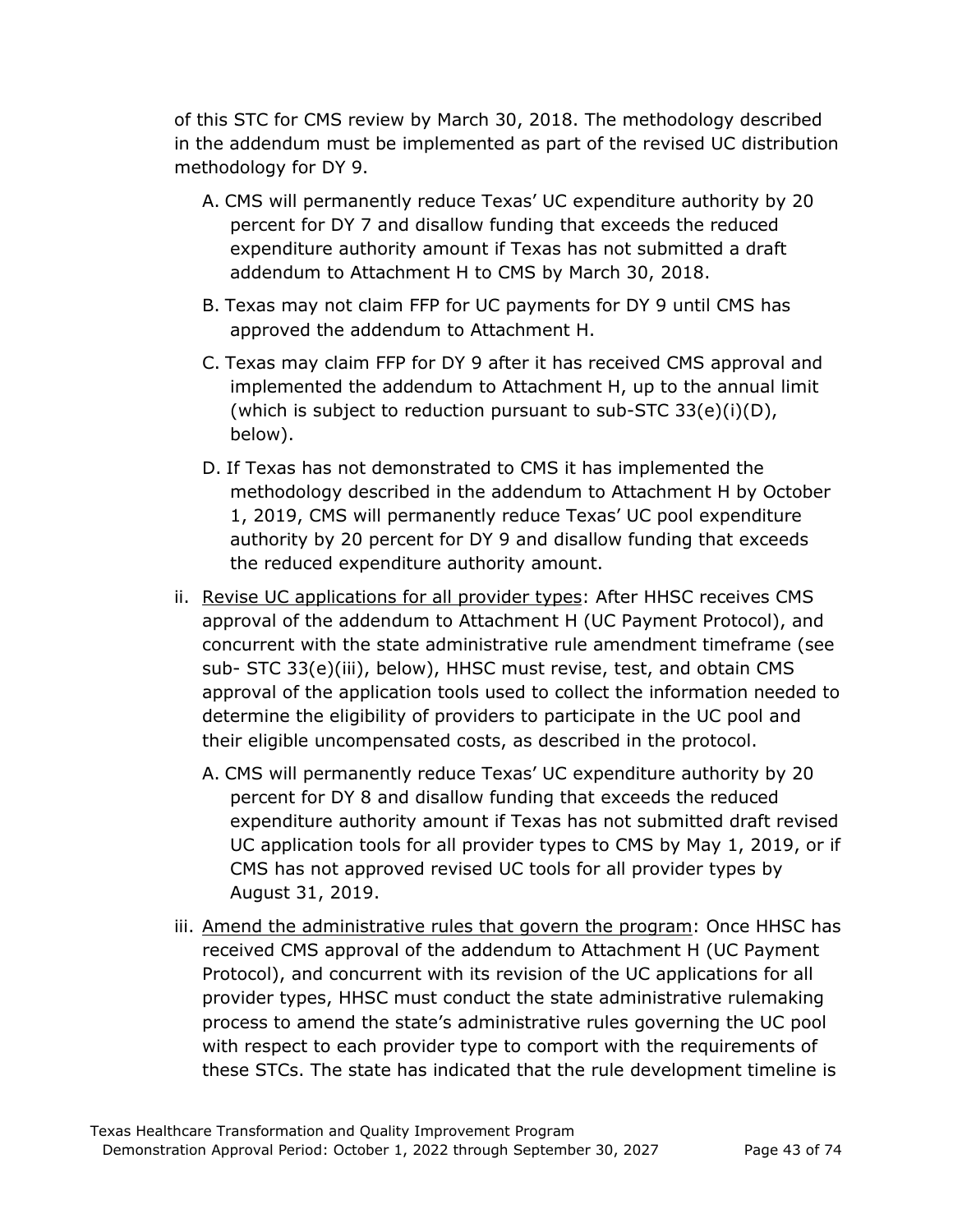normally six-to- nine months, including the notice and comment periods required by state law.

- A. CMS will permanently reduce Texas' UC expenditure authority by 20 percent for DY7 and disallow funding that exceeds the reduced expenditure authority amount unless Texas begins the necessary administrative rule amendment process required to implement the UC pool distribution changes required by these STCs by no later than July 31, 2018. Texas must demonstrate to CMS that it is undertaking rulemaking to amend the Texas Administrative Code (TAC) to implement the required UC pool distribution methodology changes; this will be demonstrated by publishing a notice of the proposed rulemaking in the Texas Register and notice of a public hearing related to that rulemaking.
- B. CMS will permanently reduce Texas' UC expenditure authority by an additional 20 percent for DY8 and disallow funding that exceeds the reduced expenditure authority amount unless Texas has published the necessary final administrative rules to implement the required UC pool distribution methodology by January 30, 2019. The amended rules must be effective no later than September 30, 2019. Texas must demonstrate this by sending CMS a copy of the final rule as published in the Texas Register.
- iv. If Texas's UC expenditure authority is reduced more than once for a DY, the reductions are applied cumulatively. $3$
- v. The deliverables mentioned in this subparagraph (e) are not subject to STC 56.
- 34. **Delivery System Reform Incentive Payment (DSRIP) Pool.** The DSRIP Pool is available for the development of a program of activity that supports providers' efforts to enhance access to health care, the quality of care, and the health of the patients and families they serve. The program of activity funded by the DSRIP shall be based in Regional Healthcare Partnerships (RHPs) that are directly responsive to the needs and characteristics of the populations and communities comprising the RHP. Each RHP will have geographic boundaries, and will be directed by a public hospital or a local governmental entity. In collaboration with participating providers, the public hospital or local governmental entity will develop a delivery reform and incentive plan that is rooted in the intensive learning and sharing that will accelerate meaningful improvement within the providers participating in the RHP. Individual providers' DSRIP proposals must flow from the RHP plans, and be

<span id="page-43-0"></span><sup>&</sup>lt;sup>3</sup> For one reduction in a DY, multiply the original UC pool limit by  $(1 - 0.20)$ . For two reductions in a DY, multiply the reduced UC pool limit again by  $(1 - 0.20)$ , or equivalently, multiply the original UC pool limit by  $(1 -$ 

 $(0.20) \times (1 - 0.20)$ .

Texas Healthcare Transformation and Quality Improvement Program Demonstration Approval Period: October 1, 2022 through September 30, 2027 Page 44 of 74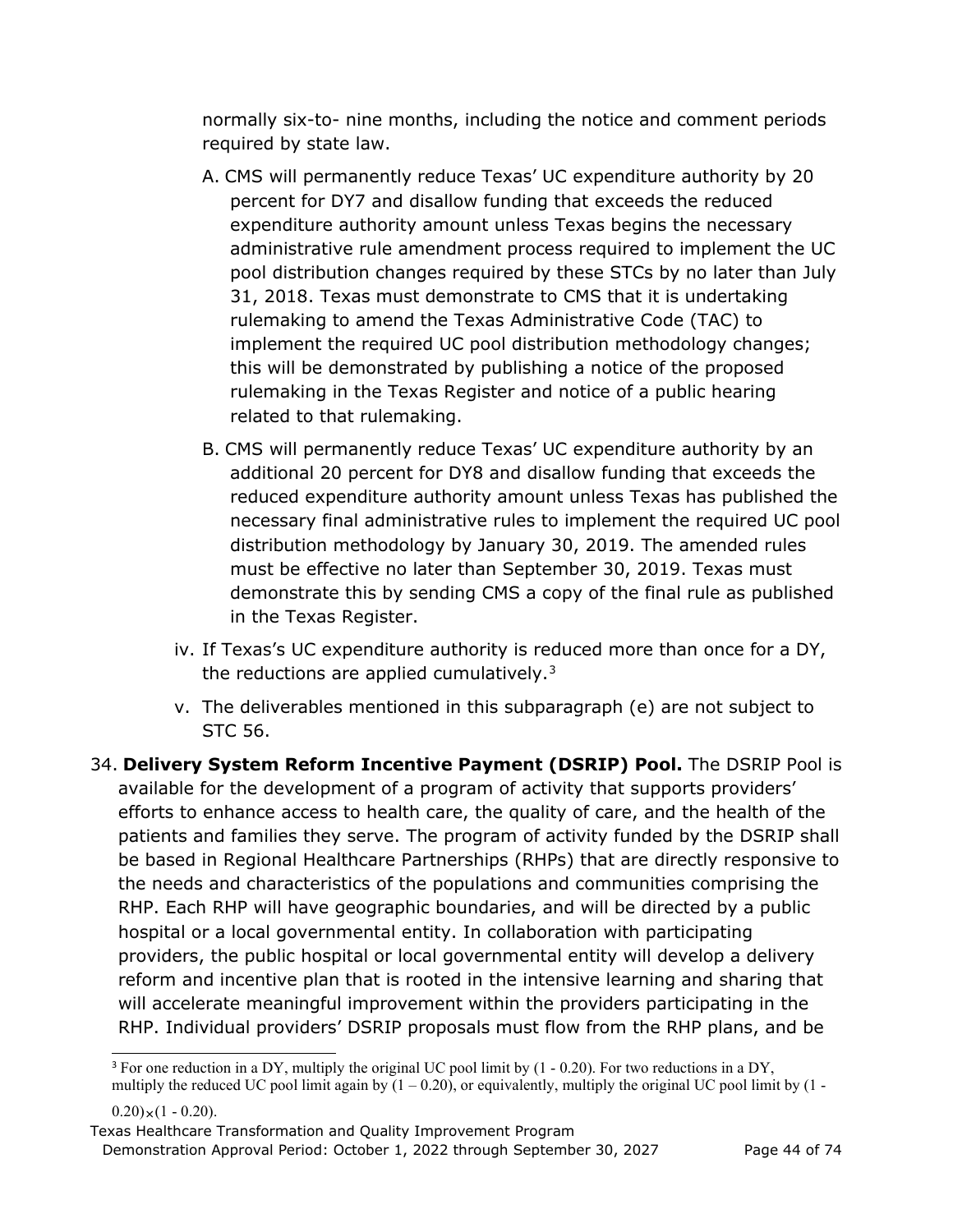consistent with the providers' shared mission and quality goals within the RHP, as well as CMS's overarching approach for improving health care through the simultaneous pursuit of three aims: better care for individuals (including access to care, quality of care, and health outcomes; better health for the population; and lower cost through improvement (without any harm whatsoever to individuals, families or communities) (the Three Part Aim).

Starting with DY 7, DSRIP will be temporarily extended with the goal of identifying non- DSRIP funding to continue financing these activities, and an updated methodology, reflecting an evolution from project-level reporting to provider core activities supporting performing provider-level outcomes that measure continued transformation of the Texas healthcare system. Performing providers are named in RHP plans to be eligible to receive DSRIP payments. DSRIP in this extension will support performing providers to move further towards sustainability of their transformed systems outside of the DSRIP funding structure, which could include development of Alternative Payment Models (APMs) to continue services for Medicaid beneficiaries within managed care or FFS funding structures, and to lowincome or uninsured individuals outside of the Medicaid program after the demonstration ends. Further operational details (such as the definitions of categories, terms and processes below) will be delineated in the protocols.

- a. **Focus Areas.** There are 4 areas for which funding is available under the DSRIP, each of which has explicit connection to the achievement of the Three Part Aim. Activities will be identified within the following categories, and included in the full list of projects provided in the Measure Bundle Protocol (Attachment R)
	- i. **Category A: Required reporting in order to be eligible for any amount of DSRIP payment** – Providers will describe transition from DY 2-6 to DY 7-8 activities, and specifically address the following.
		- 1. Core activities Report on performance improvement projects designed to enhance achievement on Category C measure goals.
		- 2. Alternative Payment Methodology (APM) Report on provider's progress toward, or implementation of, APM arrangements.
		- 3. Costs and savings Performing providers with greater than \$1M total valuation will submit costs and forecasted/generated savings for at least one core activity. Valuations are described in Attachment J.
		- 4. Collaborative activities Performing providers will attend at least one learning collaborative, stakeholder forum, or other stakeholder meeting annually.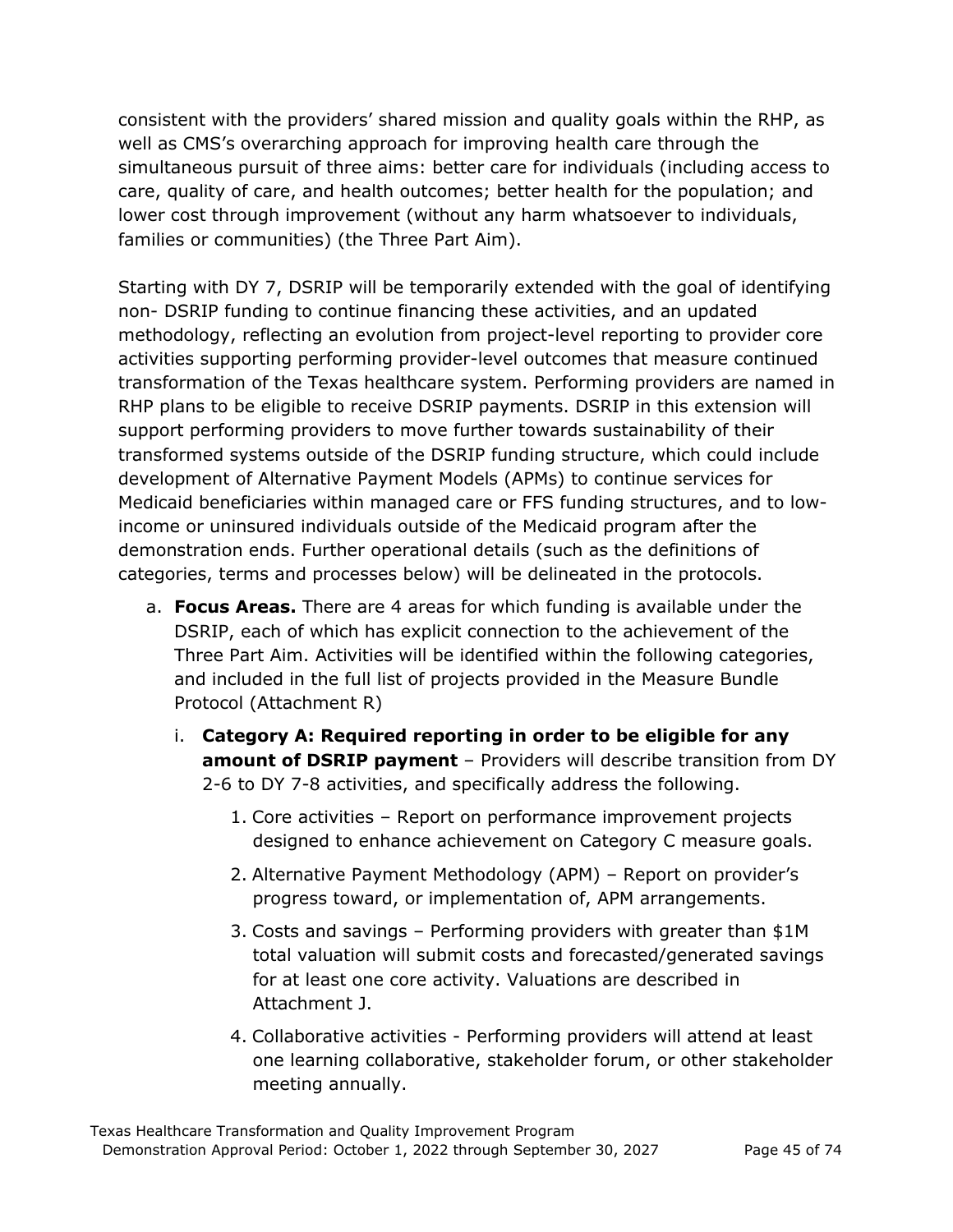- ii. **Category B: Report on Medicaid and Low-income or Uninsured (MLIU) Patient Population by Provider (PPP)** – Performing providers must maintain or increase number of MLIU individuals served each DY, within allowable variation specified in the protocols.
- iii. **Category C: Measure Bundles and Measures**  Providers will select and report on health care quality and system performance measures, selected from a menu of pre-determined Measure Bundles or measures, and be rewarded based on meeting targeted improvement goals.
- iv. **Category D: Statewide Reporting Measure Bundle**  Providers will report on a statewide reporting Measure Bundle of population health measures for their provider type, to gain information on and understanding of the health status of key populations and to build the capacity for reporting on a comprehensive set of population health metrics.
- b. **Regional Healthcare Partnerships.** Regional Healthcare Partnerships will be maintained throughout the state to coordinate regional planning, information sharing, and ongoing collaborative activities among DSRIP providers.Each RHP will include a variety of healthcare providers to adequately respond to the needs of the community, and the process of maintaining each RHP and developing RHP plans will evidence meaningful participation by all interested providers. Each RHP will be anchored (i.e. single point of contact for the RHP) by a public hospital (or in areas with no public hospital, anchored by a local governmental entity) that will be responsible for developing the RHP's DSRIP plan in coordination with other identified RHP providers.
- c. **DSRIP Plans within the RHP.** RHP anchoring entities will develop RHP plans in good faith, to leverage public and non-public hospital and other community resources to best achieve delivery system transformation goals within RHP areas consistent with the Demonstration's requirements. RHP anchoring entities shall provide opportunities for public input to the development of RHP plans, and shall provide opportunities for discussion and review of proposed RHP plans prior to plan submission to the state. In accordance with the guidelines specified in the DSRIP protocols (see STC 34(d)), a final RHP DSRIP Plan must include maximum payment amounts for DSRIP Payments. These amounts may be proportionally adjusted based on available non-Federal share.
- d. **DSRIP Plans and Protocols.** The state may not claim DSRIP funding after January 1, 2018, for DSRIP DY 7-10, until the milestones discussed in this paragraph have been met.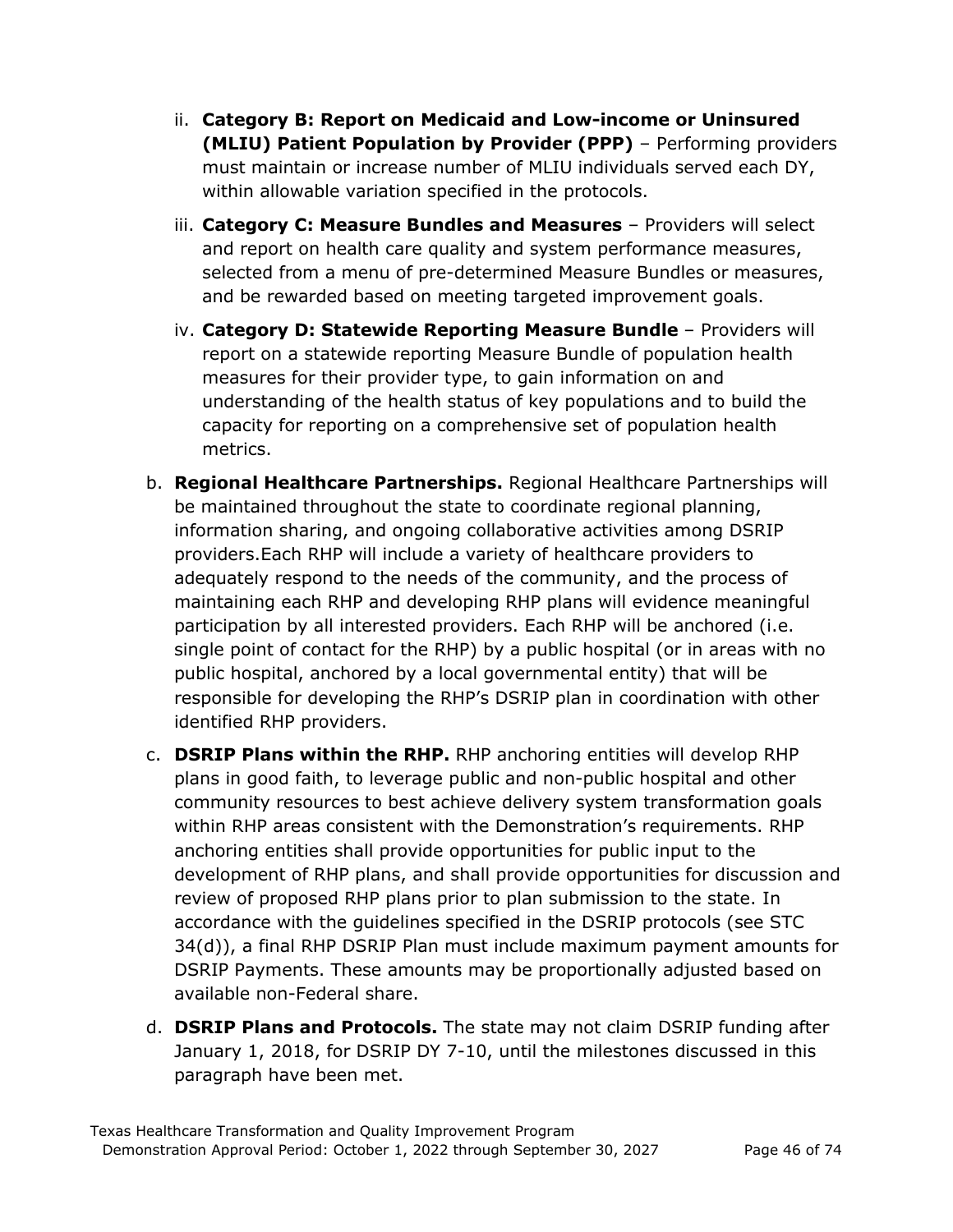- i. Within one month of the approval of this second extension, CMS, the state and Texas providers will, through a collaborative process, finalize updates to the RHP Planning Protocol (Attachment I), Program Funding and Mechanics Protocol (Attachment J), or other protocol documents as the state may propose to implement the DSRIP program as described above.
- ii. The updated protocols must include information on state and CMS review and approval processes for RHP Plan Updates, RHP and State reporting requirements, how potential DSRIP incentive payment amounts will be distributed to Performing Providers and to RHPs, mechanisms and payment methodologies.
- iii. Texas may not claim FFP for DSRIP payments after January1, 2018 for DSRIP DY 7-10, or later until after updated protocols for those DYs have been approved by CMS.
- e. **DSRIP Payments are Not Direct Reimbursement for Expenditures or Payments for Services.** Payments from the DSRIP pool are intended to support and reward hospital systems and other providers for improvements in their delivery systems that support the simultaneous pursuit of improving the experience of care, improving the health of populations, and reducing per capita costs of health care. Payments from the DSRIP Pool are not considered patient care revenue, and shall not be offset against disproportionate share hospital expenditures or other Medicaid expenditures that are related to the cost of patient care (including stepped down costs of administration of such care) as defined under these Special Terms and Conditions, and/or under the State Plan.
- f. **DSRIP Expenditure Reporting**. Texas will submit total DSRIP expenditures, including payments to providers reflecting the basis for incentive payments, 6 months after the end of each demonstration year.
- 35. **Limits on Pool Payments.** Expenditures eligible for FFP for UC Pool and DSRIP Pool in each DY may not exceed the amounts shown in Table 6.
	- a. **Reassessment of Hospitals' Uncompensated Charity Care.** CMS and Texas agree that UC Pool limits for DY 9 *<changed 11 to 16>*-16 will be revised based on a reassessment of the amount of uncompensated charity care cost provided by Texas hospitals, to take place by September 1, 2019. The state and CMS will collaborate on the reassessment, which will be based on information reported by hospitals for 2017 on schedule S-10 of the CMS 2552-10 hospital cost report, with adjustment to ensure that demonstration pool payments do not enter the calculation, following a methodology approved by CMS. For non-S-10 hospitals, costs will be based on the CMSapproved cost reports described in Attachment H for the most recent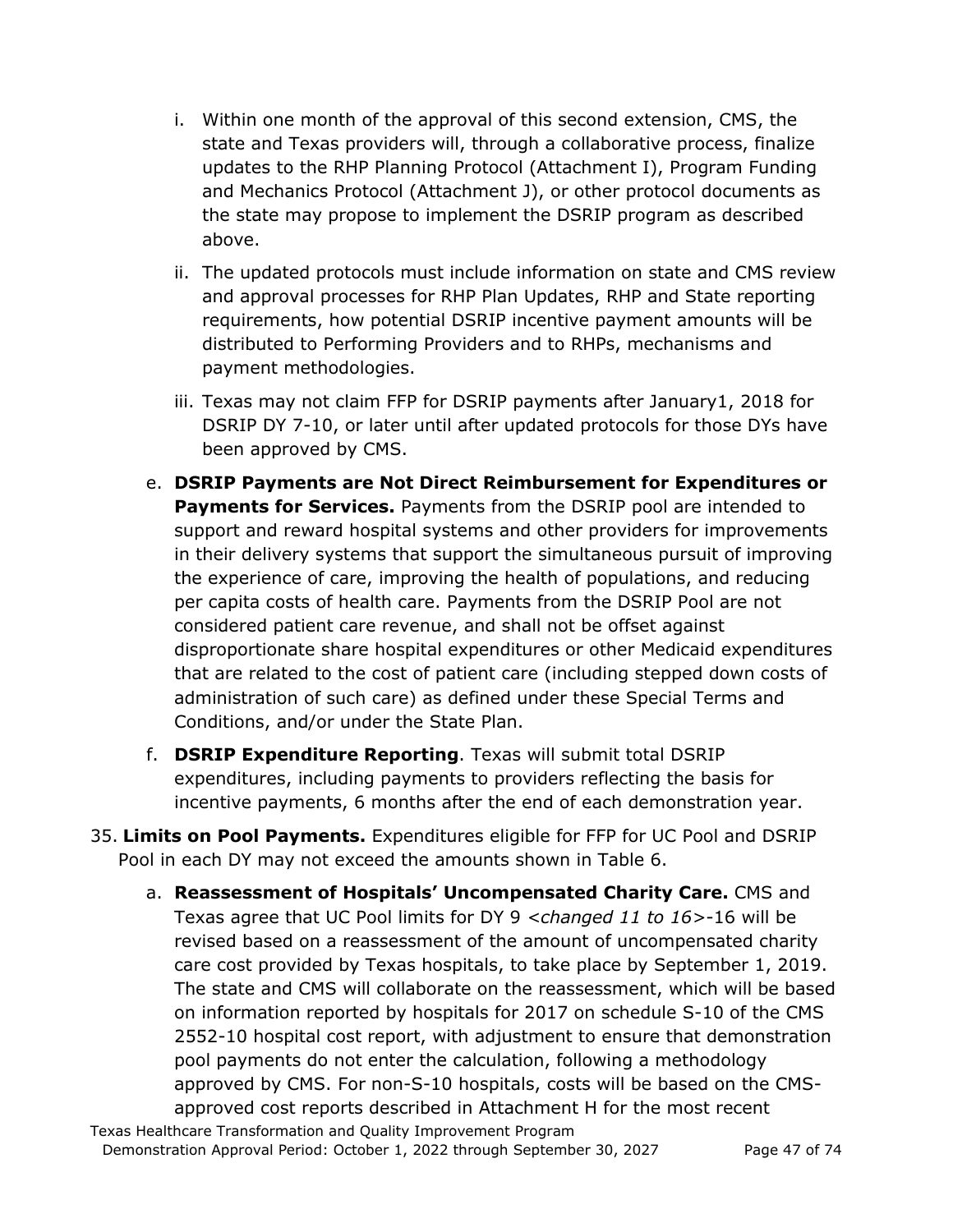available year. The results of the reassessment will be used to revise the UC Pool limits for DY 9-*<changed 11 to 16>*16.

- b. If the reassessment discussed in (a) is not completed to produce an updated UC Pool limit by September 1, 2019, the place-holder amounts shown in Table 6 will be used to supply the preliminary UC Pool limits for DY 9- *<changed 11 to 16>*16.
- c. When 2017 S-10 data as specified in 35(a) becomes available, the state and CMS will collaborate to recalculate the UC pool limits for DY 9*<changed 11 to 16>*-16 based on this updated information. The recalculated UC pool limits will become the final UC pool limits for DY 9*<changed 11 to 16>*-16. In addition to prospectively modifying the UC pool limits based on this recalculation, CMS and the state will perform a reconciliation of UC pool payments made on or after October 1, 2019. If UC pool payments for the reconciliation period have exceeded the final UC pool limit for that period, CMS will reclaim overpayments for these years. If the UC pool payments for the reconciliation period were less than the final UC pool limit, CMS will provide FFP for additional payments consistent with the final UC pool limits so that Texas may make additional payments to providers for UC costs.

| Type<br><b>of</b><br>Pool | DY 6* (2016-<br>2017) | DY 7* (2017-<br>2018) | DY 8<br>$(2018 - 2019)$ | DY 9<br>$(2019 - 2020)$ | DY 10 (2020-<br>2021) | DY 11 (2021-<br>2022) |
|---------------------------|-----------------------|-----------------------|-------------------------|-------------------------|-----------------------|-----------------------|
| UC                        | 3,100,000,00          | 3,101,776,27          | 3,101,776,27            | 3,873,206,19            | 3,873,206,19          | 3,873,206,19          |
| <b>DSRI</b>               | 3,100,000,00          | 3,100,000,00          | 3,100,000,00            | 2,910,000,00            | 2,490,000,00          | 0                     |

**Table 6. Pool Allocations According to Demonstration Year (total computable)** 

#### *<added table for DY 12 through 16>*

| <u>Type</u><br>p<br><u>Pool</u> | <u>DY 12</u><br>$(2022 -$<br>2023) | <u>DY 13</u><br>$(2023 - 2024)$ | DY 14<br>$(2024 -$<br>2025) | <u>DY 15</u><br>$(2025 -$<br>2026)                                    | <b>DY 16</b><br>$(2026 - 2027)$ |
|---------------------------------|------------------------------------|---------------------------------|-----------------------------|-----------------------------------------------------------------------|---------------------------------|
| <u>UC</u>                       |                                    |                                 |                             | 3,873,206,193 3,873,206,193 3,873,206,193 3,873,206,193 3,873,206,193 |                                 |
| <b>DSRIP</b>                    |                                    | <u>0</u>                        | <u>0</u>                    | <u>0</u>                                                              |                                 |

\*Amounts shown for DY 6 are reduced by 20 percent from the amounts shown in the terms and conditions for the 15-month extension, to reflect redefinition of DY 6 to be 12 months instead of 15 months. Amounts for DY 7 include the 20 percent of adjustment formerly shown as part of DY 6.

#### 36. **Assurance of Budget Neutrality.**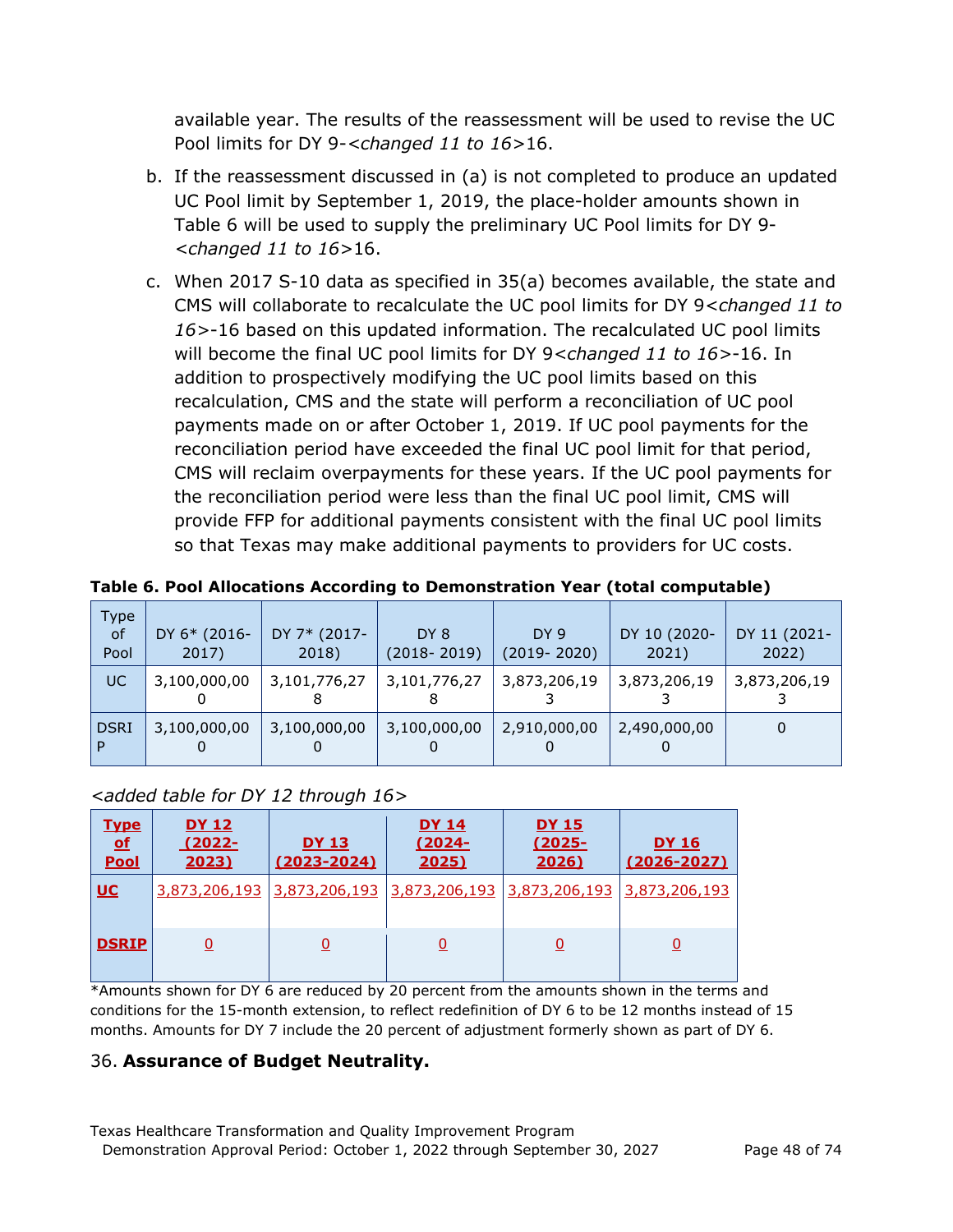- a. By October 1 of each year, the State must submit an assessment of budget neutrality to CMS, including a summation of all expenditures and member months already reported to CMS, estimates of expenditures already incurred but not reported, and projections of future expenditures and member months to the end of the Demonstration, broken out by DY and Medicaid Eligibility Group (MEG) or other spending category.
- b. Should the report in (a) indicate that the budget neutrality Annual Target for any DY has been exceeded, or is projected to be exceeded, the State must propose adjustments to the limits on UC Pool and DSRIP Pool limits, such that the Demonstration will again be budget neutral on an annual basis, and over the lifetime of the Demonstration. The new limits will be incorporated through an amendment to the Demonstration.

### 37. **Transition Plan for DSRIP Pool.**

- a. Texas will submit a draft transition plan to CMS by October 1, 2019 for CMS review and approval, describing how the state will further develop its delivery system reform efforts without DSRIP funding and/or phase out DSRIP funded activities. The final transition plan will become Attachment Q of the STCs for this demonstration. It must be finalized within 6 months of submission to CMS. As Texas' DSRIP is a time-limited federal investment that will conclude by October 2021, Texas will propose milestones by which it will be accountable for measuring sustainability of its delivery system reform efforts absent DSRIP funding. Milestones may relate to the use of alternative payment models, the state's adoption of managed care payment models, payment mechanisms that support providers' delivery system reform efforts, and other opportunities.
- b. Portions of overall FFP for DSRIP will be at-risk for the state's achievement on achievement milestones, as specified below. If Texas fails to submit a complete sustainability plan by October 1, 2019, CMS will defer 10 percent of FFP for DSRIP funding starting in the next quarter, and an amount in all subsequent quarters indefinitely until the state comes into compliance. Accountability for performance on these milestones will be as follows: an additional 15 percent for FFP for DSRIP will be at risk in demonstration year 9, and additional 20 percent off FFP for DSRIP will be at risk in demonstration year 10.
- c. This deliverable will not be subject to the deferral as described to STC 56; all accountability for the Transition Plan will be applied as per this STC.
- Texas Healthcare Transformation and Quality Improvement Program 38. **1115A Duals Demonstration Savings.** When Texas' section 1115(a) demonstration is considered for an amendment, renewal, and at the end of the duals demonstration, CMS' Office of the Actuary (OACT) will estimate and certify actual title XIX savings to date under the duals demonstration attributable to

Demonstration Approval Period: October 1, 2022 through September 30, 2027 Page 49 of 74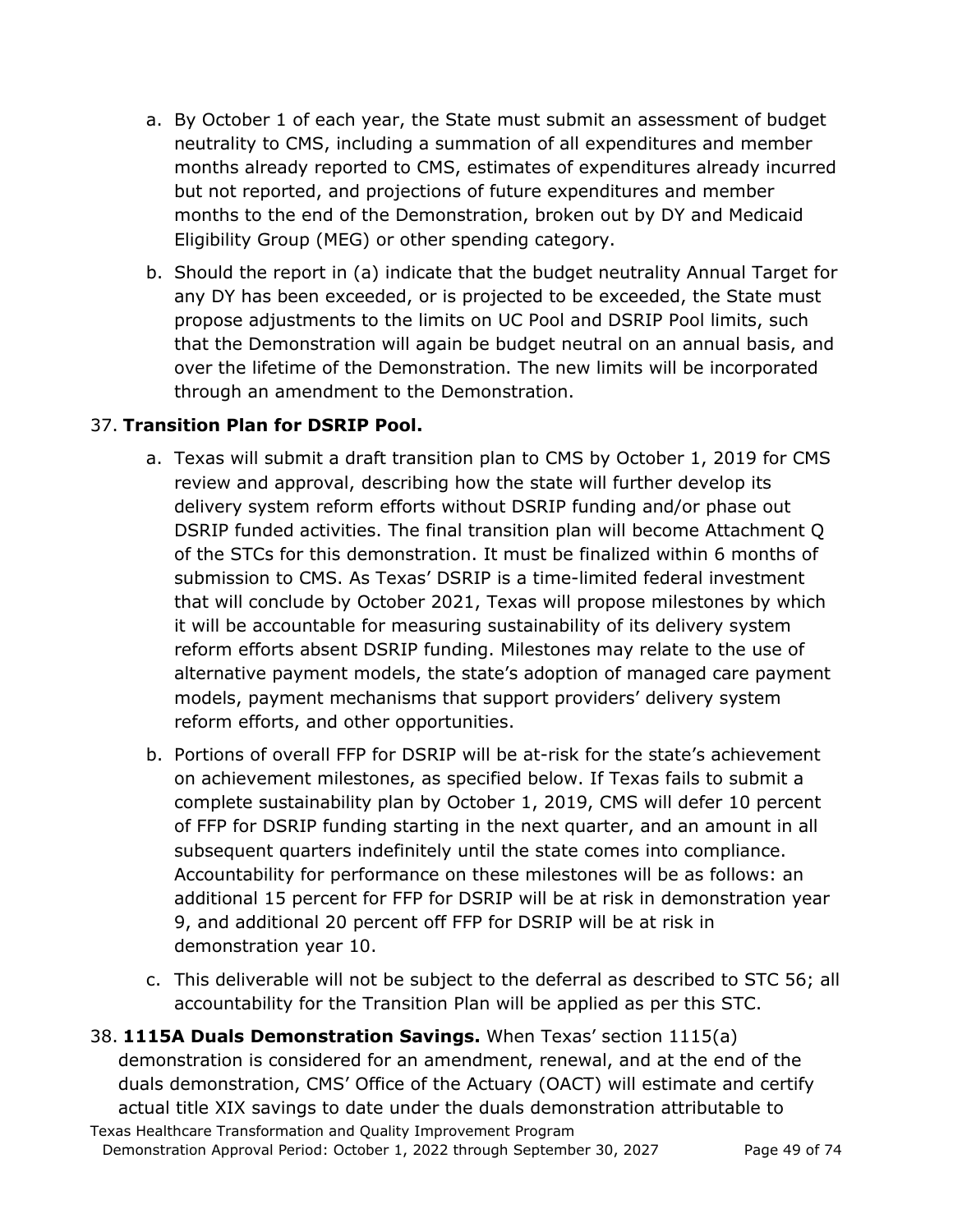populations and services provided under the 1115(a) demonstration. This amount will be subtracted from the 1115(a) budget neutrality savings approved for the renewal.

Specifically, OACT will estimate and certify actual title XIX savings attributable to populations and services provided under the 1115(a) demonstration following the methodology below.

The actual title XIX savings attributable to populations and services provided under the 1115(a) demonstration are equal to the savings percentage specified in the 1115A duals demonstration MOU multiplied by the Medicaid portion of the 1115A demonstration capitation rate and the number of 1115A duals demonstration beneficiaries enrolled in the 1115(a) demonstration. The Medicaid portion of the 1115A Demonstration capitation rate is reviewed by CMS's Medicare and Medicaid Coordination Office (MMCO), MMCO's contracted actuaries and CMS' Office of the Actuary (OACT), and was certified by the state's actuaries. Per the 1115A duals demonstration MOU, the actual Medicaid rate paid for beneficiaries enrolled in the 1115A demonstration is equivalent to the state's 1115A Medicaid capitation rate minus an established savings percentage (as outlined in the chart below). The state must track the number of member months for every Medicare-Medicaid enrollee (MME) who participates in both the 1115(a) and 1115A demonstration.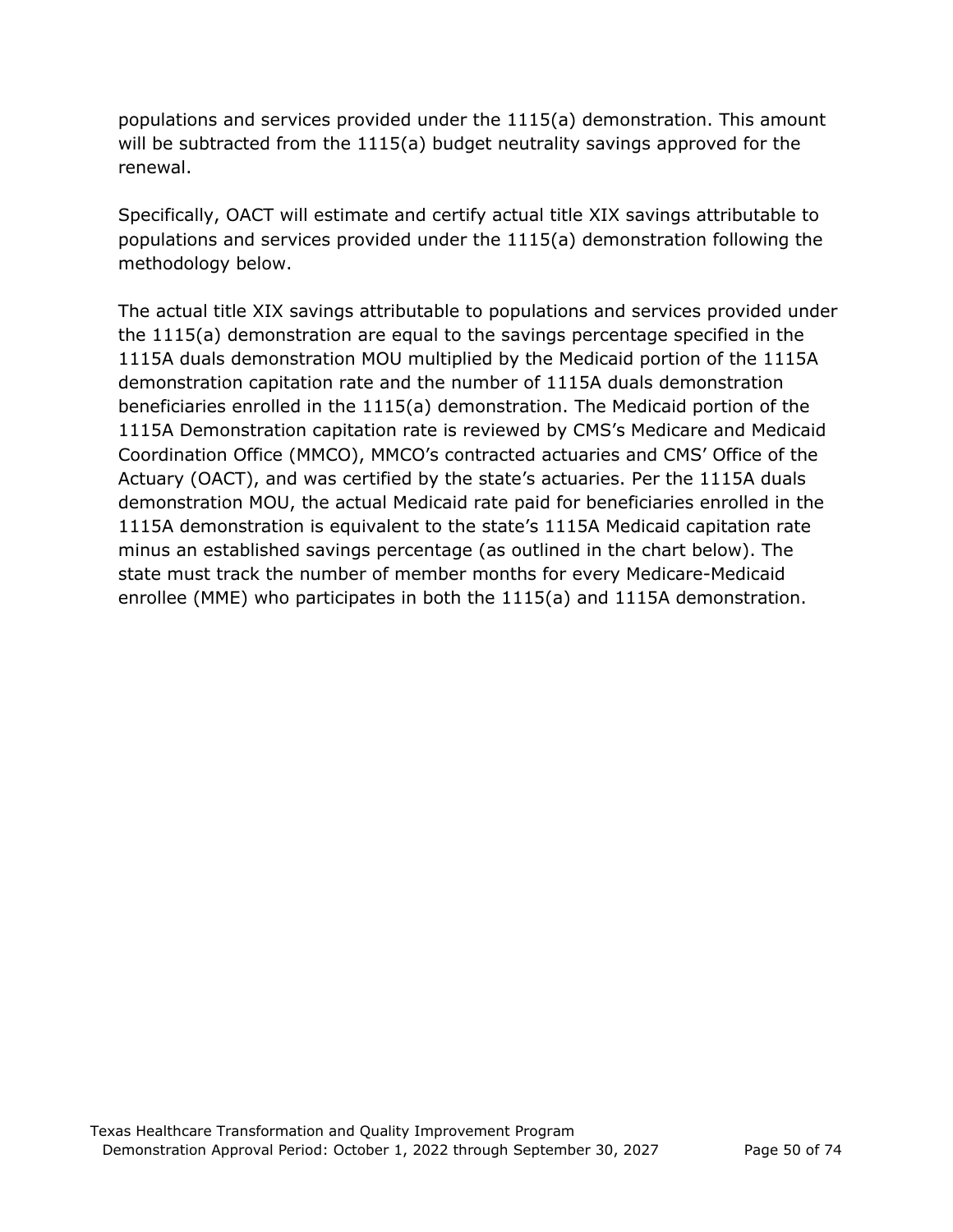**The table below provides an illustrative example of how the savings attributable to populations and services provided under the 1115(a) demonstration is calculated**

| A. 1115A<br><b>Demonstration</b><br>Year | <b>B. Medicaid</b><br><b>Capitation</b><br>Rate<br>(hypothetical) | C. Medicaid<br><b>Savings</b><br>Percentage<br><b>Applied Per</b><br><b>MOU</b><br>(average) | <b>D. Savings</b><br><b>Per Month</b><br>$(B*C)$ | <b>E. Member</b><br><b>Months of</b><br><b>MMEs who</b><br>participated<br>in1115A and<br>1115(a)<br><b>Demos</b><br>(estimated) | <b>F. Amount</b><br>subtracted<br>from $1115(a)$<br><b>BN</b> savings/<br>margin $(D*E)$ |
|------------------------------------------|-------------------------------------------------------------------|----------------------------------------------------------------------------------------------|--------------------------------------------------|----------------------------------------------------------------------------------------------------------------------------------|------------------------------------------------------------------------------------------|
| <b>DY 1.a</b>                            | \$1,000 PMPM                                                      | 1.25%                                                                                        | \$12.50 PMPM                                     | 1,000                                                                                                                            | 1,000* \$12.50<br>$PMPM =$<br>\$12,500                                                   |
| <b>DY 1.b</b>                            | \$1,000 PMPM                                                      | 2.75%                                                                                        | \$27.50 PMPM                                     | 1,000                                                                                                                            | $1,000 * $27.50$<br>$PMPM =$<br>\$27,500                                                 |
| DY <sub>2</sub>                          | \$1,000 PMPM                                                      | 3.75%                                                                                        | \$37.50 PMPM                                     | 1,000                                                                                                                            | 1,000* \$37.50<br>$PMPM =$<br>\$37,500                                                   |
| DY <sub>3</sub>                          | \$1,000 PMPM                                                      | 5.5%                                                                                         | \$55.00 PMPM                                     | 1,000                                                                                                                            | $1,000 * $55.00$<br>$PMPM =$<br>\$55,000                                                 |

In each quarterly budget neutrality report, the state must provide the information in the above- named chart (replacing estimated figures with actual data). Should rates differ by geographic area and/or rating category within the 1115A demonstration, this table should be done for each geographic area and/or rating category. In addition, the state must show the "amount subtracted from the 1115(a) budget neutrality savings" in the updated budget neutrality Excel worksheets that are submitted each quarter.

Finally, in each quarterly CMS-64 submission and in each quarterly budget neutrality report, the state must indicate in the notes section: "For purposes of 1115(a) demonstration budget neutrality reporting purposes, the state reports the following information:

- Number of Medicare-Medicaid enrollees served under the 1115 duals demonstration = *[Insert number]*
- Number of member months = *[Insert number]*
- PMPM savings per dual beneficiary enrolled from the 1115A duals demonstration = *[Insert number]*

Texas Healthcare Transformation and Quality Improvement Program Demonstration Approval Period: October 1, 2022 through September 30, 2027 Page 51 of 74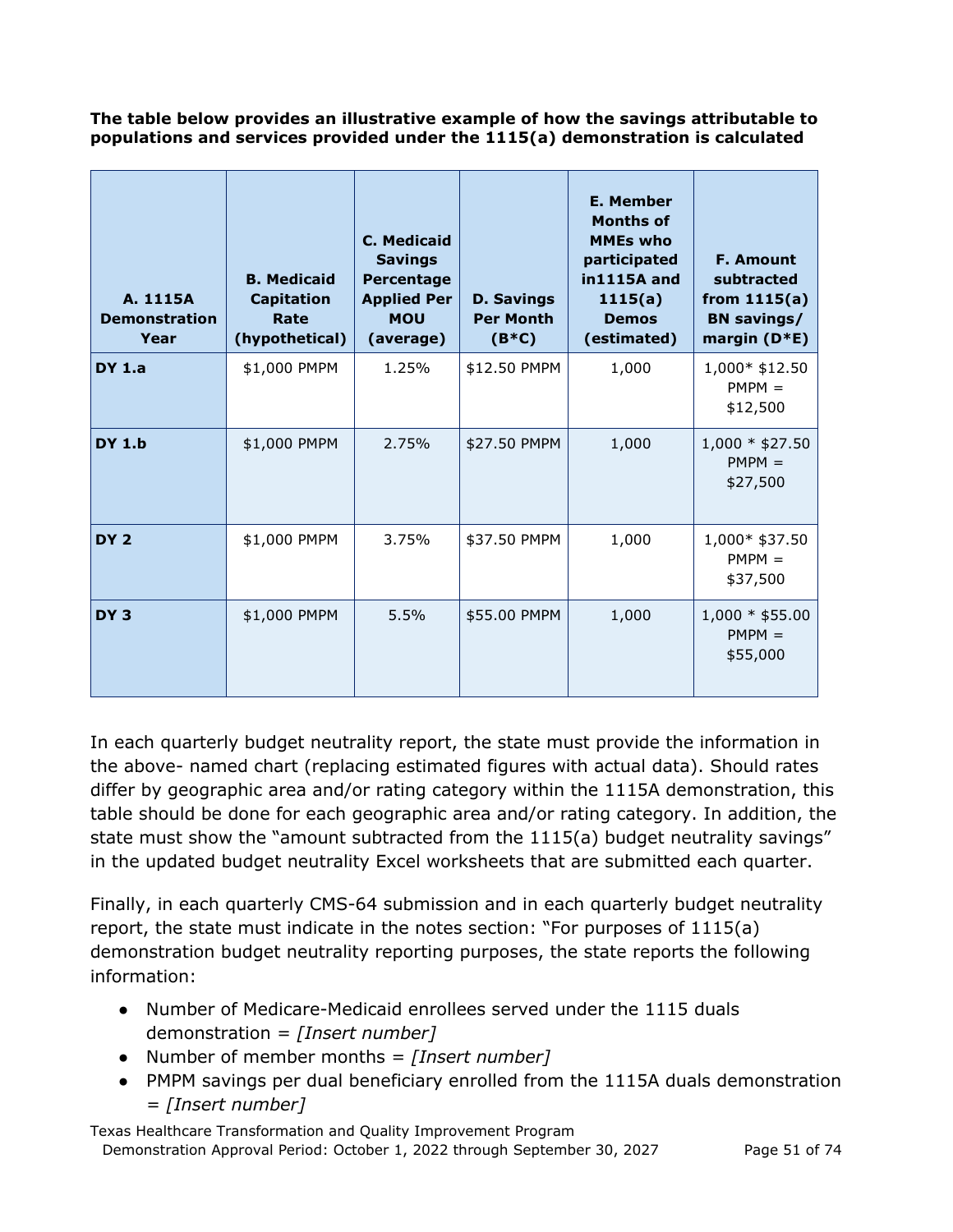The State must make the necessary retroactive adjustments to the budget neutrality worksheets to reflect modifications to the rates paid in the 1115A demonstration. This must include any Medicaid payment triggered by the risk corridor, IGTs, or other retroactive adjustments. The State must add additional columns to the chart above in subsequent quarterly reporting to reflect those adjustments.

# **VI. HEALTH IT**

- 39. This STC is specifically related to the purposes of this demonstration. The plans envisioned in this section however should be aligned with the state's broader State Medicaid Health IT Plan (SMHP). The state will use Health Information Technology ("Health IT") to link services and core providers across the continuum of care to the greatest extent possible. The state is expected to achieve minimum standards in foundational areas of Health IT and to develop its own goals for the transformational areas of Health IT use. The state will discuss how it plans to meet the Health IT goals/milestones outlined below. Through semi-annual reporting, the state will further enumerate how it has, or intends to, meet the stated goals. This STC is not subject to STC 56.
	- a. The state must have plan(s) with achievable milestones for Health IT adoption for Medicaid service providers both eligible and ineligible for the Medicaid Electronic Health Records (EHR) Incentive Programs and execute upon the plan(s).
	- b. The state shall create a pathway, or a plan, for the exchange of clinical health information related to Medicaid beneficiaries statewide to support the demonstration's program objectives.
	- c. The state shall advance the standards identified in the "Interoperability Standards Advisory—Best Available Standards and Implementation Specifications" (ISA) in developing and implementing state policies—and in all applicable state procurements (e.g. including managed care contracts).
		- i. Wherever it is appropriate, the state must require that contractors providing services paid for by funds authorized under this demonstration shall adopt the standards referenced in 45 CFR Part 170. ii. Wherever services paid for by funds authorized by this demonstration are not addressed by 45 CFR Part 170, but are addressed by the ISA, the state should require that contractors providing such services adopt the appropriate ISA standard.
		- ii. States should use the CMS 1115 Health IT resources available on "Medicaid Program Alignment with State Systems to Advance HIT, HIE, and Interoperability" at [https://www.medicaid.gov/medicaid/data-and](https://www.medicaid.gov/medicaid/data-and-systems/hie/index.html)[systems/hie/index.html.](https://www.medicaid.gov/medicaid/data-and-systems/hie/index.html) Specifically, the state should utilize the "1115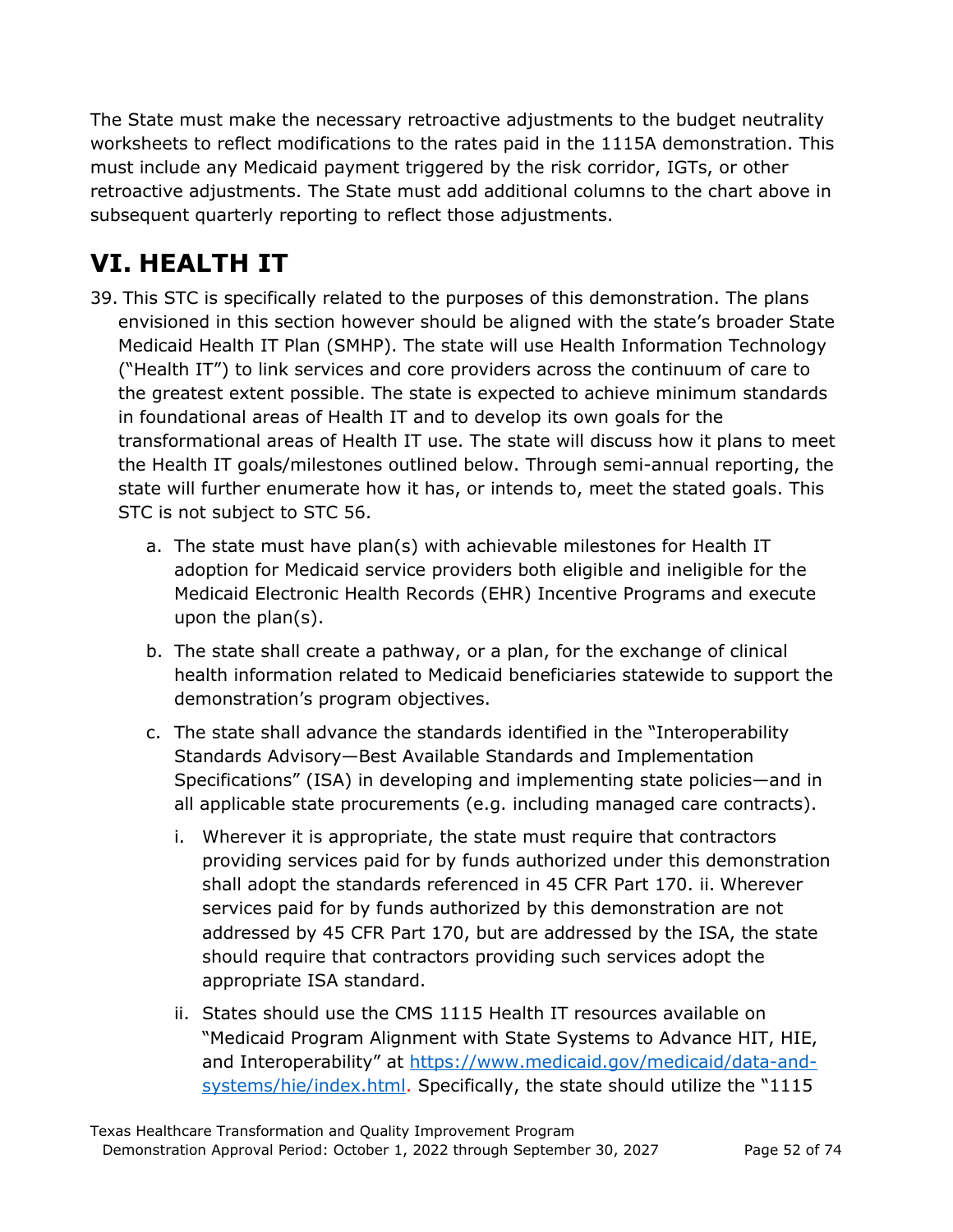Health IT Toolkit" for health IT considerations in conducting an assessment and developing their Health IT Strategic Plans.

- d. Based on the assessment described above, the state will provide a Health IT Strategic Plan that details existing HIT capabilities. <*next sentence deleted*> Texas will aim to submit the Plan to CMS by October 1, 2019. *</end deletion>*The Strategic Plan should also support the goals below -- and develop a mutually-agreed upon timeframe between CMS and the state for submitting the plan and any necessary enhancements. *<next sentence added>*HHSC submitted the plan to CMS on March 31, 2020 and CMS approved the plan on May 11, 2020. *</End addition>*
	- i. When multiple Medicaid providers provide coordinated care to a beneficiary, the state shall require the legally appropriate electronic exchange of clinical health information, using the Consolidated Clinical Document Architecture (C-CDA), among appropriate members of the individual patient's interdisciplinary care team.
	- ii. The state shall ensure legally appropriate access to a comprehensive Medicaid enterprise master patient index that supports the programmatic objectives of the demonstration.
	- iii. The state shall ensure a comprehensive Medicaid service provider directory strategy that supports the programmatic objectives of the demonstration.
	- iv. The state will pursue legally appropriate means of improved coordination and improved integration between Medicaid Behavioral Health, Physical Health, Home and Community Based Providers and community-level collaborators for Improved Care Coordination (as applicable) through the adoption of provider-level Health IT infrastructure and software—to facilitate and improve integration and coordination to support the programmatic objectives of the demonstration.
	- v. The State shall ensure a comprehensive Health IT-enabled quality measurement strategy that supports the legally appropriate collection of data necessary for the State to monitor and evaluate programmatic objectives of the demonstration, and the legally appropriate means of providing such data for demonstration monitoring and evaluation activities.

## **VII. GENERAL FINANCIAL REQUIREMENTS**

This project is approved for title XIX expenditures applicable to services rendered during the demonstration period. This project is approved for title XXI expenditures applicable to services rendered during the demonstration period for certain children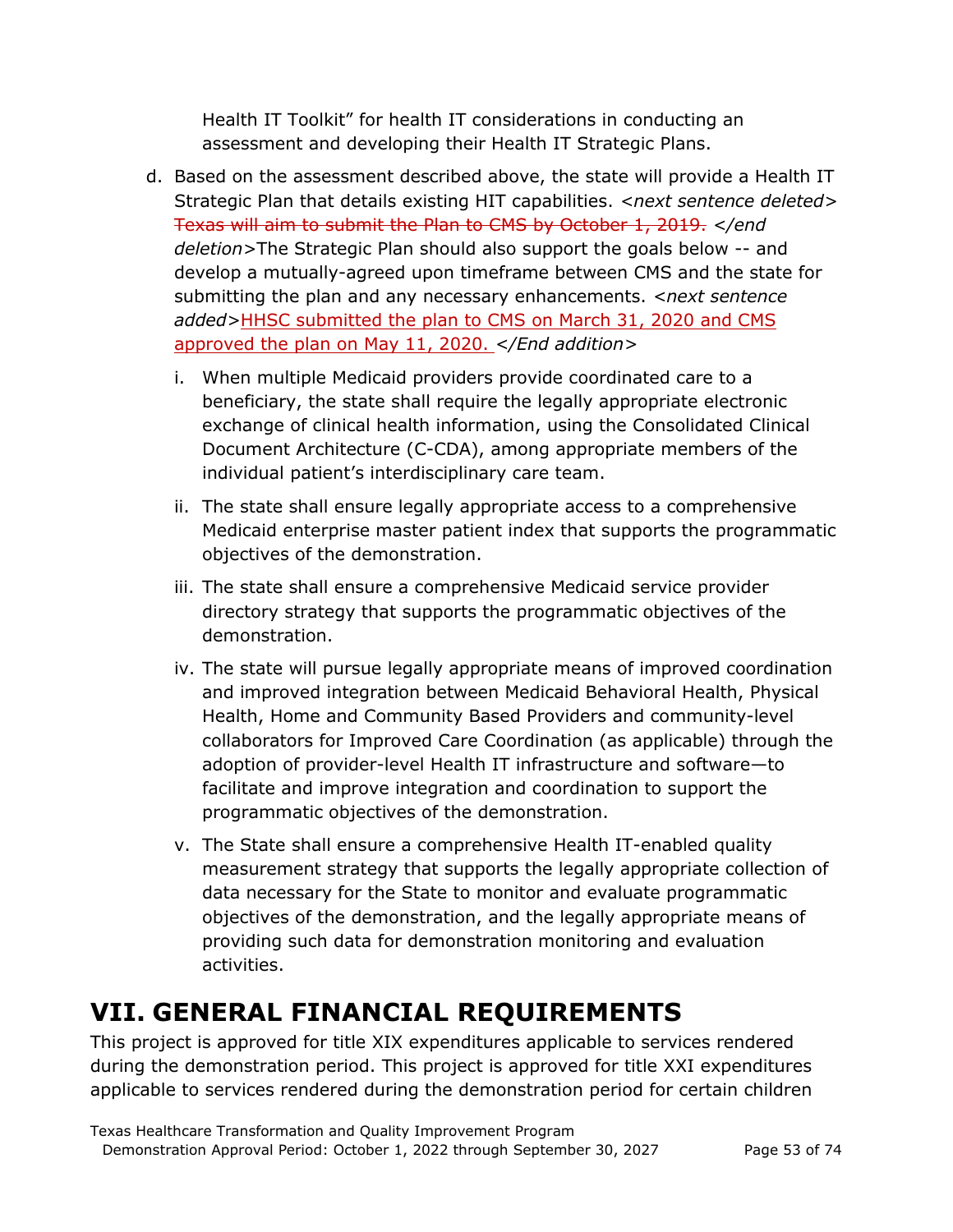ages 6-18 between 100-133% FPL. This section describes the general financial requirements for these expenditures.

40. **Quarterly Expenditure Reports.** The state must provide quarterly title XIX expenditure reports using Form CMS-64, to separately report total expenditures for services provided through this demonstration under section 1115 authority that are subject to budget neutrality. This project is approved for expenditures applicable to services rendered during the demonstration period. CMS shall provide FFP for allowable demonstration expenditures, only as long as they do not exceed the predefined limits on the costs incurred, as specified in Section VIII.

The state shall provide quarterly title XXI expenditure reports using the Form CMS64.21U/CMS64.21UP to report total title XXI expenditures for services provided to M- CHIP children under the section 1115 authority until its XXI allotment is spent and then using the 64.9/64.9P Waiver form with waiver name of "THTQIP-M-CHIP," and "THTQIP- Qualified". CMS will provide Federal financial participation (FFP) for allowable Texas title XXI demonstration expenditures that do not exceed the state's available title XXI funding and then Federal participation at the enhanced rate under Title XIX once the state's Title XXI funding is fully exhausted.

### 41. **Expenditures Subject to the title XIX Budget Neutrality Expenditure Limit**.

- a. All expenditures for Medicaid services for demonstration participants (as defined in STC 20 [Table 2], 21 [Table 3], and 30 [Table 5]) are demonstration expenditures subject to the budget neutrality expenditure limit, except expenditures for the services listed as follows:
	- i. Medical transportation;
	- ii. Medicare premiums;
	- iii. Other 1915(c) waiver programs as follows: Medically Dependent Children Program (TX 0181), Deaf Blind with Multiple Disabilities (TX 0281), Home and Community- Based Services (TX 0110), Community Living Assistance and Support Services (TX 0221), Texas Home Living (TX 0403), and Youth Empowerment Services (TX 0657).
- b. All Funding Pool expenditures (as defined in Section V) are demonstration expenditures subject to the budget neutrality expenditure limit.
- 42. **Reporting Expenditures Under the Demonstration.** The following describes the reporting of expenditures subject to the budget neutrality agreement:
- Texas Healthcare Transformation and Quality Improvement Program a. **Use of Waiver Forms.** In order to track expenditures under this demonstration, the state must report demonstration expenditures through the Medicaid and Children's Health Insurance Program Budget and Expenditure System (MBES/CBES), following routine CMS-64 reporting

Demonstration Approval Period: October 1, 2022 through September 30, 2027 Page 54 of 74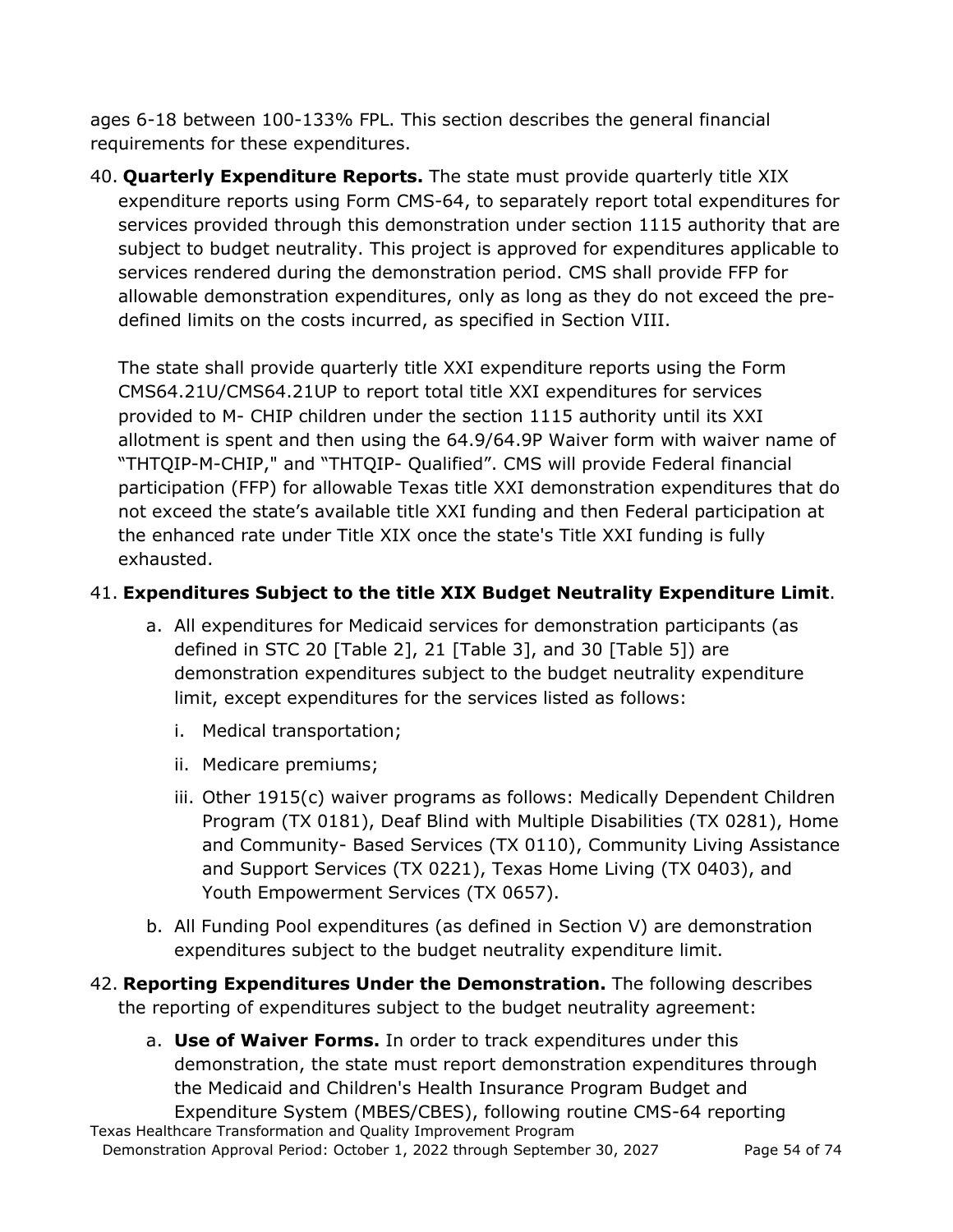instructions outlined in Section 2500 of the State Medicaid Manual (SMM). All Demonstration expenditures claimed under the authority of title XIX of the Act, and subject to the budget neutrality expenditure limit, must be reported each quarter on separate Forms CMS-64.9 Waiver and/or 64.9P Waiver, identified by the Demonstration Project Number (11-W-00278/6) assigned by CMS.

- b. **Reporting By Date of Service.** In each quarter, Demonstration expenditures (including prior period adjustments) must be totaled and reported on separate Forms CMS-64.9 Waiver and/or 64.9P Waiver by Demonstration Year (DY). The DY for which expenditures are reported is identified using the project number extension (a 2-digit number appended to the Demonstration Project Number). Expenditures must be assigned to DYs on the basis of date of service (except for pool payments, as discussed below). The date of service for premium payments is identified as the DY that includes the larger share of the month for which the payment is principally made. Pool payments must be reported by DY as follows: UC payments must be reported in a manner consistent with the payment timeframes specified in the UC Pool Protocol, and DSRIP payments must be reported based on the payment methodologies and annual maximum budgets specified in the final master DSRIP plans. DY 1 will be the year beginning October 1, 2011, and ending September 30, 2012, and subsequent DYs will be defined accordingly.
- c. **Use of Waiver Forms.** Each quarter, the State must identify separate forms CMS-64.9 Waiver and/or 64.9P Waiver by Waiver Name to report expenditures that belong in the following categories:
	- i. "THTQIP-Adults" Medicaid service expenditures for all participating individuals whose MEG is defined as Adults;
	- ii. "THTQIP-Children" Medicaid service expenditures for all participating individuals whose MEG is defined as Children;
	- iii. "THTQIP-AMR" Medicaid service expenditures for all participating individuals who are aged, or who are disabled and have Medicare;
	- iv. "THTQIP-Disabled" Medicare service expenditures for all participating individuals who are disabled and do not have Medicare;
	- v. "THTQIP-UC" All expenditures that count against UC Pool limits;
	- vi. "THTQIP-DSRIP" All DSRIP Pool expenditures.
	- vii. "THTQIP-QUALIFIED" Medicaid service expenditures for all participating individuals whose MEG is defined as Qualified aliens. Title XXI expenditures for this group are excluded from budget neutrality but are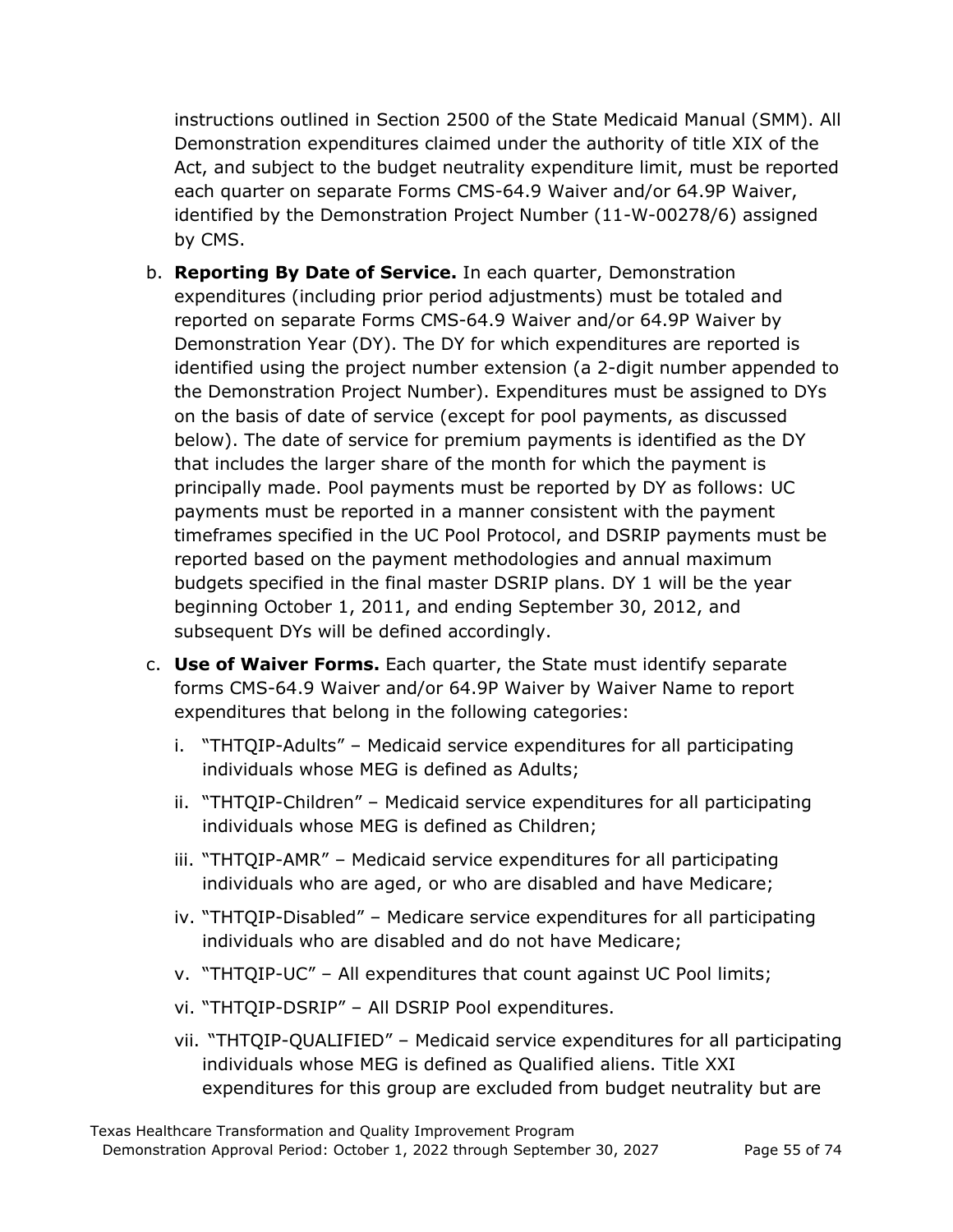counted against the Title XXI allotment as described in paragraph (d) below.

viii. "THTQIP-M-CHIP" – All expenditures for children who are ages 6- 18 and between 100-133% FPL, or children served in CHIP on December 31, 2013 due to assets in excess of Medicaid eligibility limits. These are children who meet the definition of "targeted low-income child" specified in section 2110 (b)(1) of the Social Security Act. Title XXI expenditures for this group are excluded from budget neutrality but are counted against the Title XXI allotment as described in paragraph (d) below.

### d. **Title XXI Funded Groups in the Waiver**.

Expenditures for THTQIP-Qualified and THTQIP-M-CHIP under title XXI must be reported on separate Forms CMS-64.21U and/or 64.21UP in accordance with the instructions in section 2115 of the State Medicaid Manual, identified using Waiver Name "THTQIP-M-CHIP" or "THTQIP-QUALIFIED."

- i. Title XIX funds for children who are ages 6-18 and between 100-133% FPL meeting the definition of "targeted low-income child" specified in section 2110(b)(1) of the Social Security Act (M-CHIP children) are available under this demonstration if the state exhausts its title XXI allotment once timely notification as described in subparagraph (iii) has been provided.
- ii. If the state exhausts its title XXI allotment prior to the end of a federal fiscal year, title XIX federal matching funds are available for these M-CHIP children. During the period when title XIX funds are used, expenditures related to this demonstration population must be reported as waiver expenditures on the Forms CMS 64.9 Waiver and/or CMS 64.9P Waiver, identified using Waiver Name "THTQIP-M-CHIP.". To initiate this:
	- A. The state shall provide CMS with 120 days prior notice before it begins to draw down title XIX matching funds for the M-CHIP children demonstration population;
	- B. The State shall submit:
		- I. An updated budget neutrality assessment that includes a data analysis which identifies the specific "with waiver" impact of the proposed change on the current budget neutrality expenditure cap. Such analysis shall include current total computable "with waiver" and "without waiver" status on both a summary and detailed level through the current extension approval period using the most recent actual expenditures, as well as summary and detailed projections of the change in the "with waiver" expenditure total as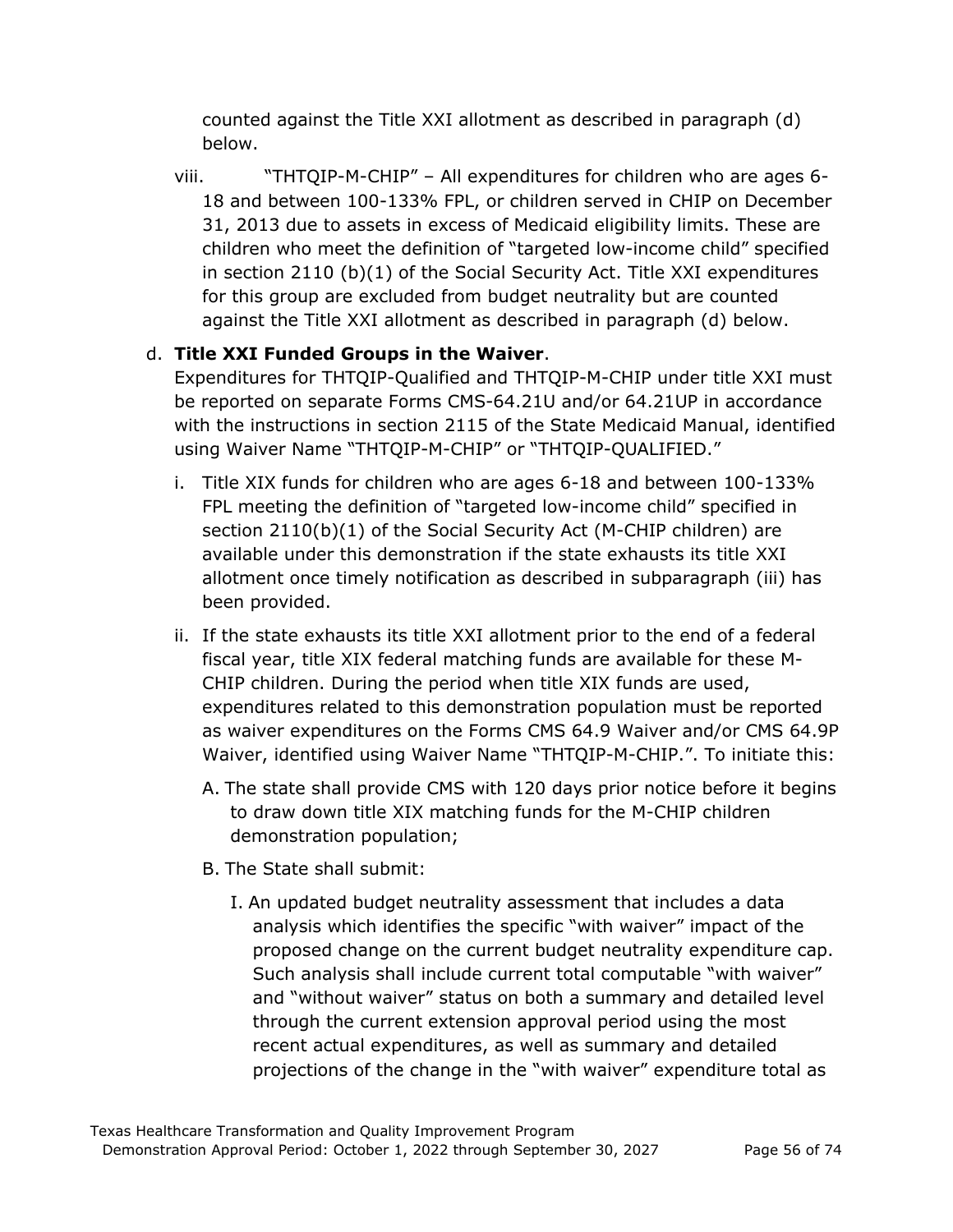result of the proposed change which isolates (by Eligibility Group) the impact of the change;

- II. An updated CHIP allotment neutrality worksheet.
- iii. If the state exhausts its title XXI allotment prior to the end of a Federal fiscal year, the expenditures attributable to the M-CHIP children demonstration population for which title XIX funds are available will count toward the budget neutrality expenditure cap calculated under STC 50, using member month of title XIX funded M-CHIP children times the per member per month (PMPM) amounts for TANF Children described in STC 50(b)(ii), and will be considered expenditures subject to the budget neutrality cap as defined in STC 48(a).
- e. **Pharmacy Rebates.** Because pharmacy rebates are not reflected in the data used to determine the budget neutrality expenditure limit, all pharmacy rebates must be reported on Forms CMS-64.9 Base or Forms CMS-64.9P Base, and not on any waiver form associated with this Demonstration.
- f. **Cost Settlements.** For monitoring purposes, cost settlements related to the Demonstration must be recorded on the appropriate prior period adjustment schedules (Form CMS 64.9P Waiver) for the Summary Sheet Line 7 or 10.B, in lieu of Line 9. For any other cost settlements (i.e., those not attributable to this Demonstration), the adjustments should be reported, as instructed in the State Medicaid Manual. The amount of non-claim specific cost settlements will be allocated to each DY based on the larger share of the coverage period for which the cost settlement is made.
- g. **Premium and Cost Sharing Adjustments.** Premiums and other applicable cost-sharing contributions that are collected by the State from enrollees under the Demonstration must be reported to CMS each quarter on Form CMS-64 Summary Sheet Line 9D, columns A and B. In order to assure that these collections are properly credited to the Demonstration, premium and cost-sharing collections (both total computable and Federal share) should also be reported separately by Demonstration Year on the Form CMS-64 Narrative. In the calculation of expenditures subject to the budget neutrality expenditure limit, premium collections applicable to Demonstration populations will be offset against expenditures. These section 1115 premium collections will be included as a manual adjustment (decrease) to the Demonstration's actual expenditures on a quarterly basis.
- h. **Administrative Costs.** Administrative costs are not included in the budget neutrality expenditure limit, but the State must separately track and report additional administrative costs that are directly attributable to the demonstration. All attributable administrative costs must be identified on the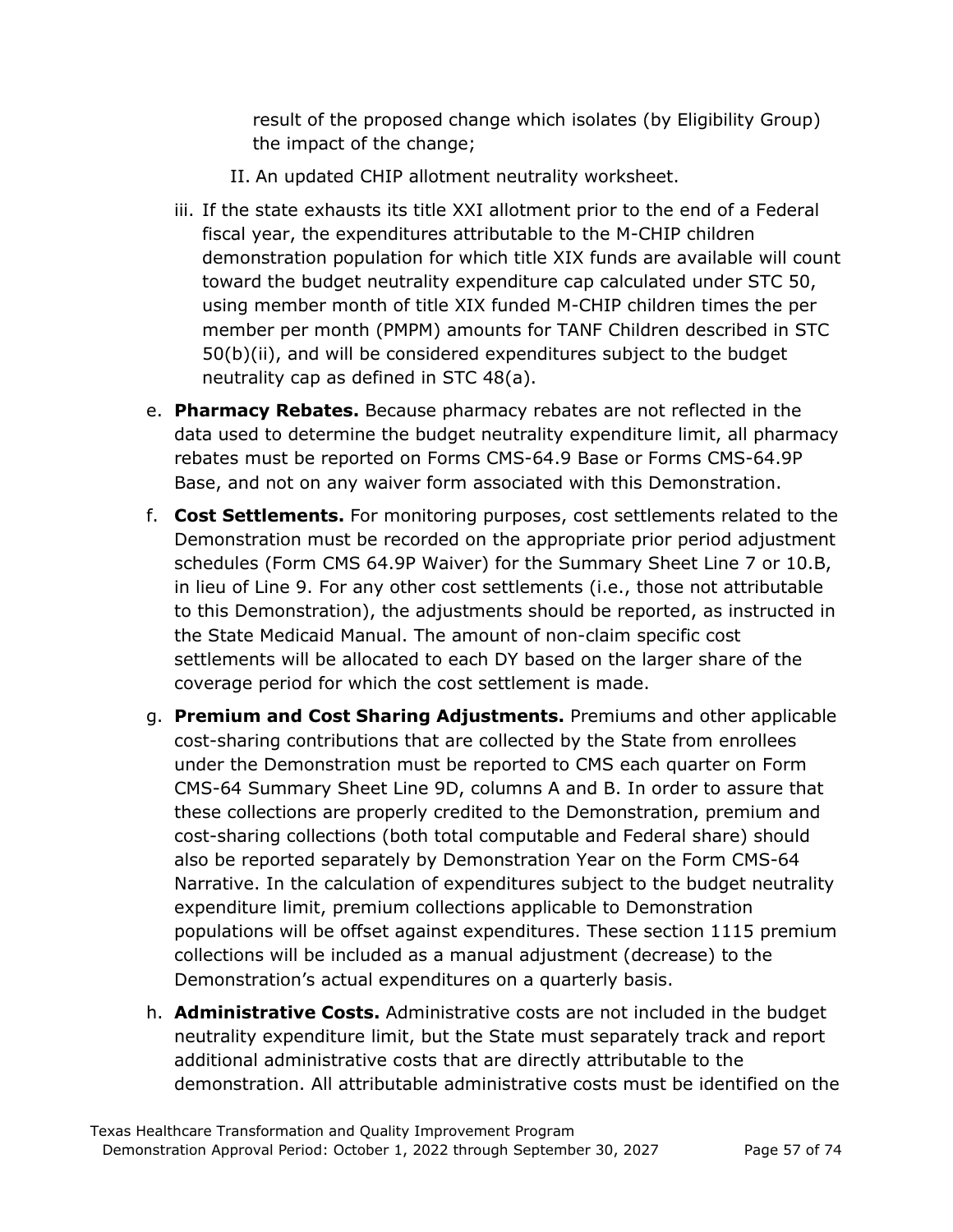Forms CMS-64.10 Waiver and/or 64.10P Waiver, using Waiver Name "TX Reform Admin."

- i. **Administrative Cost Claiming Protocol.** The state must maintain a CMSapproved Administrative Cost Claiming Protocol, to be incorporated as Attachment K to these STCs, which explains the process the State will use to determine administrative costs incurred under the demonstration. CMS will provide Federal financial participation (FFP) to the State at the regular 50 percent match rate for administrative costs incurred according to limitations set forth in the approved Administrative Cost Claiming protocol. No FFP is allowed until a claiming protocol is approved by CMS.
- j. **Claiming Period**. All claims for expenditures subject to the budget neutrality expenditure limit (including any cost settlements) must be made within 2 years after the calendar quarter in which the state made the expenditures. Furthermore, all claims for services during the demonstration period (including any cost settlements) must be made within 2 years after the conclusion or termination of the demonstration. During the latter 2-year period, the State must continue to identify separately on the CMS-64 waiver forms, the net expenditures related to dates of service during the operation of the section 1115 demonstration, in order to account for these expenditures properly to determine budget neutrality.
- 43. **Reporting Member Months.** The following describes the reporting of member months for Demonstration participants.
	- a. For the purpose of calculating the budget neutrality expenditure limit, the state must provide to CMS, as part of the Budget Neutrality Monitoring Tool required under STC 54, the actual number of eligible member months for all demonstration participants, according to the MEGs defined in STCs 20 (Table 2) and 21 (Table 3). The state must submit a statement accompanying the Budget Neutrality Monitoring Tool, which certifies the accuracy of this information.
	- b. To permit full recognition of "in-process" eligibility, reported member month totals may be revised subsequently, as needed. To document revisions to totals submitted in prior quarters, the State must report a new table with revised member month totals indicating the quarter for which the member month report is superseded.
	- c. The term "eligible member months" refers to the number of months in which persons are eligible to receive services. For example, a person who is eligible for 3 months contributes 3 eligible member months to the total. Two individuals, who are eligible for 2 months each, contribute 2 eligible member months to the total, for a total of 4 eligible member months.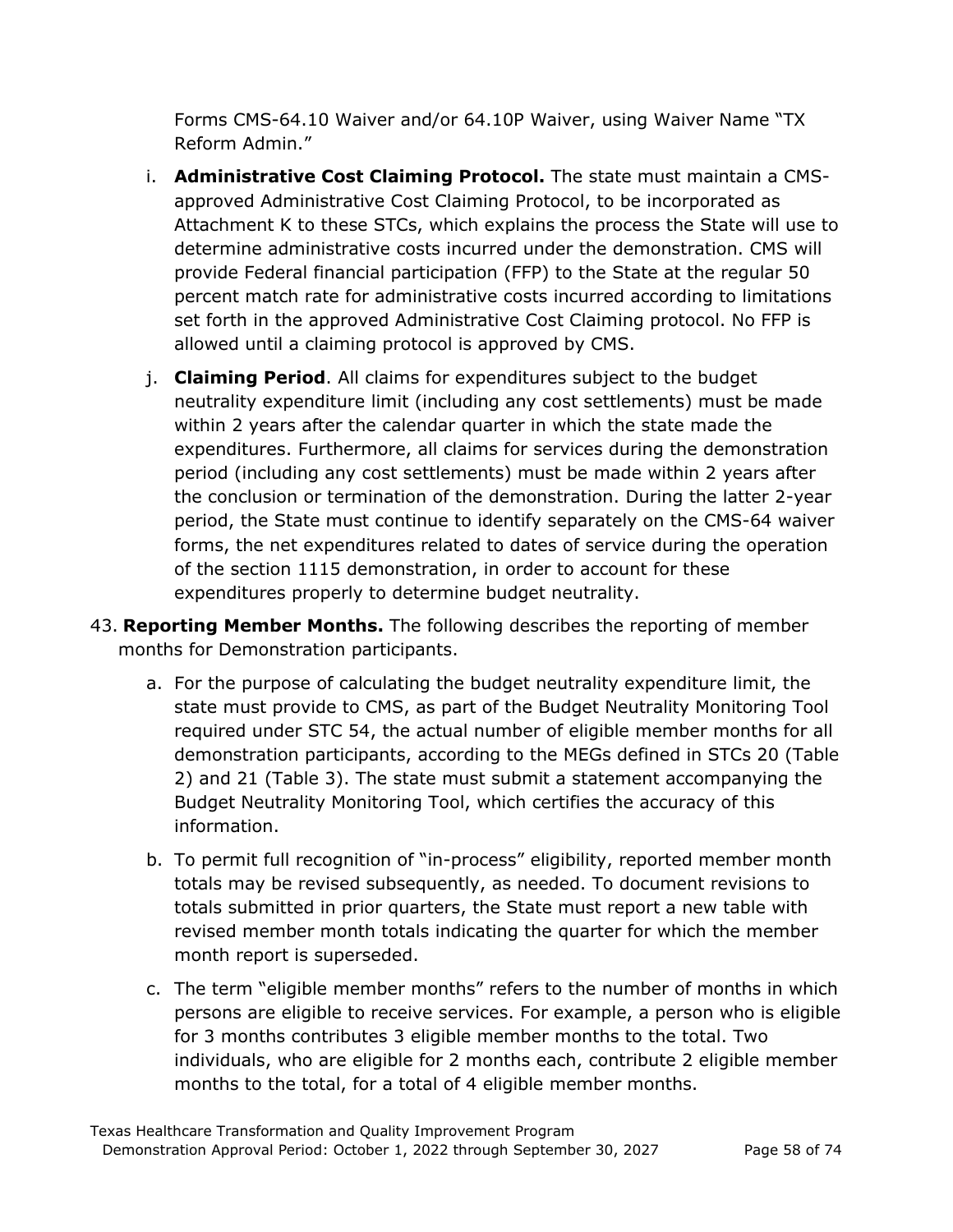### 44. **Standard Medicaid and CHIP Funding Process**.

- a. The standard Medicaid funding process must be used during the Demonstration. The State must estimate matchable demonstration expenditures (total computable and Federal share) subject to the budget neutrality expenditure limit, and separately report these expenditures by quarter for each Federal fiscal year on the Form CMS-37 for both the Medical Assistance Payments (MAP) and State and Local Administration Costs (ADM). CMS shall make Federal funds available based upon the State's estimate, as approved by CMS. Within 30 days after the end of each quarter, the State must submit the Form CMS-64 quarterly Medicaid expenditure report, showing Medicaid expenditures made in the quarter just ended. CMS shall reconcile expenditures reported on the Form CMS-64 with Federal funding previously made available to the state, and include the reconciling adjustment in the finalization of the grant award to the state.
- b. The standard title XXI funding process will be used during the demonstration for M- CHIP children.The state must estimate matchable M-CHIP expenditures on the quarterly Form CMS-37. As a footnote to the CMS-37, the state shall provide updated estimates of expenditures for the M-CHIP children demonstration populations. CMS will make Federal funds available based upon the state's estimate, as approved by CMS. Within 30 days after the end of each quarter, the state must submit the Form CMS-64.21 U-Waiver quarterly CHIP expenditure report. CMS will reconcile expenditures reported on the Form CMS-64.21U-waiver with Federal funding previously made available to the state, and include the reconciling adjustment in the finalization of the grant award to the state.
- 45. **Extent of Federal Financial Participation for the Demonstration**. Subject to CMS approval of the source(s) of the non-federal share of funding (see STC 46, *Sources of Non- Federal Share*), CMS shall provide FFP at the applicable federal matching rates for the demonstration as a whole as outlined below, subject to the budget neutrality limits described in Section IX of these STCs:
	- a. Administrative costs, including those associated with the administration of the demonstration;
	- b. Net expenditures and prior period adjustments of the Medicaid program that are paid in accordance with the approved Medicaid state plan and waiver authorities;
	- c. Net expenditures and prior period adjustments, made under approved Expenditure Authorities granted through section 1115(a)(2) of the Act, with dates of service during the operation of the demonstration;
	- d. Net expenditures for Funding Pool payments.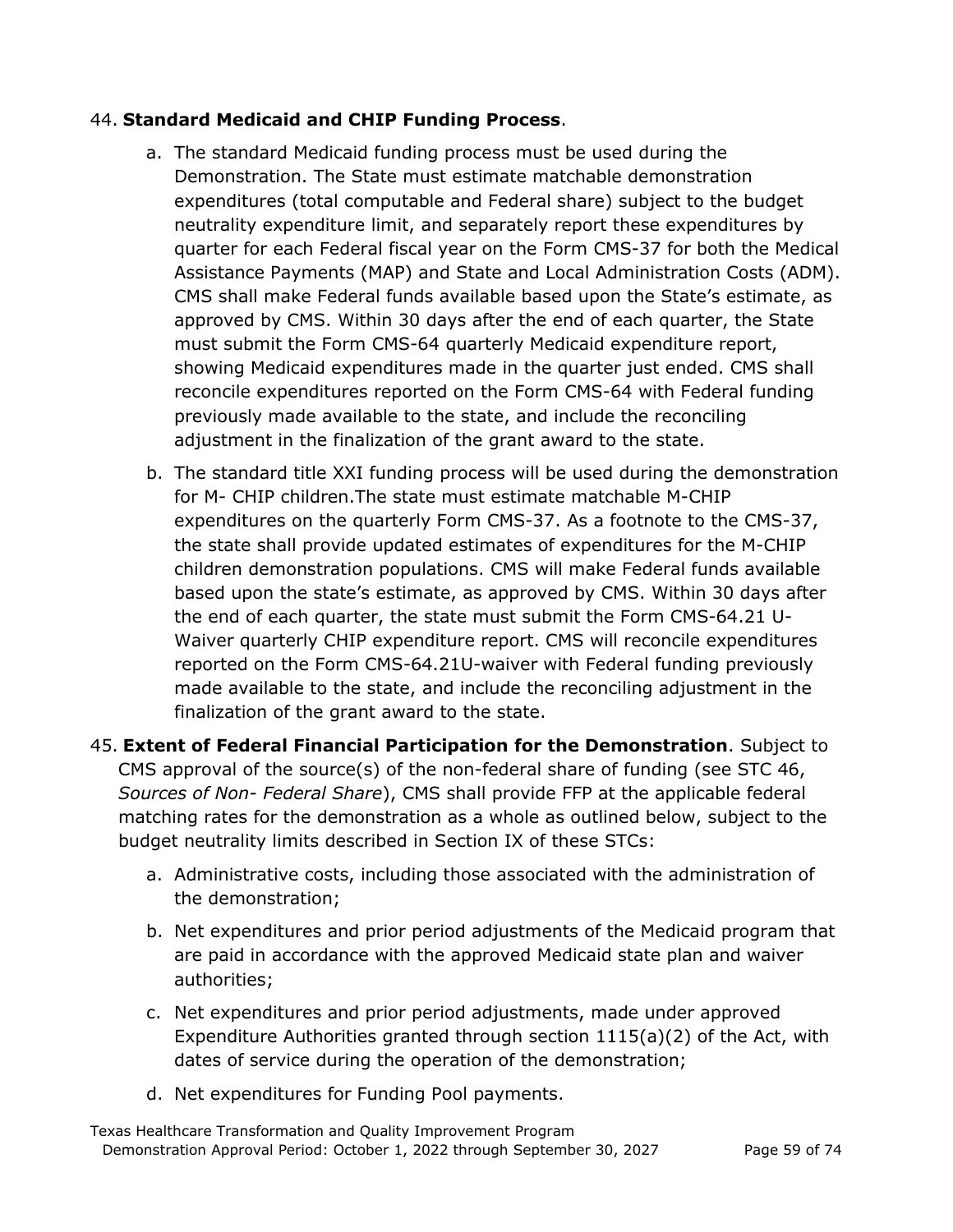- 46. **Sources of Non-Federal Share.** The state certifies that the matching non-Federal share of funds for the demonstration is state/local monies. The state further certifies that such funds shall not be used as the match for any other federal grant or contract, except as permitted by law. All sources of non-Federal funding must be compliant with section 1903(w) of the Act and applicable regulations. In addition, all sources of the non-Federal share of funding are subject to CMS approval. CMS approval of this demonstration does not constitute approval of any specific Medicaid financing mechanism used to support provider payment arrangements. All federal statutes and regulations not expressly waived or identified as inapplicable, including with respect to state share financing, continue to apply.
	- a. CMS may review, at any time, the sources of the non-federal share of funding for the demonstration. The State agrees that all funding sources deemed unacceptable by CMS shall be addressed within the time frames set by CMS.
	- b. Any amendments that impact the financial status of the program shall require the State to provide information to CMS regarding all sources of the non-Federal share of funding.
	- c. Under all circumstances, health care providers must retain 100 percent of the STAR, STAR+PLUS, and STAR Kids reimbursement amounts claimed by the state as a demonstration expenditure. Moreover, no pre-arranged agreements (contractual or otherwise) may exist between the health care providers and the State and/or local government to return and/or redirect any portion of the Medicaid payments. This confirmation of Medicaid payment retention is made with the understanding that payments that are the normal operating expenses of conducting business (such as payments related to taxes (including health care provider-related taxes), fees, and business relationships with governments that are unrelated to Medicaid and in which there is no connection to Medicaid payments) are not considered returning and/or redirecting a Medicaid payment.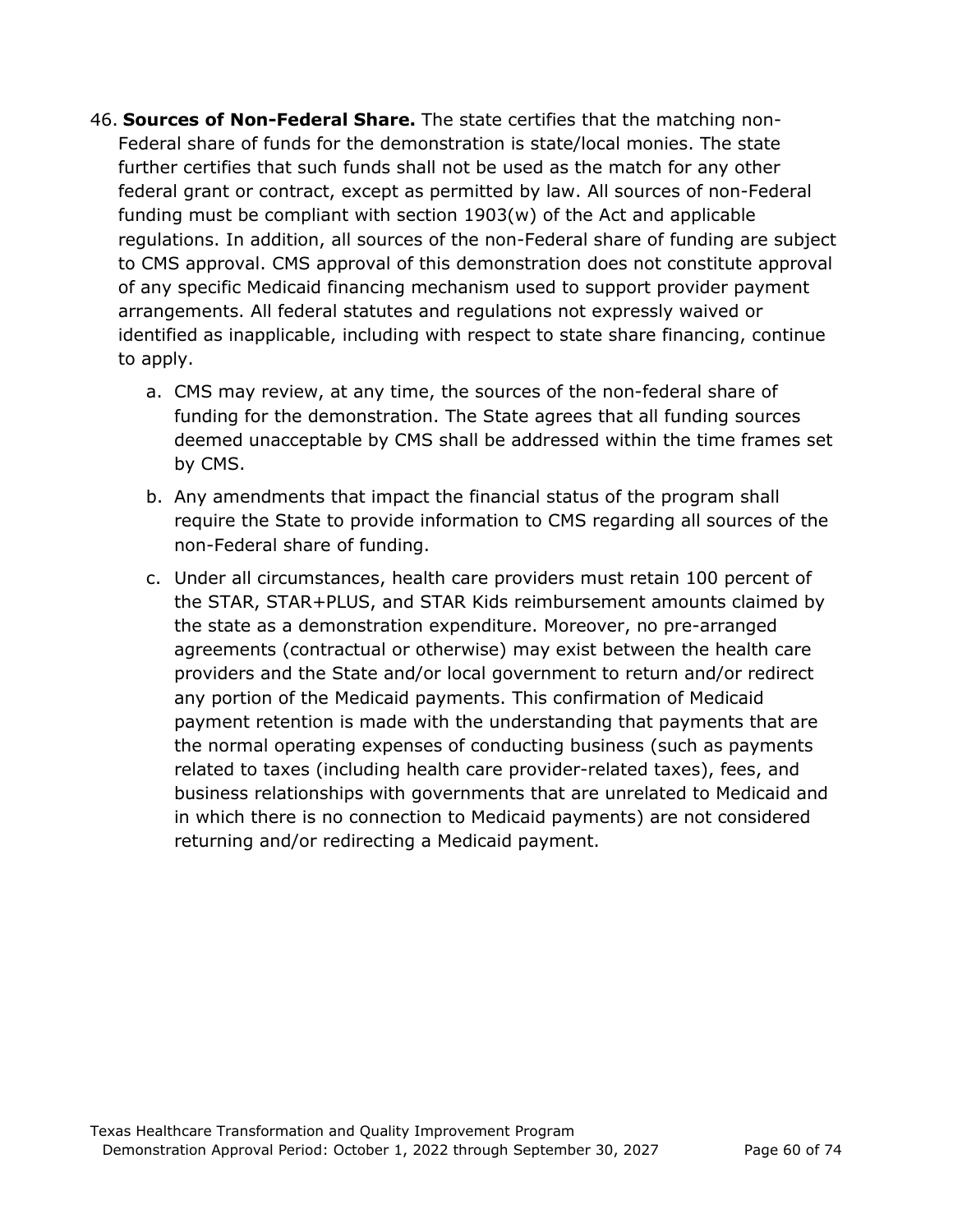#### 47. **Demonstration Year Definitions.** Demonstration Years are defined in the following table.

#### **Table 7: Demonstration Year Definitions**

*<added rows for DY 12-15 to table below>*

| <b>Demonstration Year</b> | <b>Start Date</b>  | <b>End Date</b>    |  |
|---------------------------|--------------------|--------------------|--|
| <b>DY1</b>                | December 12, 2011* | September 30, 2012 |  |
| DY <sub>2</sub>           | October 1, 2012    | September 30, 2013 |  |
| DY <sub>3</sub>           | October 1, 2013    | September 30, 2014 |  |
| DY <sub>4</sub>           | October 1, 2014    | September 30, 2015 |  |
| DY <sub>5</sub>           | October 1, 2015    | September 30, 2016 |  |
| DY <sub>6</sub>           | October 1, 2016    | September 30, 2017 |  |
| DY <sub>7</sub>           | October 1, 2017    | September 30, 2018 |  |
| DY <sub>8</sub>           | October 1, 2018    | September 30, 2019 |  |
| DY <sub>9</sub>           | October 1, 2019    | September 30, 2020 |  |
| <b>DY 10</b>              | October 1, 2020    | September 30, 2021 |  |
| <b>DY 11</b>              | October 1, 2021    | September 30, 2022 |  |
| <b>DY 12</b>              | October 1, 2022    | September 30, 2023 |  |
| <b>DY 13</b>              | October 1, 2023    | September 30, 2024 |  |
| <b>DY 14</b>              | October 1, 2024    | September 30, 2025 |  |
| <b>DY 15</b>              | October 1, 2025    | September 30, 2026 |  |
| <b>DY 16</b>              | October 1, 2026    | September 30, 2027 |  |

\* For purpose of expenditure reporting and budget neutrality, DY 1 begins October 1, 2011.

## **VIII. MONITORING BUDGET NEUTRALITY FOR THE DEMONSTRATION**

#### **48. Limit on Title XIX and XXI Funding.**

a. The state shall be subject to a limit on the amount of federal title XIX funding that the state may receive on selected Medicaid expenditures during the period of approval of the demonstration. The limit is determined by using a per capita cost method, with an aggregate adjustment for projected supplemental provider payments. The budget neutrality expenditure targets are set on a yearly basis with a cumulative budget neutrality expenditure limit for the length of the entire demonstration. Actual expenditures subject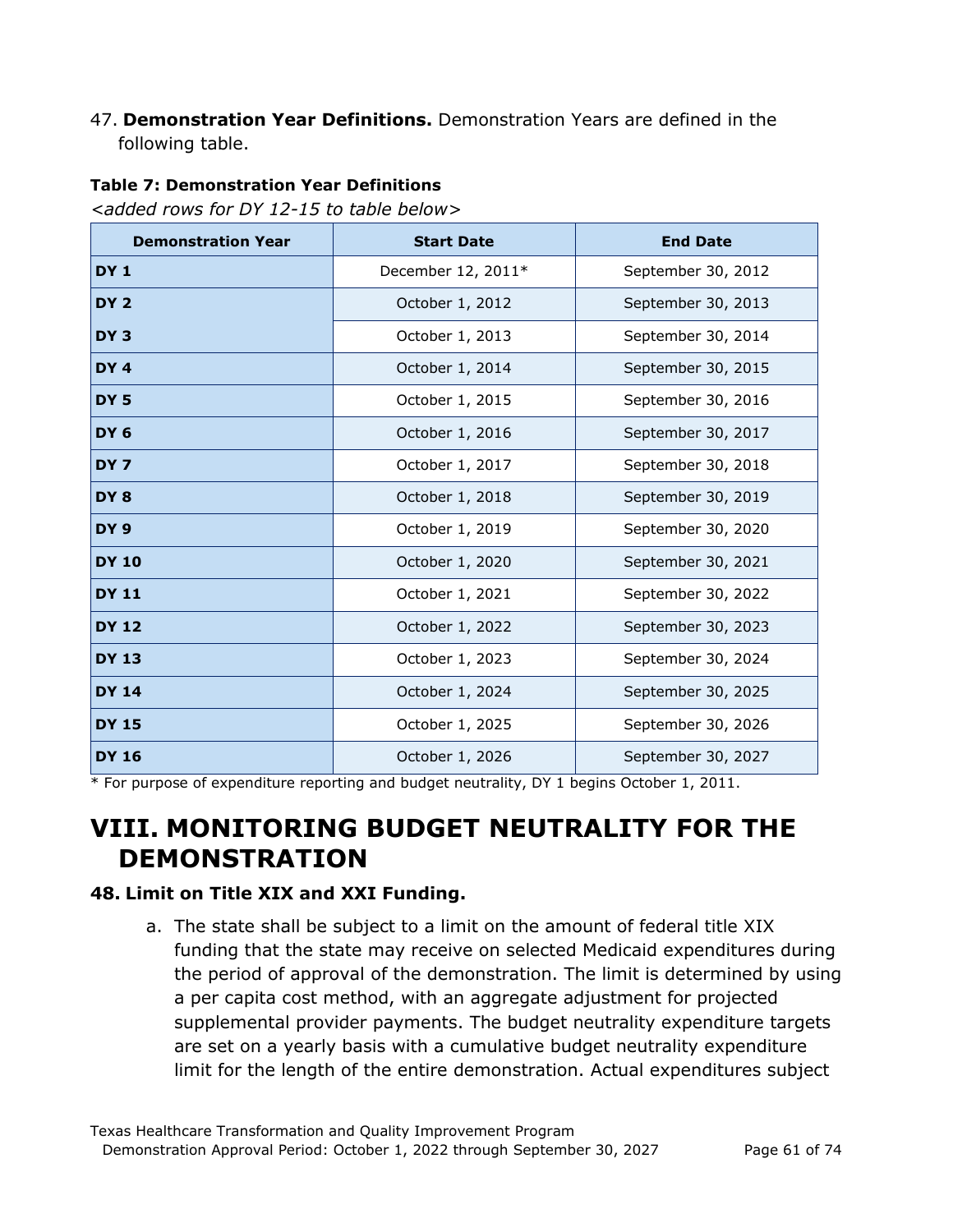to the budget neutrality expenditure limit shall be reported by the state using the procedures described in Section VII.

- b. The state will be subject to a limit on the amount of federal title XXI funding that the state may receive on demonstration expenditures for M-CHIP children during the demonstration period. Federal title XXI funding available for demonstration expenditures for M-CHIP children is limited to the state's available allotment, including currently available reallocated funds and contingency funds. Should the state expend its available title XXI Federal funds for the claiming period, no further enhanced title XXI Federal matching funds will be available for costs of the approved title XXI child health program or demonstration until the next allotment becomes available.
	- i. Exhaustion of title XXI Funds. After the State has exhausted title XXI funds, expenditures for M-CHIP children, may be claimed as title XIX expenditures. The State shall report expenditures for these children as waiver expenditures on the Forms CMS 64.9 Waiver and/or CMS 64.9P Waiver in accordance with STC 42.
	- ii. Exhaustion of title XXI Funds Notification. The State must notify CMS in writing of any anticipated title XXI shortfall at least 120 days prior to an expected change in claiming of expenditures for the M-CHIP children. The State must follow Medicaid State plan criteria for these beneficiaries unless specific waiver and expenditure authorities are granted through this demonstration.
- 49. **Risk.** Under this budget neutrality agreement, Texas shall be at risk for the per capita cost of participating Medicaid and demonstration eligibles, but not for the number of demonstration eligibles. In this way, Texas will not be at risk for changing economic conditions that impact enrollment levels; however, by placing Texas at risk for the per capita costs for Medicaid and demonstration eligibles, CMS assures that the Federal demonstration expenditures do not exceed the level of expenditures that would have occurred had there been no demonstration.
- 50. **Budget Neutrality Expenditure Limit**. The following describes the method for calculating the budget neutrality expenditure limit:
	- a. For each DY of the budget neutrality agreement, an Annual Target is calculated as the sum two components.
		- i. The Per Capita Component is the sum of four sub-components, calculated as the projected per member per month (PMPM) cost, times the actual number of member months (reported by the State in accordance with STC 43) for the MEGs identified in (b) below.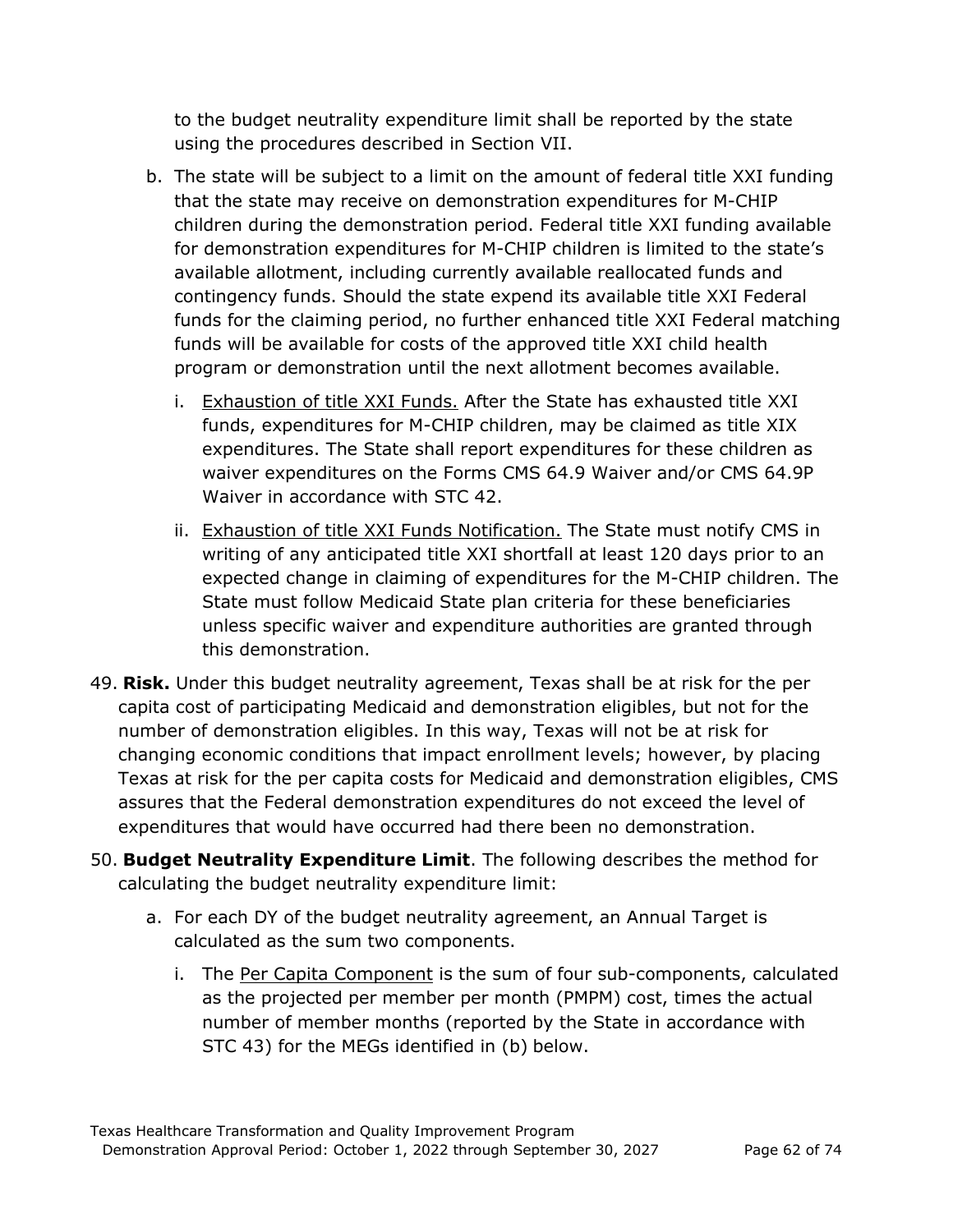- ii. The **Aggregate Component** is a projection of what certain supplemental payments to providers would have cost each year in the absence of the Demonstration, as shown in (c) below.
- b. Table 8 gives the projected PMPM costs to be used in the Per Capita Component calculation in each DY.

| <b>MEG</b>      | DY 6 Base  | <b>Trend</b> | DY <sub>7</sub> | DY <sub>8</sub> | DY <sub>9</sub> | <b>DY 10</b> | <b>DY 11</b> |
|-----------------|------------|--------------|-----------------|-----------------|-----------------|--------------|--------------|
| <b>AMR</b>      | \$1,167.10 | $3.8\%$      | \$1,253.57      | \$1,301.21      | \$1,350.66      | \$1,401.98   | \$1,455.26   |
| <b>Disabled</b> | \$1,755.80 | 4.1%         | \$1,723.19      | \$1,793.84      | \$1,867.39      | \$1,943.96   | \$2,023.66   |
| <b>Adults</b>   | \$1,110.87 | 5.3%         | \$1,023.19      | \$1,077.42      | \$1,134.52      | \$1,194.65   | \$1,257.96   |
| <b>Children</b> | \$344.52   | 4.5%         | \$347.08        | \$362.70        | \$379.02        | \$396.07     | \$413.90     |

**Table 8 – Projected PMPM Costs, Base Medical and Included UPL** 

### *<added table below for DY 12-16>*

| <b>MEG</b>      | <b>Trend</b> | <u>DY 12</u>      | <b>DY 13</b> | <b>DY 14</b> | <u>DY 15</u> | <b>DY 16</b> |
|-----------------|--------------|-------------------|--------------|--------------|--------------|--------------|
| <b>AMR</b>      | 3.8%         | \$1,510.56        | \$1,567.96   | \$1,627.54   | \$1,689.39   | \$1,753.58   |
| <b>Disabled</b> | 4.1%         | <u>\$2,106.63</u> | \$2,193.00   | \$2,282.91   | \$2,376.51   | \$2,473.95   |
| <b>Adults</b>   | 5.3%         | \$1,324.64        | \$1,394.84   | \$1,468.77   | \$1,546.61   | \$1,628.58   |
| <b>Children</b> | 4.5%         | \$432.52          | \$451.99     | \$472.33     | \$493.58     | \$515.79     |

c. The following table shows the calculation of the Aggregate Component for each DY. These projections were developed by the state and accepted by CMS, and are based on historical trends in supplemental payment amounts and UPLs. They represent what the state would have paid in supplemental provider payments in the absence of the demonstration.

#### **Table 9-– Aggregate Component**

| Payment<br><b>Stream</b>                                                                                    | DY 6 Base $*$ | DY <sub>7</sub> | DY <sub>8</sub> | DY <sub>9</sub> | <b>DY 10</b> | <b>DY 11</b>                                                                            |
|-------------------------------------------------------------------------------------------------------------|---------------|-----------------|-----------------|-----------------|--------------|-----------------------------------------------------------------------------------------|
| <b>Inpatient</b><br><b>Hospital</b><br><b>UPL for</b><br><b>Included</b><br><b>Populatio</b><br>$\mathbf n$ | N/A           |                 |                 |                 |              | \$2,346,880,705   \$2,346,880,705   \$2,346,880,705   \$2,346,880,705   \$2,346,880,705 |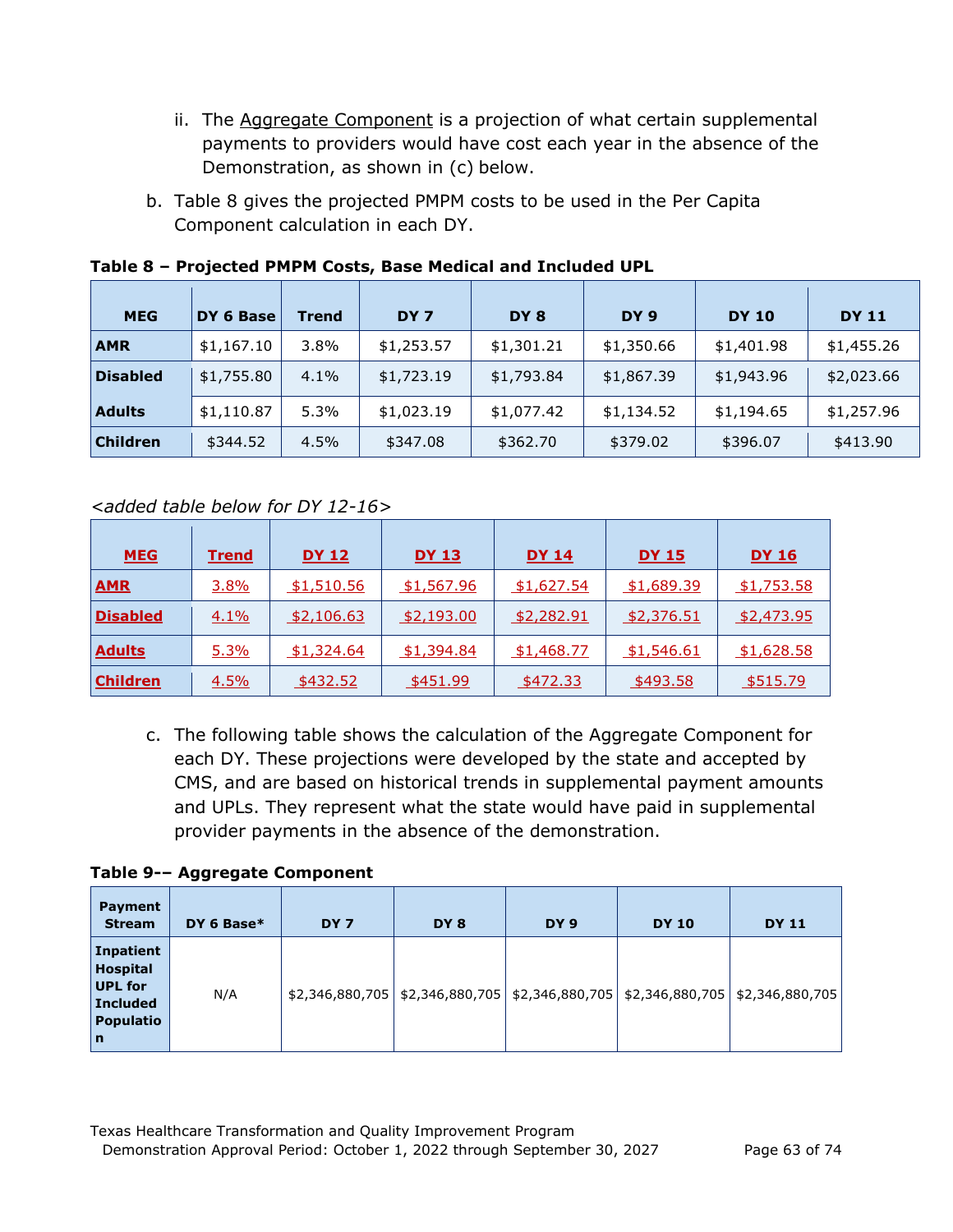| <b>Payment</b><br><b>Stream</b>                                                                   | DY 6 Base $*$   | DY <sub>7</sub> | DY 8            | DY 9            | <b>DY 10</b>                            | <b>DY 11</b>    |
|---------------------------------------------------------------------------------------------------|-----------------|-----------------|-----------------|-----------------|-----------------------------------------|-----------------|
| <b>Inpatient</b><br><b>Hospital</b><br><b>UPL for</b><br><b>Excluded</b><br><b>Populatio</b><br>n | \$1,681,649,843 | \$1,681,649,843 | \$1,681,649,843 | \$1,681,649,843 | \$1,681,649,843                         | \$1,681,649,843 |
| <b>Outpatien</b><br>t Hospital<br><b>UPL</b>                                                      | \$72,483,206    | \$72,483,206    | \$72,483,206    | \$72,483,206    | \$72,483,206                            | \$72,483,206    |
| <b>Physician</b><br><b>UPL</b>                                                                    | \$84,237,473    | \$84,237,473    | \$84,237,473    | \$84,237,473    | \$84,237,473                            | \$84,237,473    |
| <b>TOTAL</b>                                                                                      | \$1,838,370,52  | \$4,185,251,22  | \$4,185,251,22  |                 | $$4,185,251,22 \mid $4,185,251,22 \mid$ | \$4,185,251,22  |

\* DY 6 amounts are reduced by 20 percent from the May 2016 temporary extension amount due to redefinition of DY 6 from a 15-month to a 12-month period.

| <b>Payment</b><br><b>Stream</b>                                                               | <u>DY 12</u>    | <u>DY 13</u>    | <u>DY 14</u>           | <u>DY 15</u>    | <u>DY 16</u>    |
|-----------------------------------------------------------------------------------------------|-----------------|-----------------|------------------------|-----------------|-----------------|
| <b>Inpatient</b><br><b>Hospital</b><br><b>UPL for</b><br><b>Included</b><br><b>Population</b> | \$2,346,880,705 | \$2,346,880,705 | \$2,346,880,705        | \$2,346,880,705 | \$2,346,880,705 |
| <b>Inpatient</b><br><b>Hospital</b><br><b>UPL for</b><br><b>Excluded</b><br><b>Population</b> | \$1,681,649,843 | \$1,681,649,843 | <u>\$1,681,649,843</u> | \$1,681,649,843 | \$1,681,649,843 |
| <b>Outpatient</b><br><b>Hospital</b><br><u>UPL</u>                                            | \$72,483,206    | \$72,483,206    | \$72,483,206           | \$72,483,206    | \$72,483,206    |
| <b>Physician</b><br><b>UPL</b>                                                                | \$84,237,473    | \$84,237,473    | \$84,237,473           | \$84,237,473    | \$84,237,473    |
| <b>TOTAL</b>                                                                                  | \$4,185,251,227 | \$4,185,251,227 | \$4,185,251,227        | \$4,185,251,227 | \$4,185,251,227 |

<Inserted table below for DY 12-1>

d. The budget neutrality expenditure limit is the Federal share of the combined total of the Annual Targets for all DYs, and is calculated as the sum of the Annual Targets times the Composite Federal Share (defined in (e) below). This limit represents the maximum amount of FFP that the State may receive for title XIX expenditures during the Demonstration period.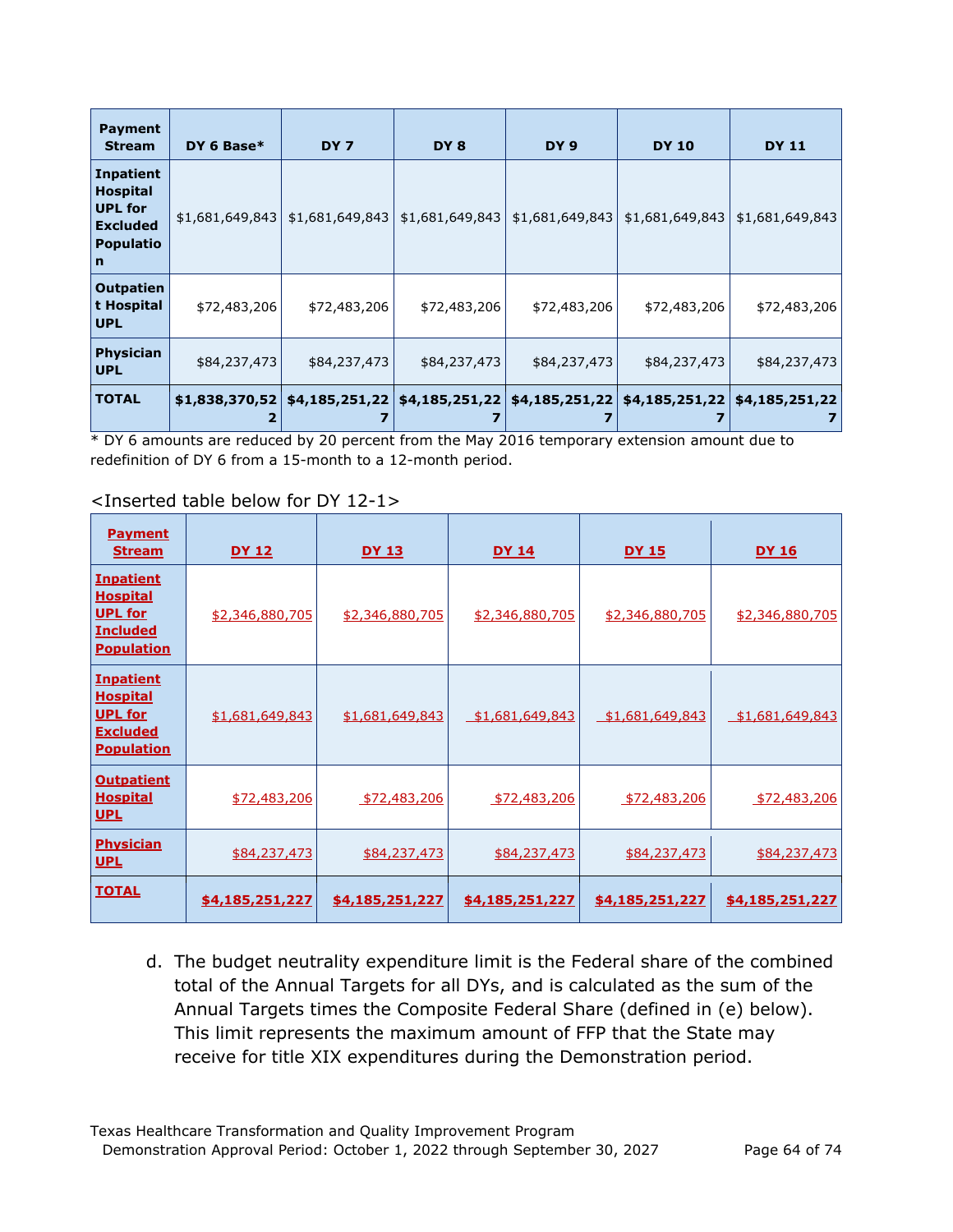e. **Savings Phase-out.** Each DY, the net variance between the without-waiver cost and actual with-waiver cost will be reduced for selected Medicaid population-based MEGs. The reduced variance will be calculated as a percentage of the total variance, which will then be substituted for the total variance to determine overall budget neutrality for the demonstration. (Equivalently, the difference between the total variance and reduced variance could be subtracted from the without-waiver cost estimate.) The formula for calculating the reduced variance is: reduced variance equals total variance times applicable percentage. The percentages for each MEG and DY are determined based on the amount of time the associated population has been enrolled in managed care subject to this demonstration; lower percentages are for longer established managed care populations will have lower percentages applied to them. The MEGs affected by this provision and the applicable percentages are shown in Table 10 below, except that if the total variance for an MEG in a DY is negative, the applicable percentage is 100 percent.

| <b>MEG</b>      | DY 7         | DY 8         | DY 9         | <b>DY 10</b> | <b>DY 11</b> |
|-----------------|--------------|--------------|--------------|--------------|--------------|
| <b>AMR</b>      | 86%          | 83%          | 76%          | 68%          | 60%          |
| <b>Disabled</b> | 82%          | 78%          | 74%          | 69%          | 61%          |
| <b>Adults</b>   | 52%          | 48%          | 44%          | 41%          | 37%          |
| <b>Children</b> | 60%          | 55%          | 49%          | 43%          | 38%          |
|                 |              |              |              |              |              |
| <b>MEG</b>      | <b>DY 12</b> | <b>DY 13</b> | <b>DY 14</b> | <b>DY 15</b> | <b>DY 16</b> |
| <b>AMR</b>      | 53%          | 45%          | 39%          | 33%          | 28%          |
| <b>Disabled</b> | 56%          | 49%          | 42%          | <b>37%</b>   | 32%          |
| <b>Adults</b>   | 36%          | 33%          | <b>30%</b>   | 28%          | <b>27%</b>   |
| <b>Children</b> | 34%          | 31%          | 28%          | 27%          | 26%          |

#### **Table 10 – Savings Phase-Out**

- f. The Composite Federal Share is the ratio calculated by dividing the sum total of FFP received by the State on actual Demonstration expenditures during the approval period (as reported through the MBES/CBES and summarized on Schedule C) by total computable Demonstration expenditures for the same period as reported on the same forms.
- g. CMS policy requires that budget neutral savings cannot be derived from hypothetical populations. In this Demonstration, the STAR+PLUS 217-Like HCBS Eligibility Group is the only hypothetical population. On request from CMS, the State must provide separate expenditure and member month totals by MEG for individuals in the

STAR+PLUS 217-Like HCBS Eligibility Group to allow any saving attributable to that group to be netted out of the budget neutrality calculation.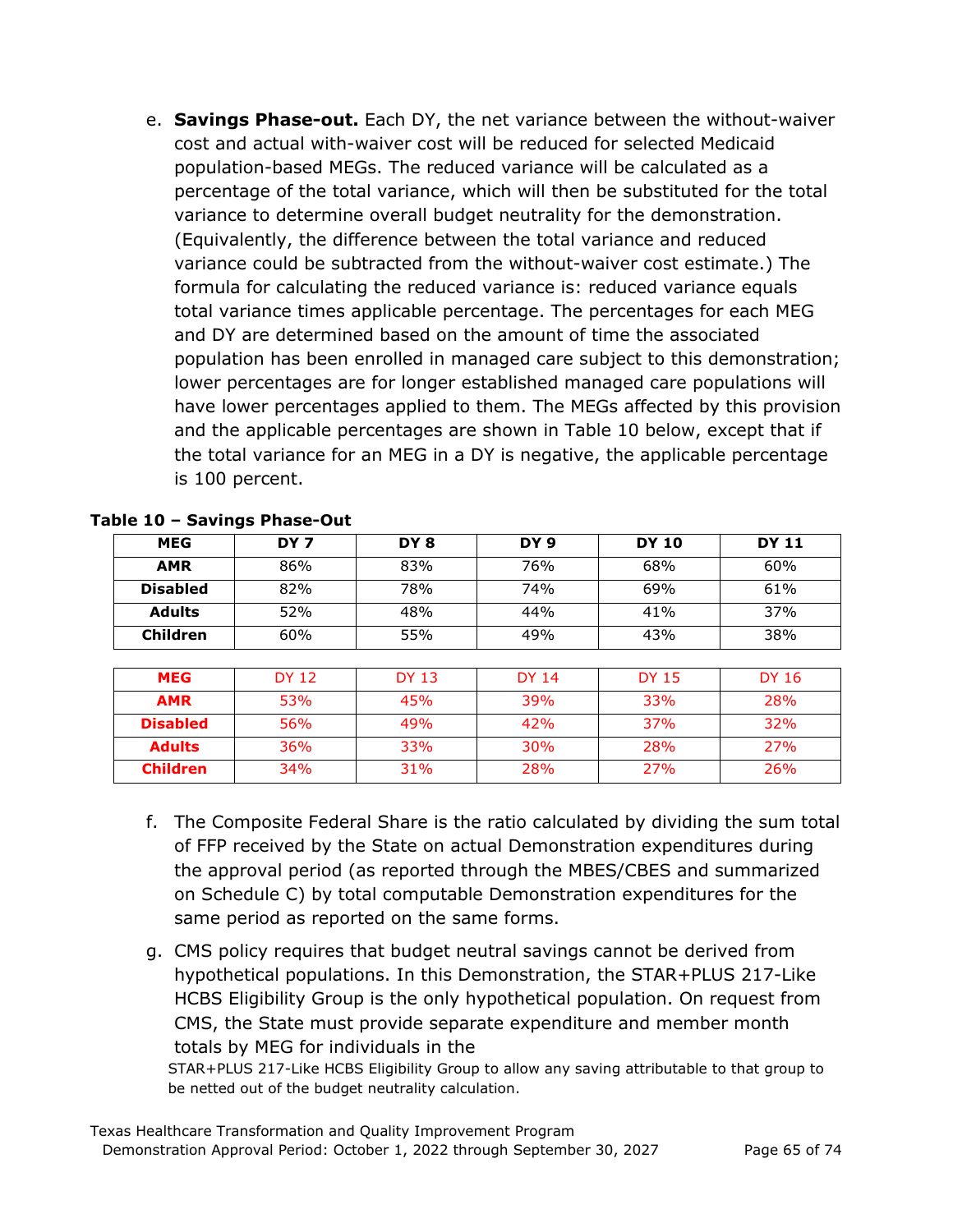- 51. **Future Adjustments to the Budget Neutrality Expenditure Limit.** CMS reserves the right to adjust the budget neutrality expenditure limit to be consistent with enforcement of impermissible provider payments, health care related taxes, new Federal statutes, or policy interpretations implemented through letters, memoranda, or regulations with respect to the provision of services covered under this demonstration. CMS reserves the right to make adjustments to the budget neutrality expenditure limit if any health care-related tax that was in effect during the base year with respect to the provision of services covered under this Demonstration, or provider-related donation that occurred during the base year, is determined by CMS to be in violation of the provider donation and health carerelated tax provisions of section 1903(w) of the Social Security Act. Adjustments to annual budget targets will reflect the phase out of impermissible provider payments by law or regulation, where applicable.
- 52. **Enforcement of Budget Neutrality**. CMS shall enforce budget neutrality over the life of the demonstration extension, which for this purpose will be from October 1, 2017 through September 30, 2027 (i.e., DY 7 through DY 16). The budget neutrality test for the demonstration extension may incorporate net savings from the immediately prior demonstration period consisting of DY 2 through DY 6, but not from any earlier approval period. If the State exceeds the calculated cumulative target limit for this approval period by the percentage identified below for any of the DYs, the state shall submit a corrective action plan to CMS for approval.

| <b>DY</b>       | <b>Cumulative Target Definition</b>           | Percentage       |
|-----------------|-----------------------------------------------|------------------|
| DY <sub>7</sub> | Cumulative budget neutrality cap plus:        | 3 percent        |
| DY <sub>8</sub> | Cumulative budget neutrality cap plus:        | 1 percent        |
| DY <sub>9</sub> | Cumulative budget neutrality cap plus:        | 0.5 percent      |
| <b>DY 10</b>    | Cumulative budget neutrality cap plus:        | 0 percent        |
| <b>DY 11</b>    | Cumulative budget neutrality cap plus:        | 0 percent        |
| <u>DY 12</u>    | Cumulative budget neutrality cap plus:        | 3 percent        |
| <b>DY 13</b>    | <u>Cumulative budget neutrality cap plus:</u> | <u>1 percent</u> |
| <b>DY 14</b>    | Cumulative budget neutrality cap plus:        | 0.5 percent      |
| <u>DY 15</u>    | Cumulative budget neutrality cap plus:        | 0 percent        |
| <u>DY 16</u>    | Cumulative budget neutrality cap plus:        | 0 percent        |

*<added rows for DY 12-16 to table below/>*

Texas Healthcare Transformation and Quality Improvement Program Demonstration Approval Period: October 1, 2022 through September 30, 2027 Page 66 of 74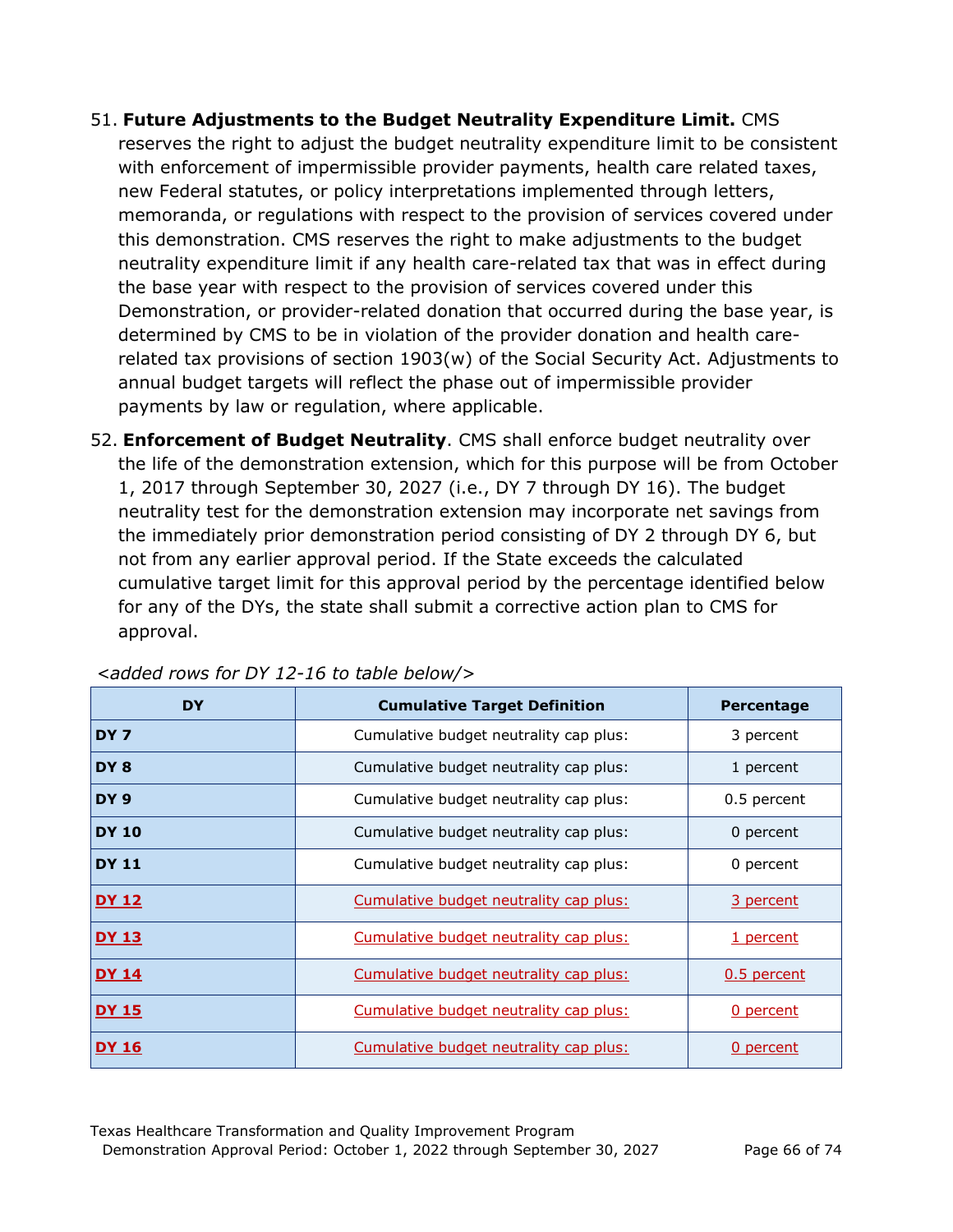- 53. **Exceeding Budget Neutrality**. If the budget neutrality expenditure limit has been exceeded at the end of this demonstration period, the excess Federal funds shall be returned to CMS. If the demonstration is terminated prior to the end of the budget neutrality agreement, the budget neutrality test shall be based on the time elapsed through the termination date.
- 54. **Budget Neutrality Monitoring Tool.** The state and CMS will jointly develop a budget neutrality monitoring tool (using a mutually agreeable spreadsheet program) for the state to use for quarterly budget neutrality status updates and other in situations when an analysis of budget neutrality is required. The state will revise this tool quarterly, and submit it to CMS within 60 days after the end of each quarter. The tool will incorporate the C Report for monitoring actual expenditures subject to budget neutrality. A working version of the monitoring tool will be available in early calendar year 2018. Should CMS issue a standardized budget neutrality monitoring tool, the state will begin providing its quarterly budget neutrality status updates using the standardized tool as directed by CMS.
- 55. **Withholding of Payment of Claims Under the Uncompensated Care Expenditure Authority Based on Failure to Submit Uncompensated Care Pool Reconciliations.** Texas must submit to CMS final reconciliations of all uncompensated care pools payments (e.g., identify all overpayments) for the period of DY1 to DY5 by January 30, 2020. If the final reconciliation is not submitted by January 30, 2020, CMS will make a retroactive deferral adjustment to the State's DY5 expenditure authority for the UC Pool by one percent for noncompliance with the final reconciliation requirement for failure to adequately document uncompensated care pool claims through reconciliation of claimed payments with allowable payments. If the final reconciliation has not been submitted within six months of initiation of the withhold, CMS will reduce the UC expenditure authority by one percent for DY5 and will offset any amount claimed for DY5 in excess of the resulting expenditure authority from the grant award for the second quarter of calendar year 2020.

Texas must submit to CMS reconciliations of all uncompensated care pools payments for DY 6 (October 1, 2016 - September 30, 2017) by January 31, 2021. If the final reconciliation is not submitted by the dates set out above, CMS will withhold FFP (in the manner of a deferral) payable under the grant award for the fourth quarter of 2020, in an amount equal to the federal share of one percent of the state's DY6 expenditure authority for the UC Pool for failure to adequately document uncompensated care pool claims through reconciliation of claimed payments with allowable payments. If the final reconciliation has not been submitted within six months of initiation of the withhold, CMS will reduce the UC expenditure authority by one percent for DY6 and will offset any amount claimed for DY6 in excess of the resulting expenditure authority from the grant award for the third quarter of calendar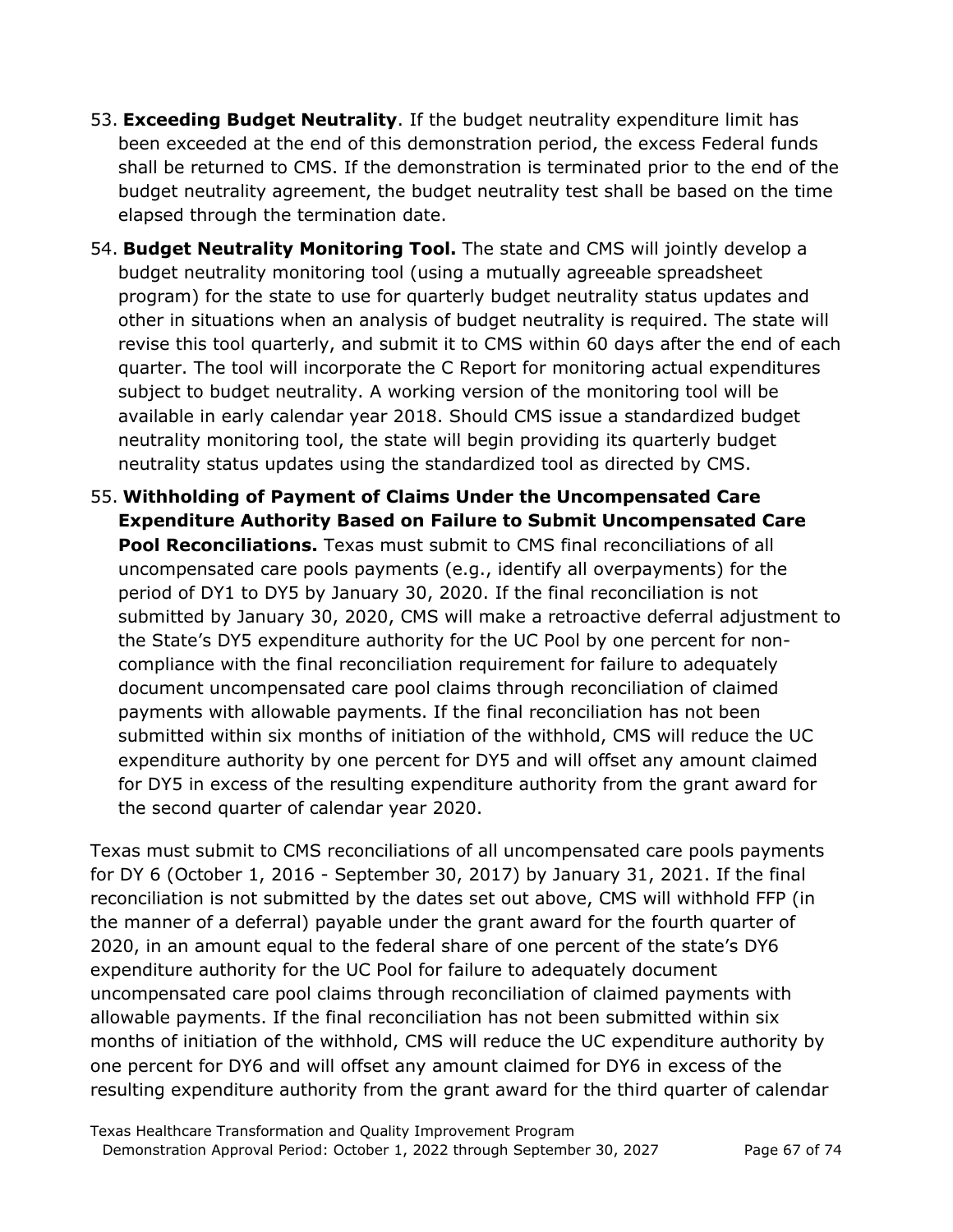year 2021. The above provisions will apply in the same manner to reconciliations of uncompensated care pools payments for DYs subsequent to DY 6, with key dates adjusted accordingly.

Texas must also credit the federal government with a share of any provider overpayments that are found in the course of reconciliations in accordance with the requirements of 42 CFR Part 433, Subpart F, or redistribute them as authorized elsewhere in these STCs. Under those regulations, a refund of the Federal share of an overpayment must be made to CMS within one year after the date on which an overpayment is discovered or, if earlier, the date the provider refunded the overpayment. The date of discovery will be the earlier of the date that: the reconciliation is finalized; the provider was notified in writing of the overpayment or acknowledged the overpayment; or the state initiated a formal recoupment action.

Deliverables under this section will not be subject to the deferral indicated in STC 56, but solely the deferrals denoted in this STC.

## **IX. GENERAL REPORTING REQUIREMENTS**

- 56. **Deferral for Failure to Submit Timely Demonstration Deliverables.** CMS may issue deferrals in the amount of \$5,000,000 per deliverable (federal share) when items required by these STCs, such as listed in Attachment A, (e.g., required data elements, analyses, reports, design documents, presentations, and other items specified in these STCs (hereafter singly or collectively referred to as "deliverable(s)") are not submitted timely to CMS or found to not be consistent with the requirements approved by CMS. Specifically:
	- a. Thirty (30) days after the deliverable was due, CMS will issue a written notification to the state providing advance notification of a pending deferral for late or non- compliant submissions of required deliverables.
	- b. For each deliverable, the state may submit a written request for an extension to submit the required deliverable. Extension requests that extend beyond the current fiscal quarter must include a Corrective Action Plan (CAP).
		- i. CMS may decline the extension request.
		- ii. Should CMS agree in writing to the state's request, a corresponding extension of the deferral process described below can be provided.
		- iii. If the state's request for an extension includes a CAP, CMS may agree to or further negotiate the CAP as an interim step before applying the deferral.
	- c. The deferral would be issued against the next quarterly expenditure report following the written deferral notification.

Texas Healthcare Transformation and Quality Improvement Program Demonstration Approval Period: October 1, 2022 through September 30, 2027 Page 68 of 74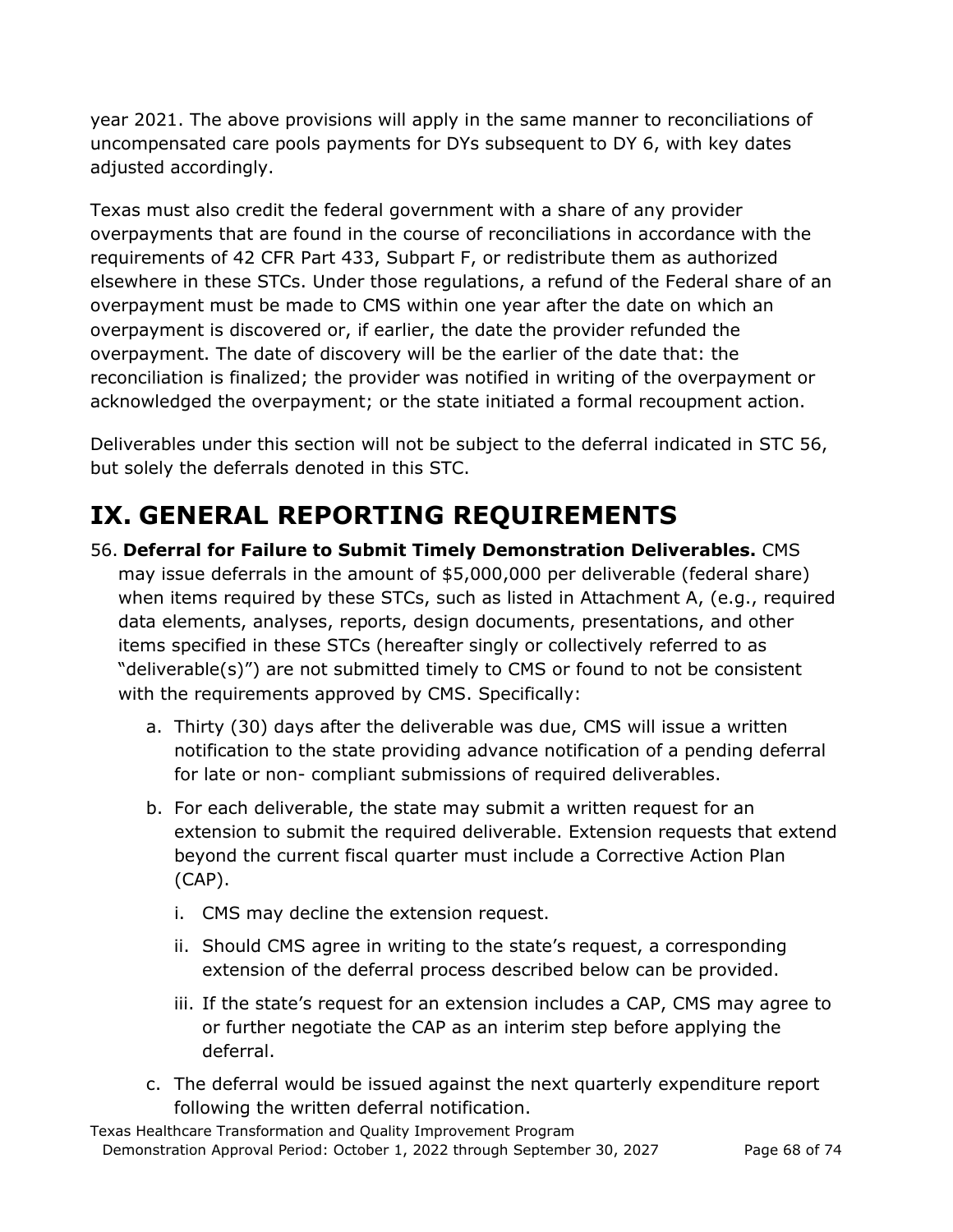- d. When the state submits the overdue deliverable(s) that are accepted by CMS, the deferral(s) will be released.
- e. As the purpose of a section 1115 demonstration is to test new methods of operation or services, a state's failure to submit all required deliverables may preclude a state from renewing a demonstration or obtaining a new demonstration.
- f. CMS will consider with the state an alternative set of operational steps for implementing the intended deferral to align the process with the state's existing deferral process, for example what quarter the deferral applies to, and how the deferral is released.
- 57. **Submission of Post-approval Deliverables.** The state must submit all deliverables as stipulated by CMS and within the timeframes outlined within these STCs.
- 58. **Compliance with Federal Systems Updates.** As federal systems continue to evolve and incorporate additional 1115 waiver reporting and analytics functions, the state will work with CMS to:
	- a. Revise the reporting templates and submission processes to accommodate timely compliance with the requirements of the new systems;
	- b. Ensure all 1115, T-MSIS, and other data elements that have been agreed to for reporting and analytics are provided by the state; and
	- c. Submit deliverables to the appropriate system as directed by CMS.
- 59. **Cooperation with Federal Evaluators.** As required under 42 CFR 431.420(f), the state shall cooperate fully and timely with CMS and its contractors' in any federal evaluation of the demonstration or any component of the demonstration. This includes, but is not limited to, commenting on design and other federal evaluation documents and providing data and analytic files to CMS, including entering into a data use agreement that explains how the data and data files will be exchanged, and providing a technical point of contact to support specification of the data and files to be disclosed, as well as relevant data dictionaries and record layouts. The state shall include in its contracts with entities who collect, produce or maintain data and files for the demonstration, that they shall make such data available for the federal evaluation as is required under 42 CFR 431.420(f) to support federal evaluation. The state may claim administrative match for these activities. Failure to comply with this STC may result in a deferral being issued as outlined in STC 56.
- Texas Healthcare Transformation and Quality Improvement Program 60. **Monitoring Reports.** The state must submit one (1) compiled Annual Report each DY. The compiled Annual Report is due no later than 120 days following the end of the DY. The state shall submit one semi-annual report each year. In addition, CMS reserves the right to increase the frequency of reporting as deemed necessary by

Demonstration Approval Period: October 1, 2022 through September 30, 2027 Page 69 of 74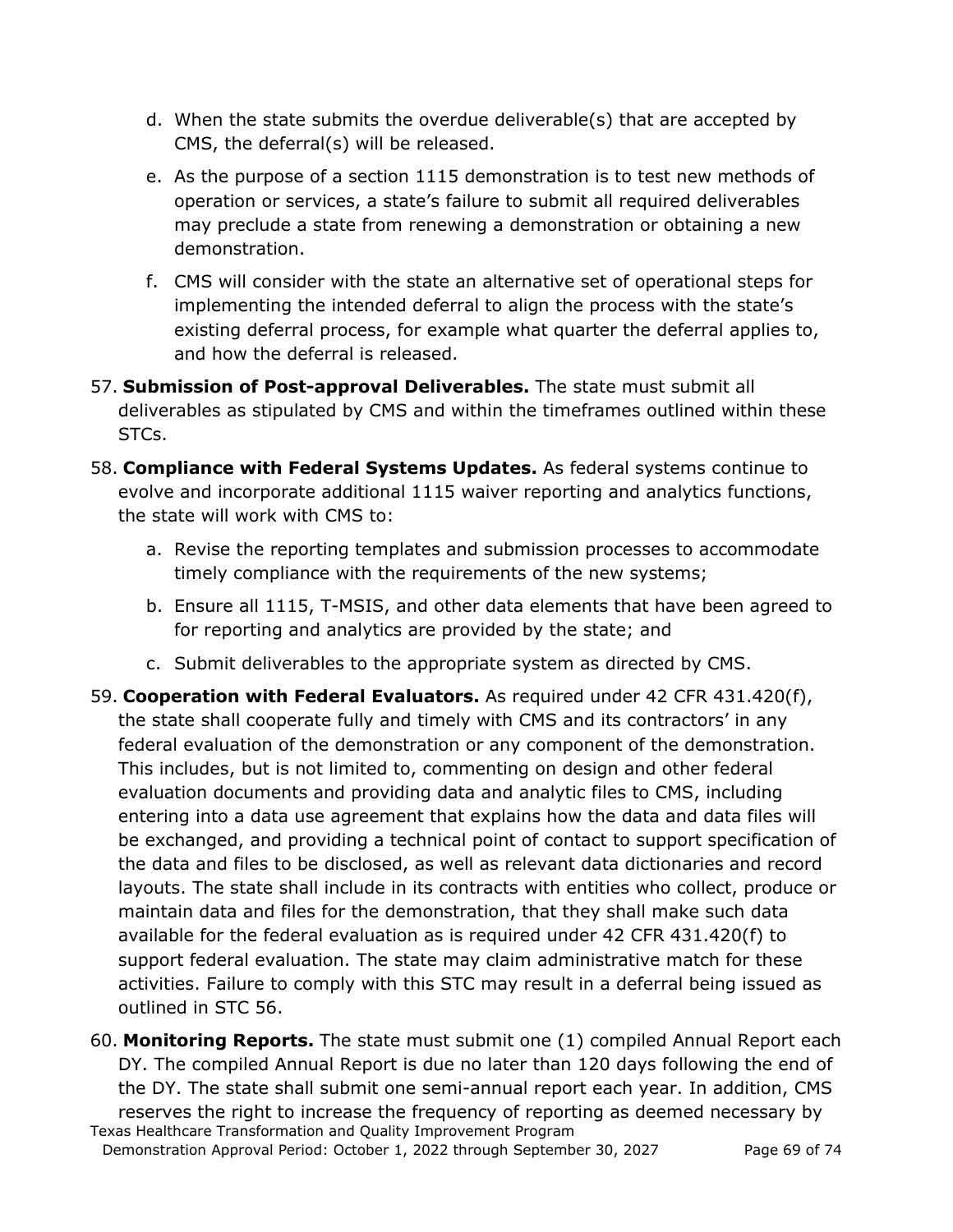CMS Officials (e.g., to require quarterly reports). The Annual Report will include all required elements as per 42 CFR 431.428 subpart G, and should not direct readers to links outside the report. Additional links not referenced in the document may be listed in a Reference/Bibliography section. The Monitoring Reports must follow the framework provided by CMS, which is subject to change as monitoring systems are developed/evolve, and be provided in a structured manner that supports federal tracking and analysis.

- a. Operational Updates Per 42 CFR 431.428, the Monitoring Reports must document any policy or administrative difficulties in operating the demonstration. The reports shall provide sufficient information to document key challenges, underlying causes of challenges, how challenges are being addressed, as well as key achievements and to what conditions and efforts successes can be attributed. The discussion should also include any issues or complaints identified by beneficiaries; lawsuits or legal actions; unusual or unanticipated trends; legislative updates; and descriptions of any public forums held. The Monitoring Report should also include a summary of all public comments received through post-award public forums regarding the progress of the demonstration.
- b. Performance Metrics Per 42 CFR 431.428, the Monitoring Reports must document the impact of the demonstration in providing insurance coverage to beneficiaries and the uninsured population, as well as outcomes of care, quality and cost of care, and access to care. This may also include the results of beneficiary satisfaction surveys, if conducted, grievances and appeals.The required monitoring and performance metrics must be included in writing in the Monitoring Reports, and will follow the framework provided by CMS to support federal tracking and analysis.
- c. Budget Neutrality and Financial Reporting Requirements Per 42 CFR 431.428, the Monitoring Reports must document the financial performance of the demonstration. The state must provide an updated budget neutrality workbook with every Monitoring Report that meets all the reporting requirements for monitoring budget neutrality set forth in the General Financial Requirements section of these STCs, including the submission of corrected budget neutrality data upon request. In addition, the state must report quarterly and annual expenditures associated with the populations affected by this demonstration on the Form CMS-64. Administrative costs should be reported separately.
- d. Evaluation Activities and Interim Findings. Per 42 CFR 431.428, the Monitoring Reports must document any results of the demonstration to date per the evaluation hypotheses. Additionally, the state shall include a summary of the progress of evaluation activities, including key milestones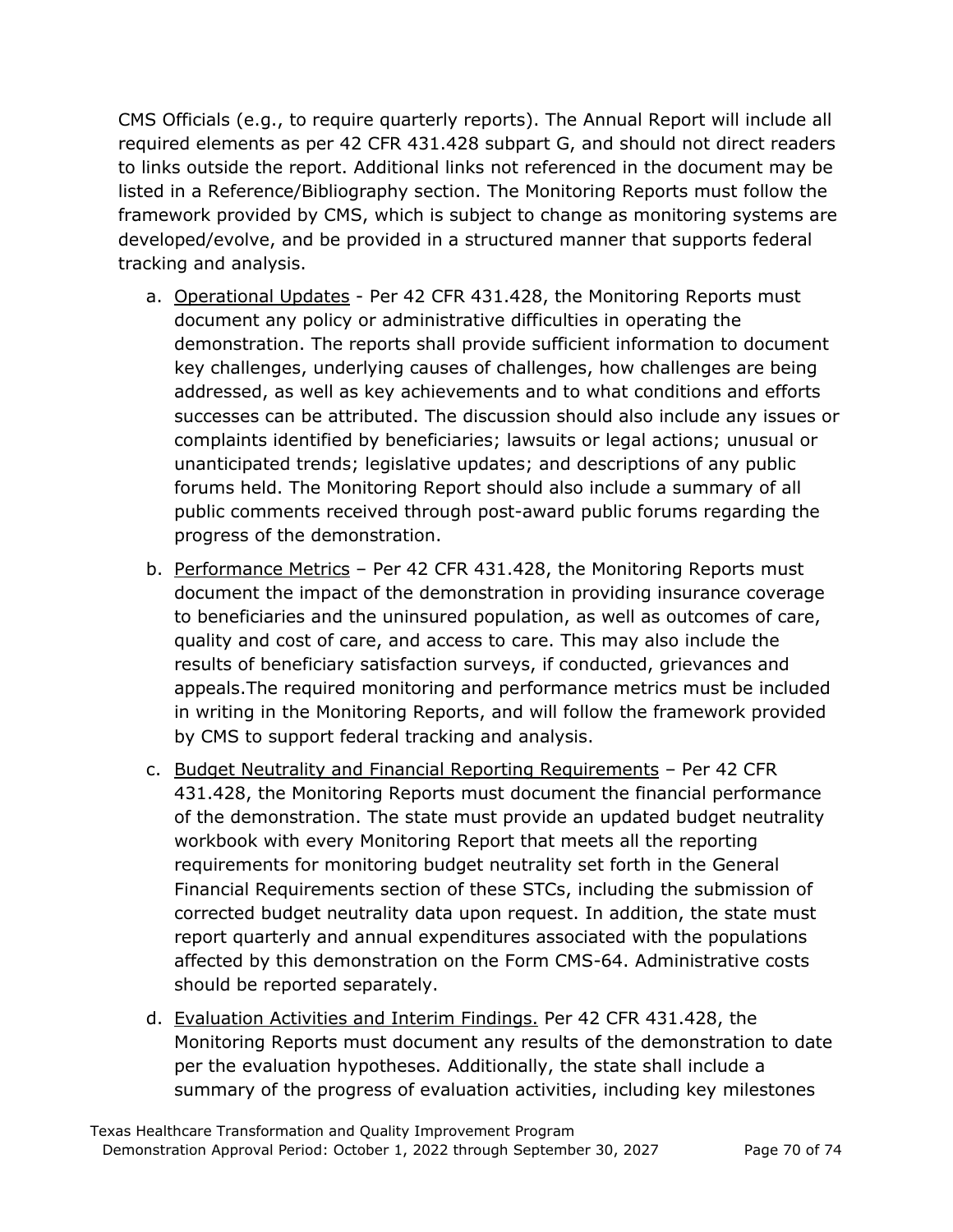accomplished, as well as challenges encountered and how they were addressed.

- 61. **Close Out Report.** Within 120 days prior to the expiration of the demonstration, the state must submit a draft Close Out Report to CMS for comments.
	- d. The draft final report must comply with the most current guidance from CMS.
	- e. The state will present to and participate in a discussion with CMS on the Close-Out report.
	- f. The state must take into consideration CMS' comments for incorporation into the final Close Out Report.
	- g. The final Close Out Report is due to CMS no later than thirty (30) days after receipt of CMS' comments.
	- h. A delay in submitting the draft or final version of the Close Out Report may subject the state to penalties described in STC 56.

## **X. MONITORING CALLS AND DISCUSSIONS**

- 62. **Monitoring Calls.** CMS will convene periodic conference calls with the state.
	- i. The purpose of these calls is to discuss ongoing demonstration operation, to include (but not limited to), any significant actual or anticipated developments affecting the demonstration. Examples include implementation activities, enrollment and access, managed care issues, budget neutrality, and progress on evaluation activities.
	- j. CMS will provide updates on any pending actions, as well as federal policies and issues that may affect any aspect of the demonstration.
	- k. The state and CMS will jointly develop the agenda for the calls.
- 63. **Post Award Forum.** Pursuant to 42 CFR 431.420(c), within six (6) months of the demonstration's implementation, and annually thereafter, the state shall afford the public with an opportunity to provide meaningful comment on the progress of the demonstration. At least thirty (30) days prior to the date of the planned public forum, the state must publish the date, time and location of the forum in a prominent location on its website. The state must also post the most recent annual report on its website with the public forum announcement. Pursuant to 42 CFR 431.420(c), the state must include a summary of the comments in the Monitoring Report associated with the quarter in which the forum was held, as well as in its compiled Annual Report.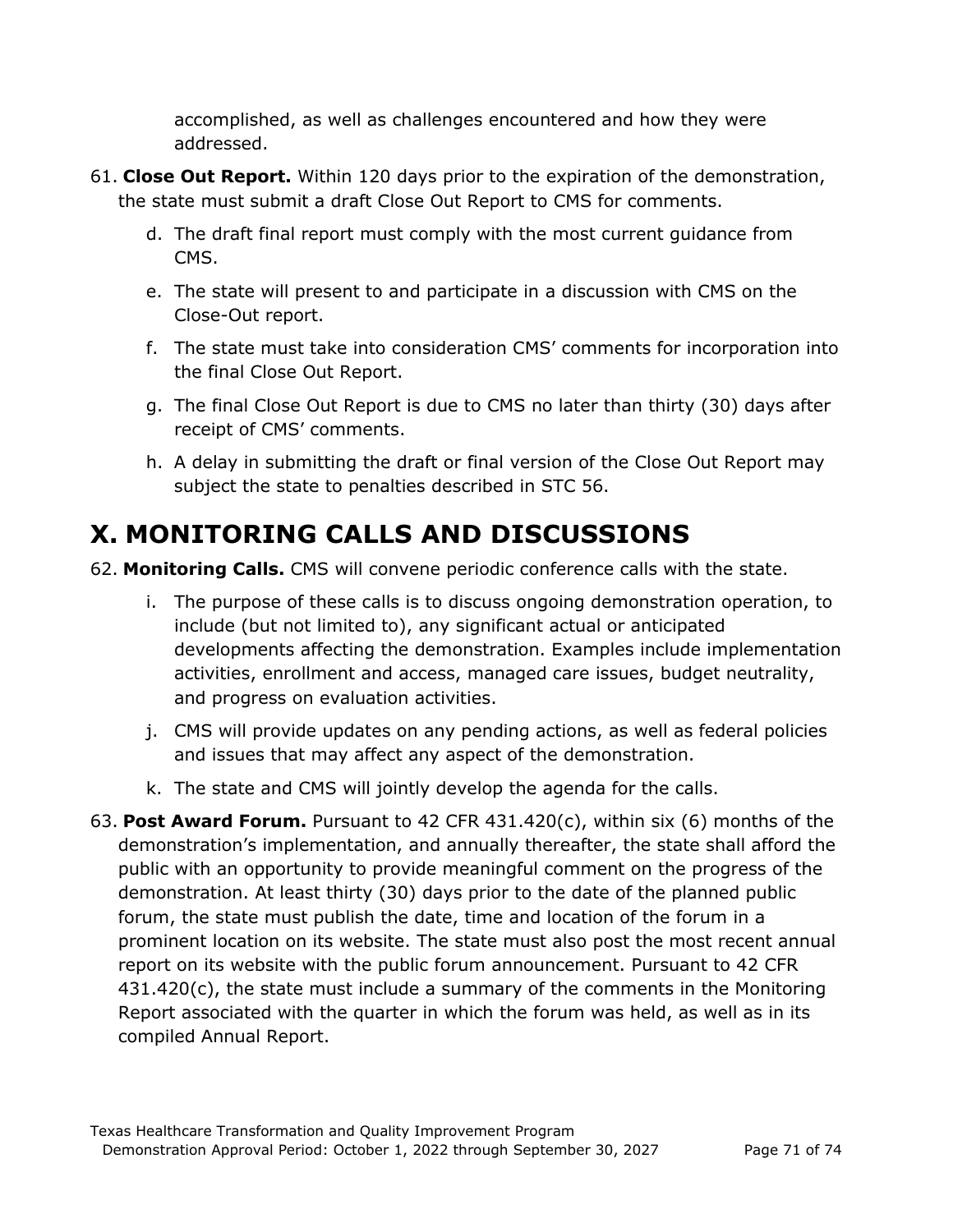## **XI. EVALUATION OF THE DEMONSTRATION**

- 64. **Independent Evaluator.** Upon approval of the demonstration, the state must begin arrangements with an independent party to conduct an evaluation of the demonstration to ensure that the necessary data is collected at the level of detail needed to research the approved hypotheses. The independent party must sign an agreement to conduct the demonstration evaluation in an independent manner in accord with the CMS-approved, draft Evaluation Design. When conducting analyses and developing the evaluation reports, every effort should be made to follow the approved methodology. However, the state may request, and CMS may agree to, changes in the methodology in appropriate circumstances.
- 65. **Evaluation Budget.** A budget for the evaluation shall be provided with the draft Evaluation Design. It will include the total estimated cost, as well as a breakdown of estimated staff, administrative and other costs for all aspects of the evaluation such as any survey and measurement development, quantitative and qualitative data collection and cleaning, analyses and report generation. A justification of the costs may be required by CMS if the estimates provided do not appear to sufficiently cover the costs of the design or if CMS finds that the design is not sufficiently developed, or if the estimates appear to be excessive.
- 66. **Draft Evaluation Design.** The draft Evaluation Design must be developed in accordance with Attachments O (Developing the Evaluation Plan) of these STCs. The state must submit, for CMS comment and approval, a draft Evaluation Design with implementation timeline, no later than one hundred twenty (120) days after the approval date of these STCs. Any modifications to an existing approved Evaluation Design will not affect previously established requirements and timelines for report submission for the demonstration, if applicable. The state may choose to use the expertise of the independent party in the development of the draft Evaluation Design.
- 67. **Evaluation Design Approval and Updates.** The state must submit a revised draft Evaluation Design within sixty (60) days after receipt of CMS' comments. Upon CMS approval of the draft Evaluation Design, the document will be included as an attachment to these STCs. Per 42 CFR 431.424(c), the state will publish the approved Evaluation Design within thirty (30) days of CMS approval. The state must implement the evaluation design and submit a description of its evaluation implementation progress in each of the Monitoring Reports, including any required Rapid Cycle Assessments specified in these SCTs. Once CMS approves the evaluation design, if the state wishes to make changes, the state must submit a revised evaluation design to CMS for approval.
- 68. **Evaluation Questions and Hypotheses.** Consistent with Attachments O and P (Developing the Evaluation Plan and Preparing the Evaluation Report) of these STCs, the evaluation documents must include a discussion of the evaluation

Texas Healthcare Transformation and Quality Improvement Program Demonstration Approval Period: October 1, 2022 through September 30, 2027 Page 72 of 74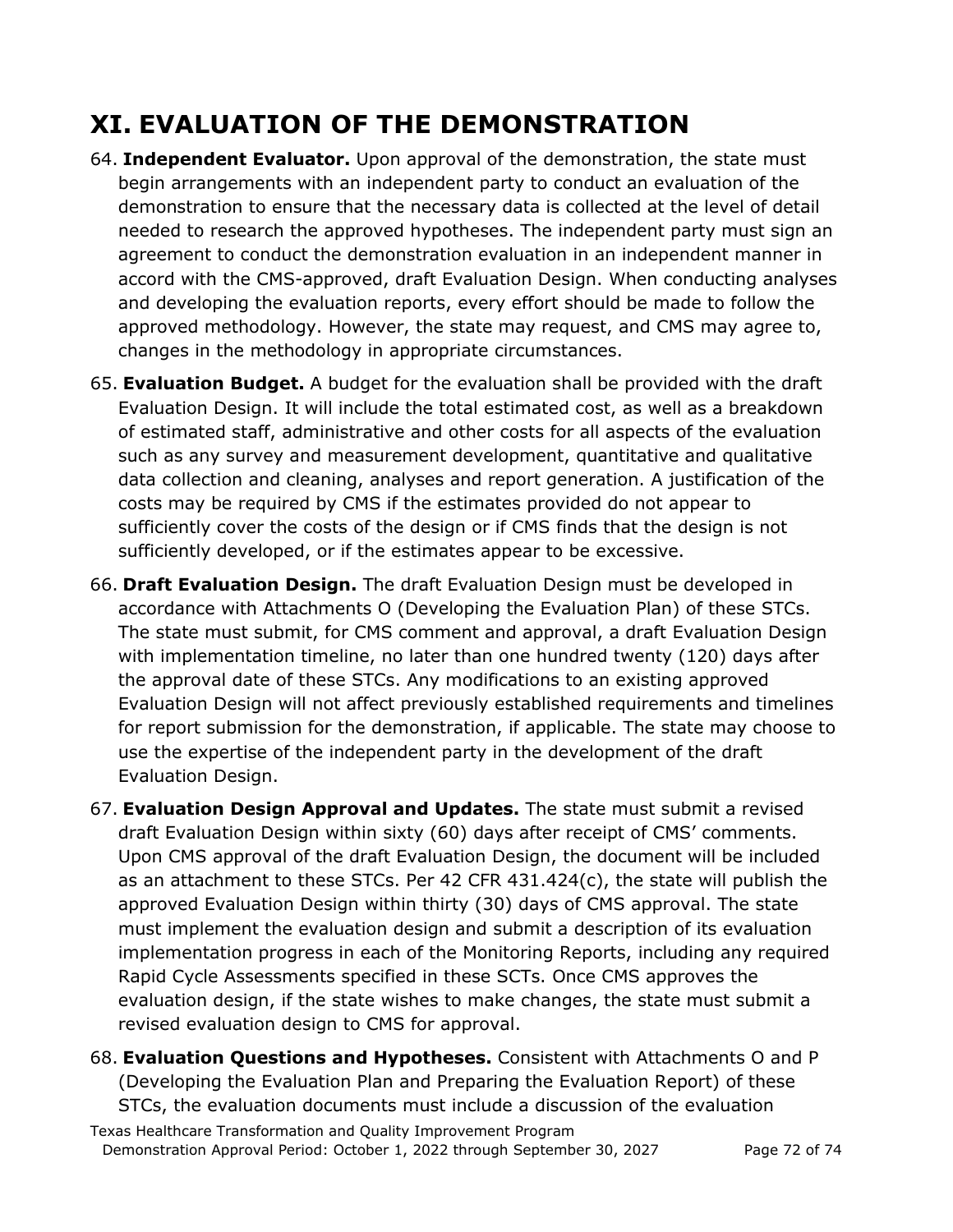questions and hypotheses that the state intends to test. There are three main demonstration components: the carve-in of additional populations and services into Medicaid managed care, the UC pool, and DSRIP. Each demonstration component should have at least one evaluation question and hypothesis. The hypothesis testing should include, where possible, assessment of both process and outcome measures. Proposed measures should be selected from nationally-recognized sources and national measures sets, where possible. Measures sets could include CMS's Core Set of Health Care Quality Measures for Children in Medicaid and CHIP (Child Core Set), CMS's Core Set of Health Care Quality Measures for Medicaideligible Adults (Adult Core Set), Consumer Assessment of Health Care Providers and Systems (CAHPS), and/or measures endorsed by National Quality Forum (NQF).

- 69. **Interim Evaluation Report.** The state must submit an Interim Evaluation Report for the completed years of the demonstration, and for each subsequent renewal or extension of the demonstration, as outlined in 42 CFR  $431.412(c)(2)(vi)$ . When submitting an application for renewal, the Evaluation Report should be posted to the state's website with the application for public comment.
	- l. The interim evaluation report will discuss evaluation progress and present findings to date as per the approved evaluation design.
	- m. For demonstration authority that expires prior to the overall demonstration's expiration date, the Interim Evaluation Report must include an evaluation of the authority as approved by CMS.
	- n. If the state is seeking to renew or extend the demonstration, the draft Interim Evaluation Report is due when the application for renewal is submitted. If the state made changes to the demonstration in its application for renewal, the research questions and hypotheses, and how the design was adapted should be included. If the state is not requesting a renewal for a demonstration, an Interim Evaluation report is due one (1) year prior to the end of the demonstration, September 30, *<changed year to 2026>*2026. For demonstration phase outs prior to the expiration of the approval period, the draft Interim Evaluation Report is due to CMS on the date that will be specified in the notice of termination or suspension.
	- o. The state must submit the final Interim Evaluation Report 60 days after receiving CMS comments on the draft Interim Evaluation Report and post the document to the state's website.
	- p. The Interim Evaluation Report must comply with attachment P (Preparing the Evaluation Report) of these STCs.
- 70. **Summative Evaluation Report.** The draft Summative Evaluation Report must be developed in accordance with Attachment P (Preparing the Evaluation Report) of